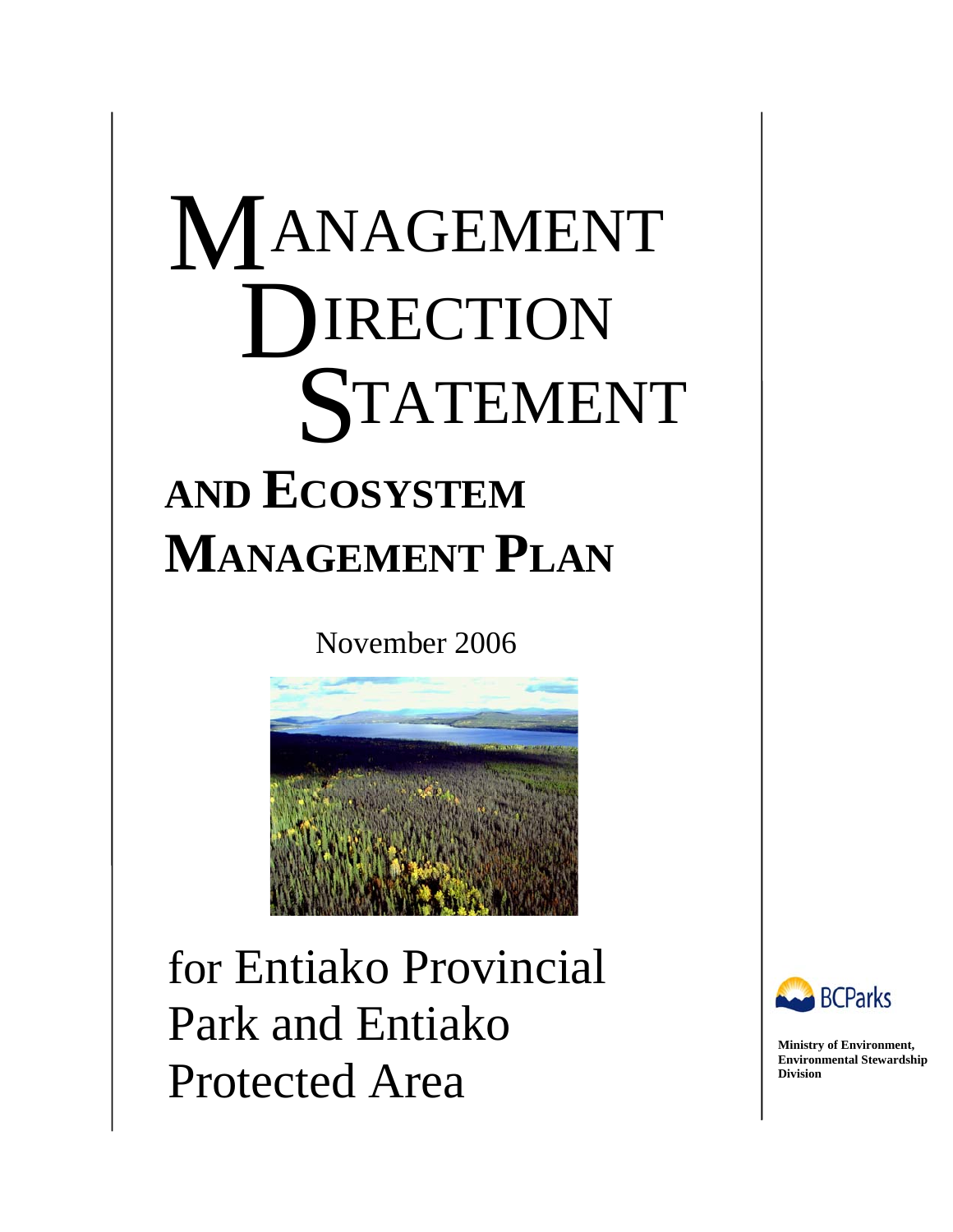**Library and Archives Canada Cataloguing in Publication Data**  British Columbia. Environmental Stewardship Division. Management direction statement and ecosystem management plan for Entiako Provincial Park and Entiako Protected Area. Cover title.

Other title: Entiako Provincial Park and Entiako Protected Area management direction statement and ecosystem management plan. "November 2006" Available also on the Internet. ISBN 978-0-7726-5663-6

1. Entiako Park (B.C.) 2. Entiako Protected Area (B.Cc.) 3. Provincial parks and reserves - British Columbia – Management. 4. Protected areas - British Columbia - Management. 3. Ecosystem management - British Columbia – Entiako Park Region. I. Title. II. Title: Entiako Provincial Park and Entiako Protected Area management direction statement and ecosystem management plan.

FC3815.E57B74 2007 333.78'30971182 C2007-960004-2 F1089.E57B74 2007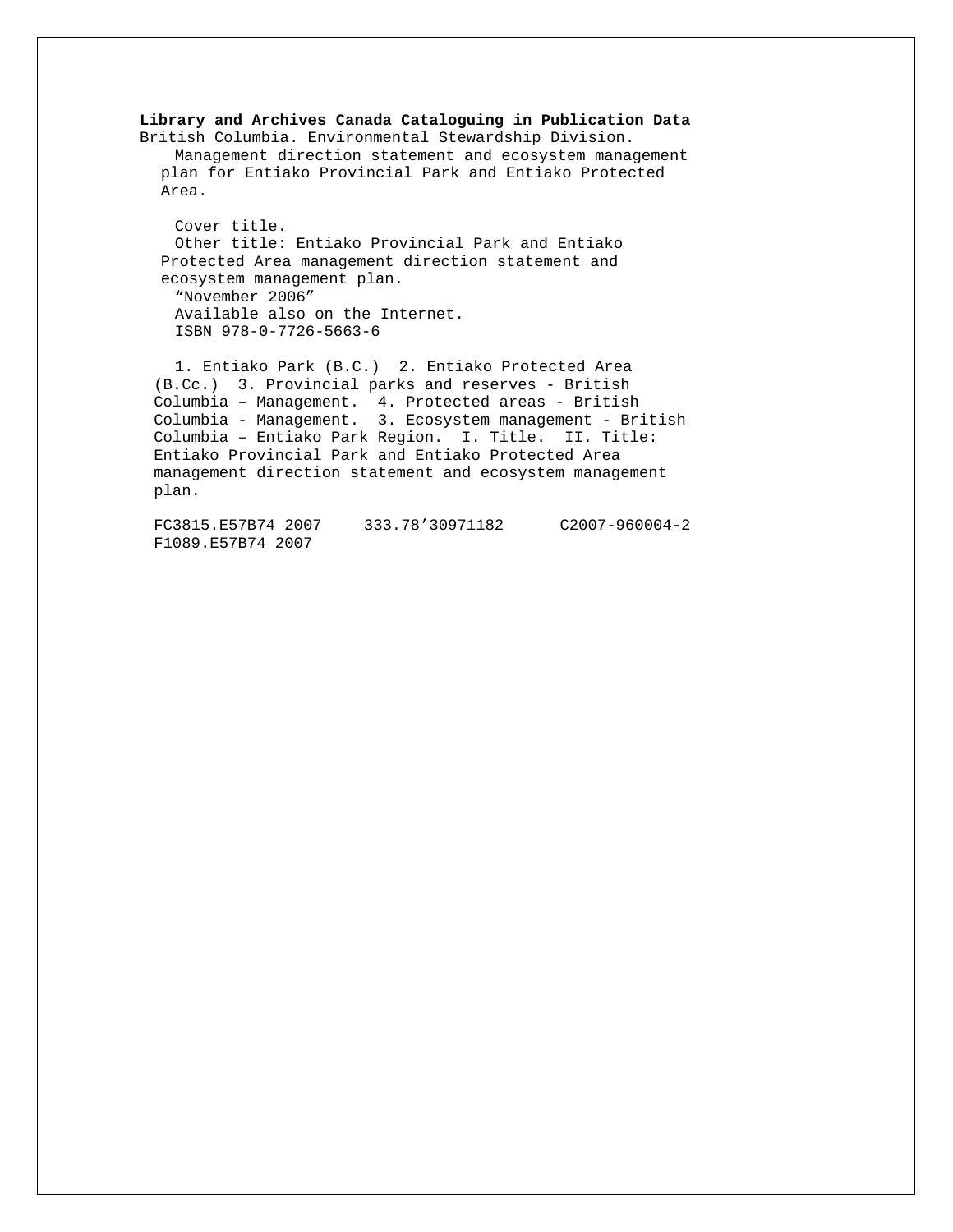Entiako Provincial Park and Entiako **Protected Area** 

# **Management Direction Statement**

Approved by:

nakida

Hugh Markides Regional Manager Environmental Stewardship Division

Nancy Wilkin

**Assistant Deputy Minister** Environmental Stewardship Division

Date: Nov. 16, 2006

Date: Alec 11, 2006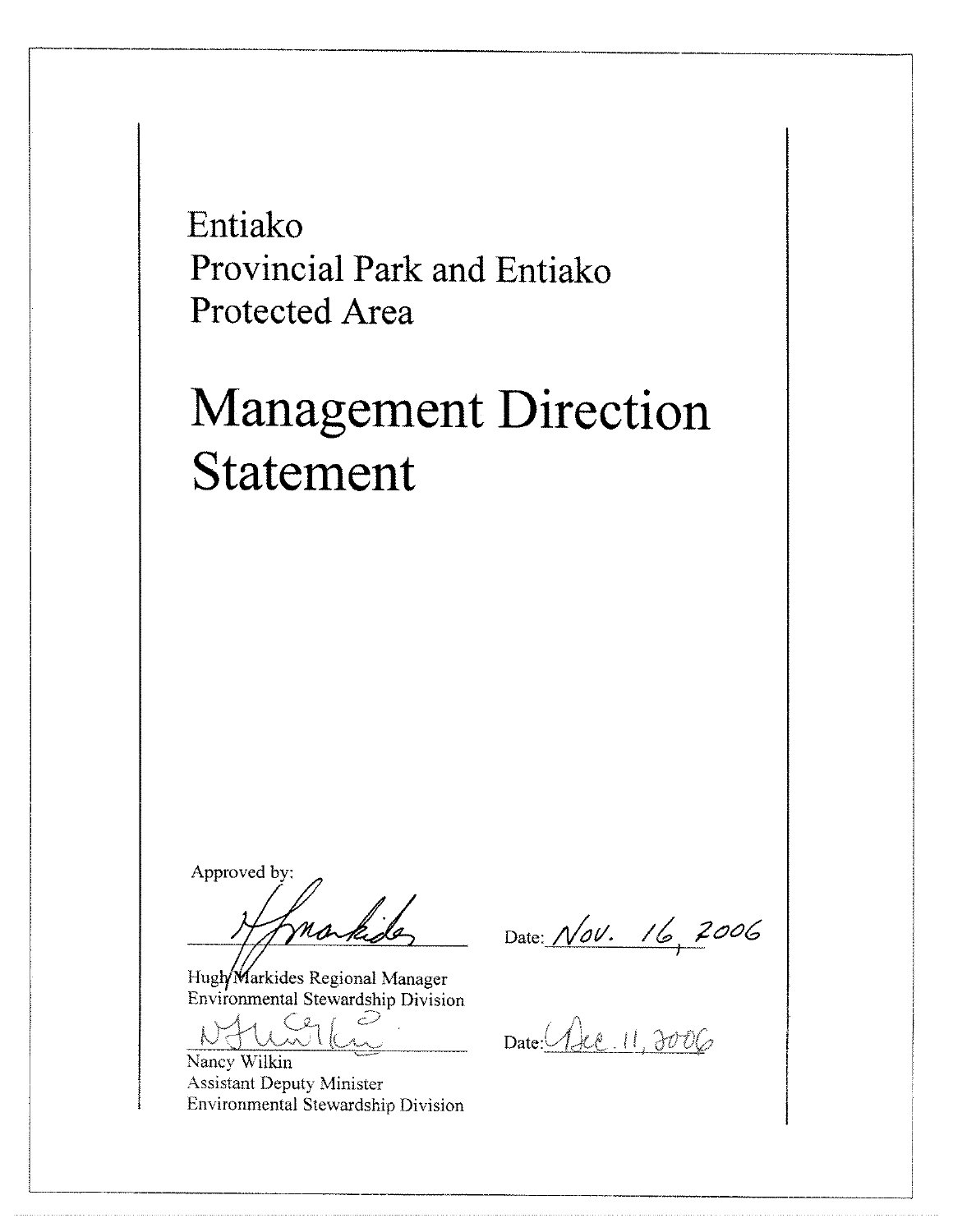## **Entiako Provincial Park and Protected Area**

#### **Foreword**

The Provincial Government established Entiako Provincial Park (47,699 ha) under the *Park Act* in 1999. Mineral claims in the Wolf (4600 ha) and Capoose (500 ha) areas, which were partly enclosed by Entiako Provincial Park, are being incorporated into the park as claims lapse. In 2004, the *Protected Areas of British Columbia Act* was amended to include lapsed claims into Entiako Provincial Park resulting in a total park size of 50,681 ha. Since then, additional claims have lapsed and will be incorporated into the park. Currently only one claim (Capoose area) is still active. Entiako Protected Area (73,268 ha) was established under the *Environment and Land Use Act* in 2001. Entiako Provincial Park and Protected Area were established to protect high value caribou winter habitat and representative ecosystems. The area is the core of the Tweedsmuir-Entiako caribou winter range and is completely unroaded with minimal infrastructure. Designation followed the recommendations of the Vanderhoof and the Lakes Land and Resource Management Plans.

Implementation of strategies identified in the Management Direction Statement will be dependent on available funding and agency priorities.

**This management direction statement was developed in consideration of direction from the Vanderhoof Land and Resource Management Plan and the Lakes Land and Resource Management Plan.**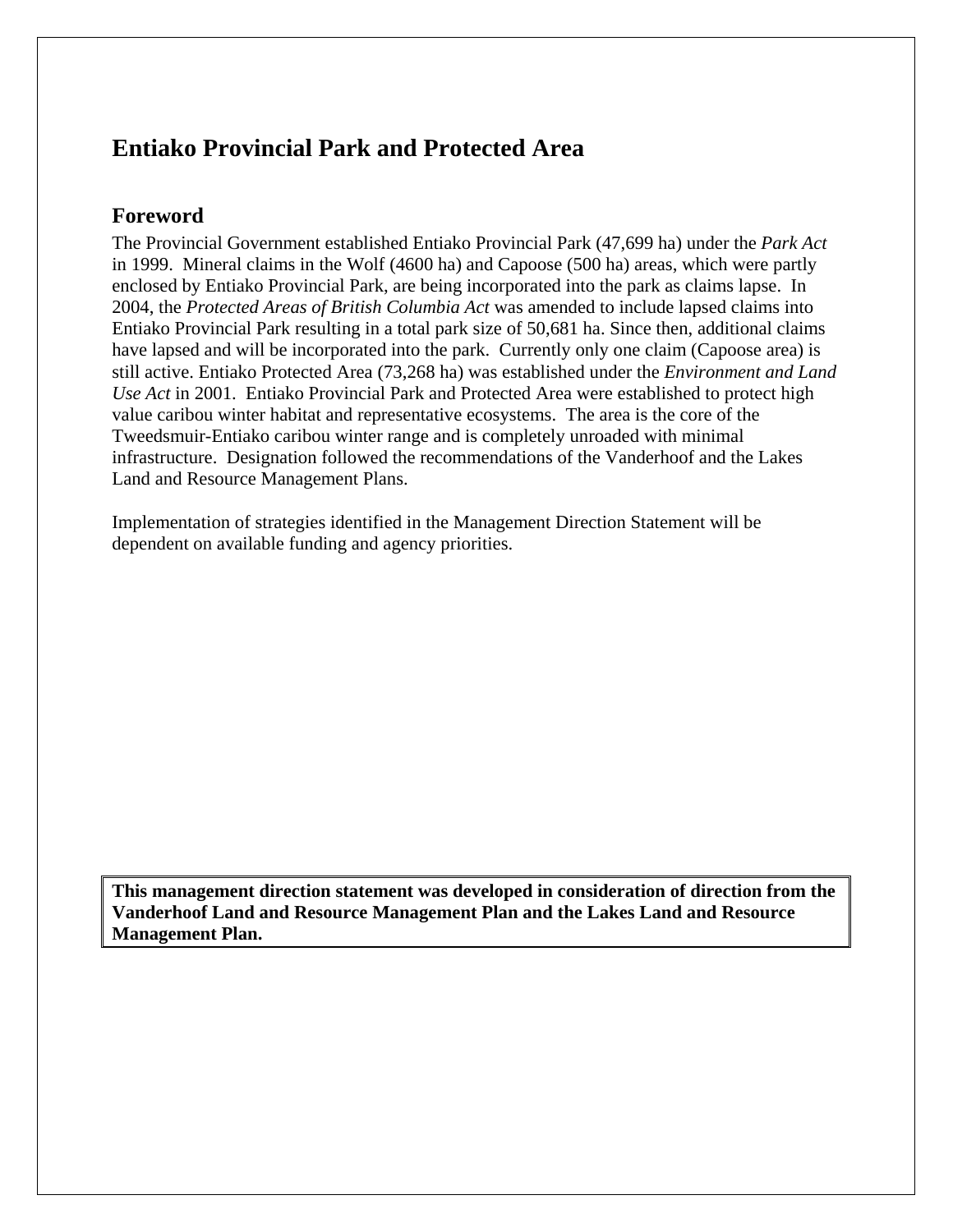# **Table of Contents**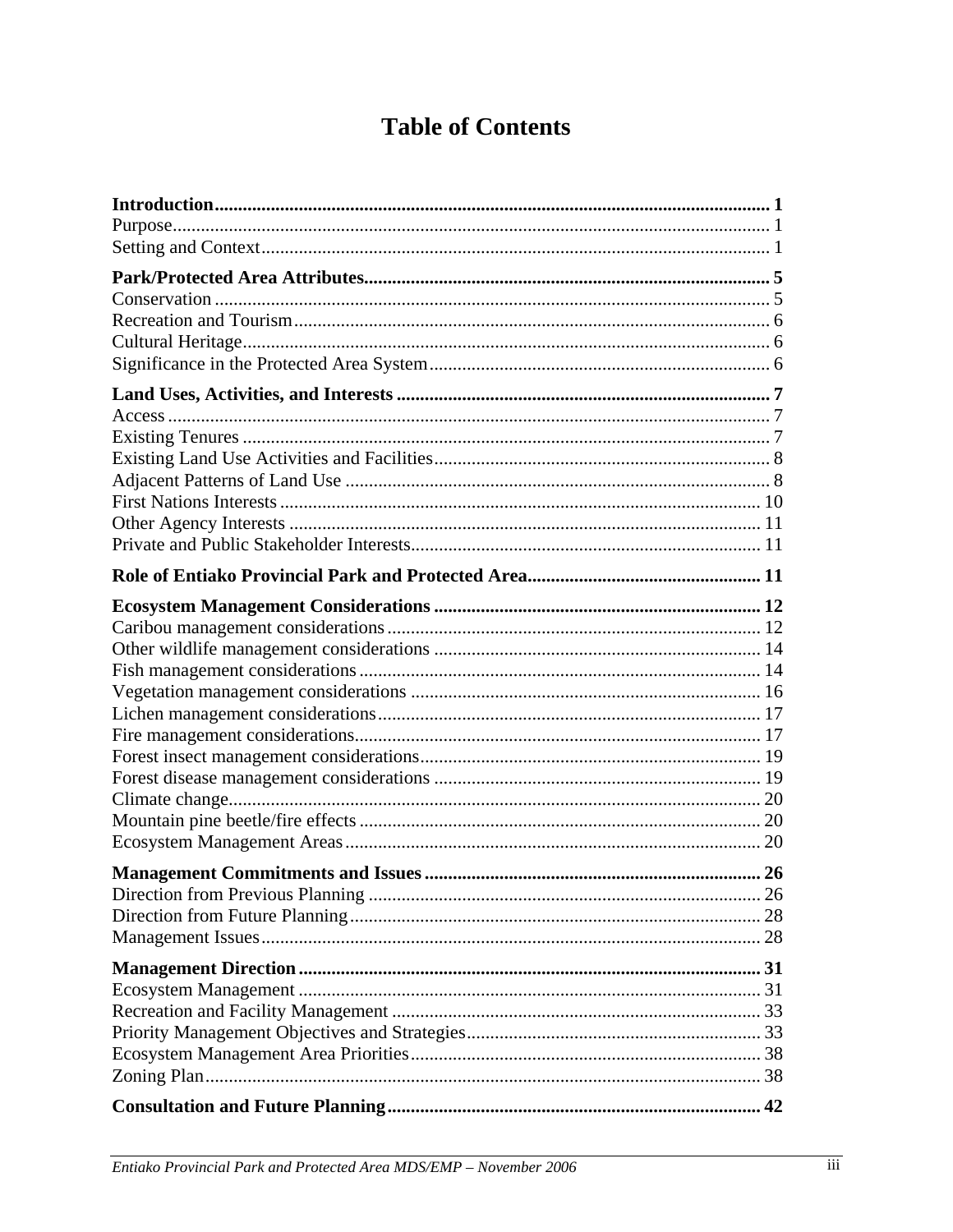# **List of Tables**

| Table 1. Effects of fire and mountain pine beetles on ecosystem components and  |  |
|---------------------------------------------------------------------------------|--|
| processes in Entiako Provincial Park and Protected Area. 23                     |  |
| Table 2. Characteristics of Ecosystem Management Areas (EMA) in Entiako         |  |
|                                                                                 |  |
| Table 3. Entiako Park and Protected Area Summary Table of Land and Resource     |  |
|                                                                                 |  |
| Table 4. Proposed management objectives and priorities for Ecosystem Management |  |
| Areas (EMA) in Entiako Provincial Park and Protected Area41                     |  |

# **List of Figures**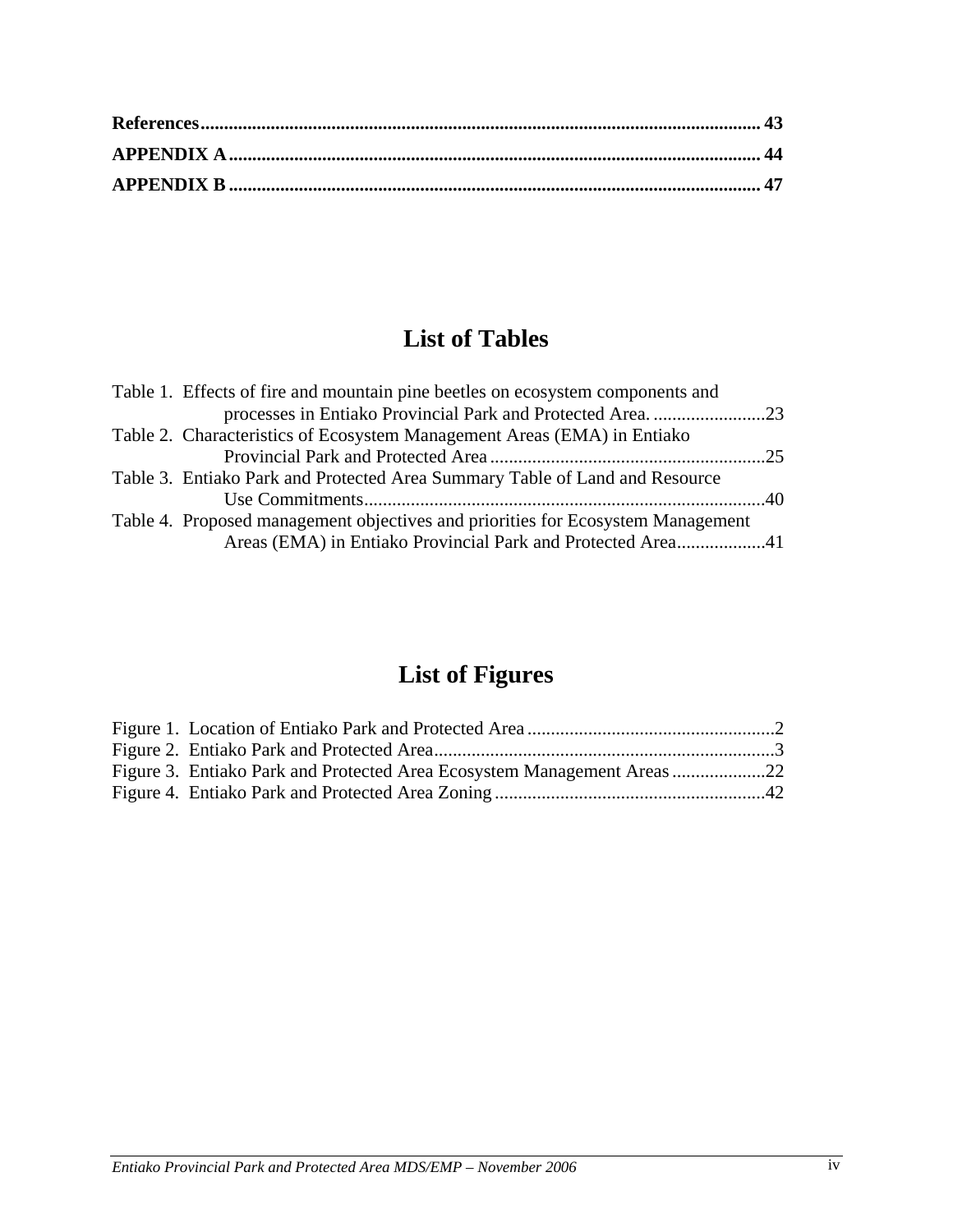# **Introduction**

## **Purpose**

This management direction statement (MDS) provides strategic management direction for Entiako Provincial Park and Protected Area and includes an Ecosystem Management Plan (EMP). Management direction statements do not negate the need for future more detailed management plans. This MDS/EMP describes protected area values, presents direction from other planning processes, provides specific information on ecosystem components, identifies management issues and offers priority management strategies. Strategies will be ranked according to priority and completed as funding permits. All development associated with these strategies is subject to BC Parks' Impact Assessment Policy.

## **Setting and Context**

Entiako Provincial Park and Protected Area lies adjacent to the eastern boundary of Tweedsmuir Provincial Park, approximately 100 km south of Burns Lake and 80 km north of Anahim Lake (Figure 1). Combined, the park and protected area encompasses 123,949 hectares; the boundary extends east from the central portion of Tweedsmuir Park along the south shore of Tetachuck Lake to Natalkuz Lake (Nechako Reservoir), continues east along the lakeshore for approximately 12 km then south-west to include the northern portion of the Fawnie Mountains, and back to the Tweedsmuir Park boundary (Figure 2).

Entiako Protected Area (73,268 ha) was established under the *Environment and Land Use Act* in 2001 as recommended by the Lakes Land and Resource Management Plan (LRMP). The Lakes LRMP also recommended that the protected area be designated as Class A Park once an ecosystem based management plan is completed, which meets the dual objectives of conserving caribou habitat and mountain pine beetle management.

Entiako Provincial Park, at 48,261 ha, was originally established under the *Park Act* in 1999 as recommended by the Vanderhoof Land and Resource Management Plan. Two areas of mineral claims (Wolf – 4,600 ha, Capoose – 500 ha), which were partly enclosed by Entiako Provincial Park, are being incorporated into the Park as claims lapse. In 2004, the Park Act was amended to include lapsed claims into Entiako Provincial Park, resulting in a total park size of 50,681 ha. Since then, additional claims have lapsed and will be incorporated into the park. Currently, only one mineral claim (Capoose area) is still active.

The northern portion of Entiako Protected Area lies within the asserted territory of the Cheslatta Carrier Nation and all of Entiako Provincial Park and Protected Area lies within the traditional use area of the Ulkatcho First Nation.

Originally, Entiako Provincial Park and Protected Area were part of Tweedsmuir Park, which was established in 1938 to protect a wilderness chain of lakes. In 1956, the Tweedsmuir Park boundary was amended to exclude all waterbodies flooded by the recently constructed Kenney Dam and to include more area in the southern mountainous region; at that time, the Entiako area was removed from the park.

Entiako Provincial Park and Protected Area is comprised of mostly low elevation flat or gently rolling terrain with the Fawnie Mountains rising up in the eastern part of the area. The lower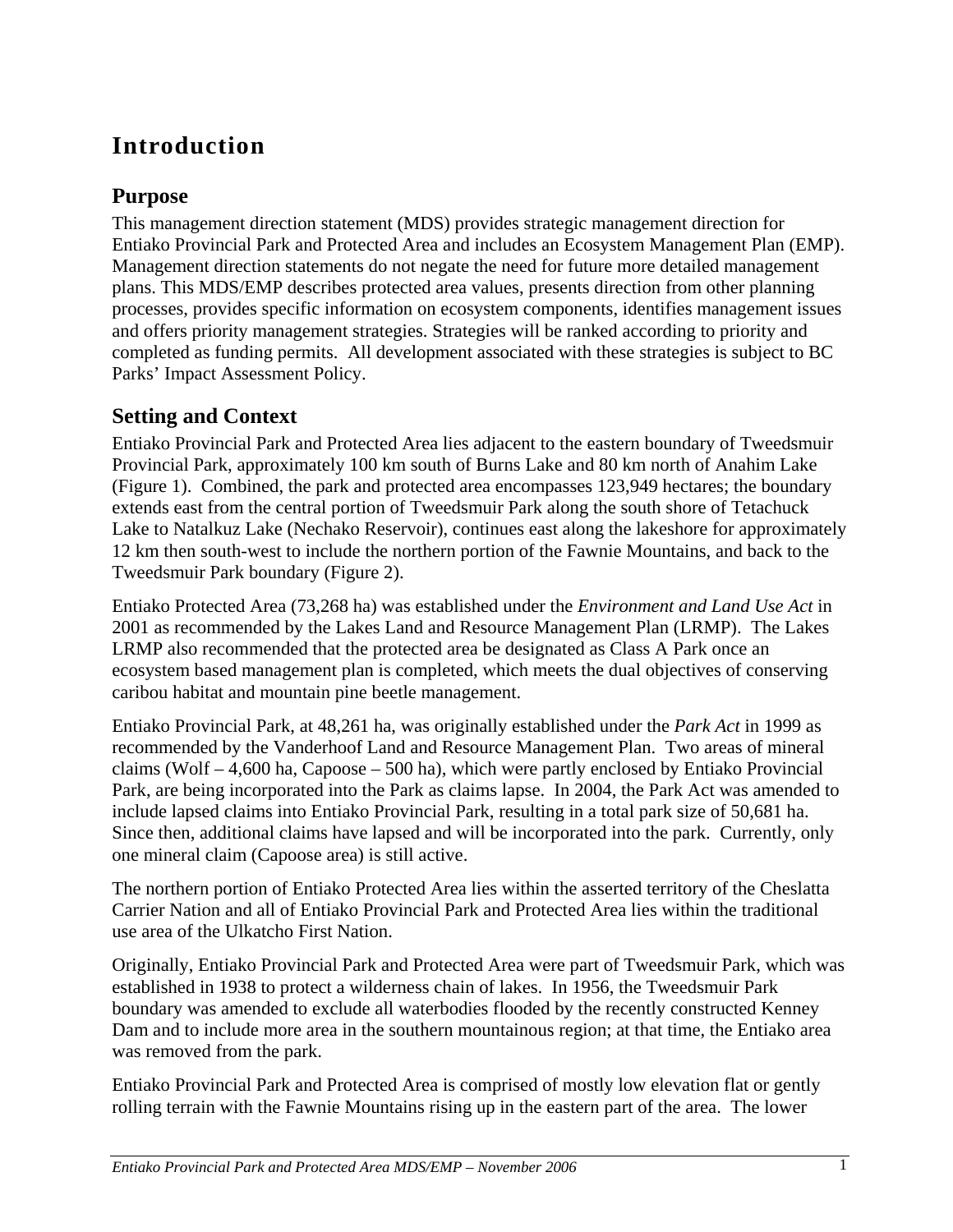



Produced by BC Integrated Land Management Bureau - 16-DEC-05 - Smithers, BC. Map Scale 1:9,000,000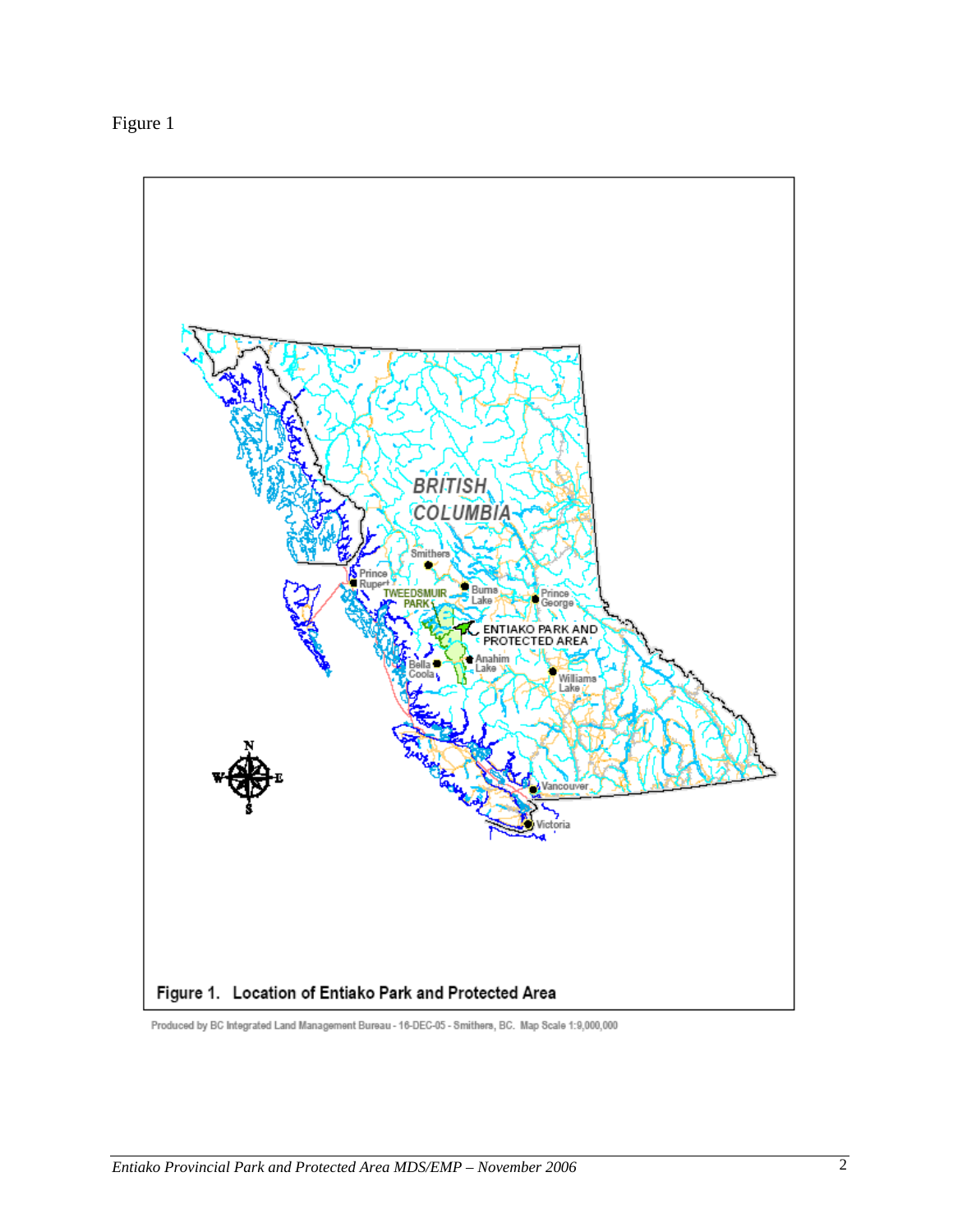

Figure 2. Entiako Park and Protected Area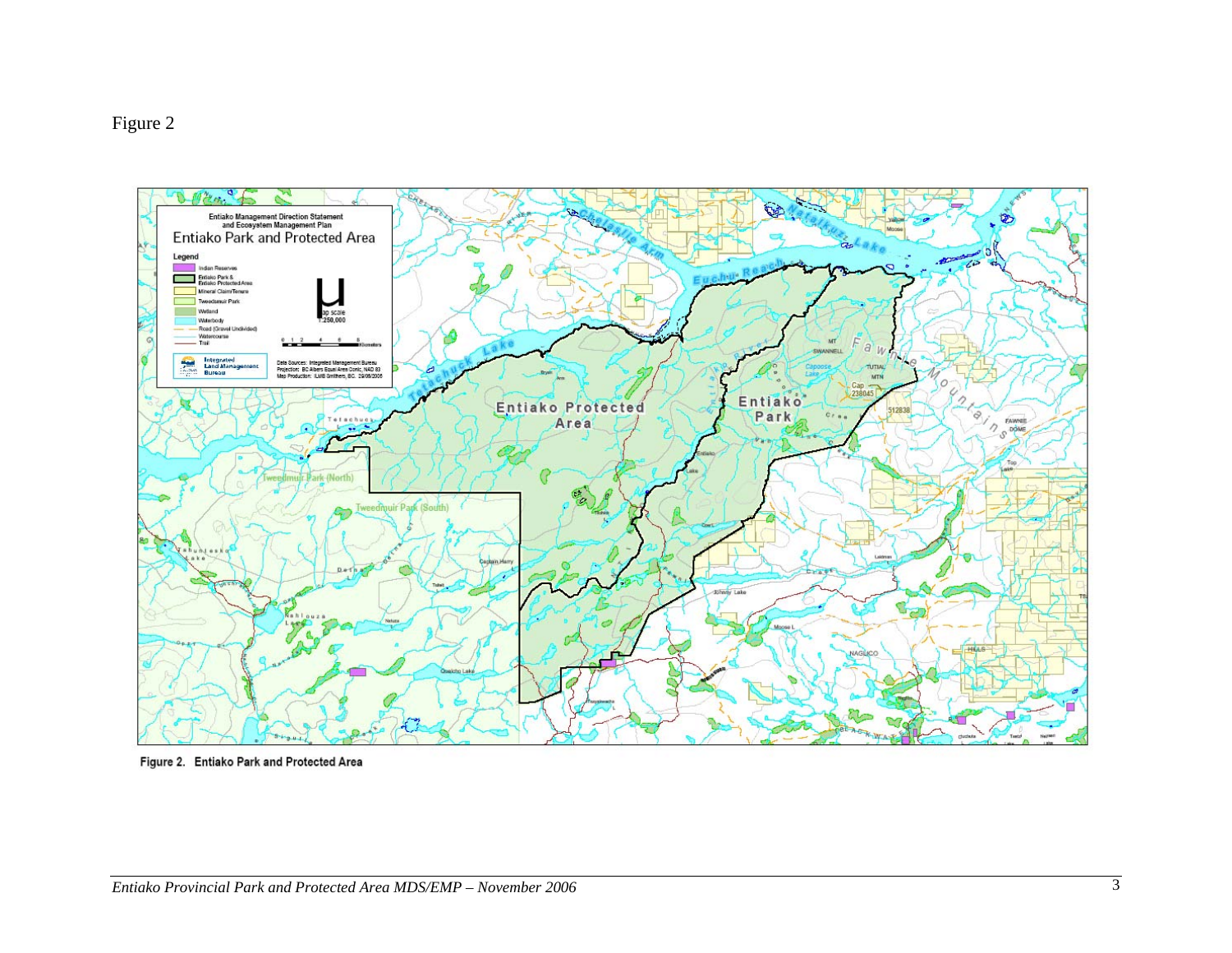elevation portion is dominated by lodgepole pine forests with scattered wetlands, lakes and rivers. Higher elevations in the Fawnie Mountains contain both alpine and forested subalpine vegetation. Lying in the rainshadow of the Coast Mountains, the Entiako experiences a dry, continental climate with relatively low precipitation in both summer and winter. The park and protected area is an unroaded wilderness area; access is mainly by air or by water from the Nechako Reservoir. On land, some logging roads terminate near the southern boundary of Entiako Provincial Park and the Bella Coola Trail provides trail access from the south. The Bella Coola Trail connects with the Alexander Mackenzie Heritage Trail south of the park boundary.

Entiako Provincial Park and Protected Area was identified as a Goal 1 (Representation) protected area to protect high value winter range for the Tweedsmuir-Entiako caribou population and for representation of Sub-Boreal Pine Spruce (SBPS) and Sub-Boreal Spruce (dry, cool) (SBSdk) ecosystems. Conservation values are rated as high and recreation, use, and appreciation values are rated as medium (Prince Rupert Region Protected Areas Team 1996). Recreation, use, and appreciation values are concentrated along the lakes and rivers and include fishing, hunting, boating, and horse riding opportunities. Currently, a mountain pine beetle outbreak has affected most of the park and protected area and is a significant regional concern. Prior to establishment of Entiako Protected Area, selective harvesting for mountain pine beetle management purposes was conducted in the protected area within 2 km of the south shore of Tetachuck Lake; harvesting activities ceased prior to the establishment of the protected area.

Several other large and moderate sized protected areas in the region including Tweedsmuir Provincial Park, Itcha-Ilgachuz Provincial Park, Francois Lake Provincial Park, Nechako Canyon Protected Area and Red Hills Uncha Mountain Provincial Park, contribute to the protection of ecological values in the area. Tweedsmuir Provincial Park, British Columbia's (BC's) largest park at approximately 1,000,000 hectares, protects significant vegetation and wildlife features as well as a variety of backcountry recreation opportunities. Itcha-Ilgachuz Park lying approximately 60 km to the south, protects high elevation summer and calving habitat for the Itcha-Ilgachuz caribou and some high elevation winter range. Red Hills Uncha Mountain Provincial Park on Francois Lake, approximately 80 km to the north, protects rare grassland, shrub-steppe and forested ecosystems on south facing slopes in the dry, cool Sub-Boreal Spruce (SBSdk) biogeoclimatic subzone. Nechako Canyon Protected Area, approximately 50 km to the northeast, protects geological and recreational features associated with the Grand Canyon of the Nechako River.

Few smaller protected areas containing campgrounds or day use areas are found in the area. Wistaria Provincial Park, approximately 80 km to the northwest, is a small day use area and boat launch on the north shore of Ootsa Lake, and Burns Lake Provincial Park, approximately 100 km to the north, provides day use and campground facilities near the town of Burns Lake. Some rustic camping and day use is also available at Francois Lake Provincial Park, approximately 80 km to the north. In the area south and east of Entiako Provincial Park, there are five forest recreation sites accessible by logging roads.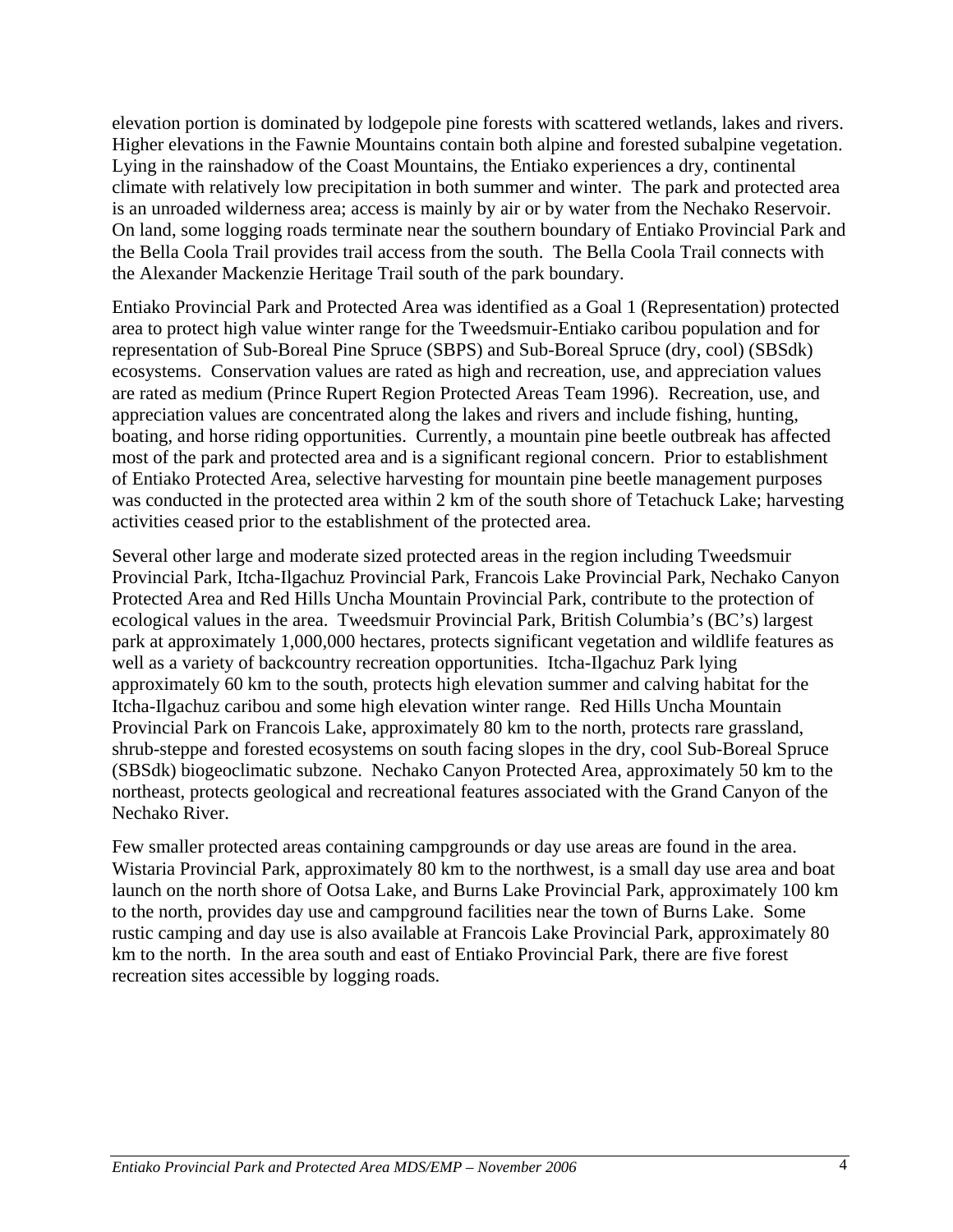# **Park/Protected Area Attributes**

## **Conservation**

- Protects very high value winter habitat and the core of the winter range for the Tweedsmuir-Entiako caribou within the Greater Tweedsmuir Ecosystem; the primary objective for establishing the park and protected area was to protect the caribou winter range; the Tweedsmuir-Entiako caribou are: Blue-listed by the BC Conservation Data Centre (CDC); designated as Threatened by the Committee on the Status of Endangered Wildlife in Canada (COSEWIC); and listed as a Species at Risk under the federal *Species at Risk Act.*
- Protects representative landscapes in the Bulkley Basin (BUB), Nechako Upland (NEU) and Nazko Upland (NAU) ecosections; includes almost one third of the 2.7% of BUB protected in BC and is the largest area of protected BUB in the province.
- Protects SBPSmc (moist cold Sub-Boreal Pine-Spruce biogeoclimatic subzone), SBSdk (dry cool Sub-Boreal Spruce) and SBSmc (moist cold Sub-Boreal Spruce); the SBSmc mostly consists of the SBSmc3 (Kluskus variant) with less contribution from the SBSmc2 (Babine variant); also includes higher elevation ESSFmv1 (Nechako variant of the moist very cold Engelmann Spruce Subalpine Fir) and ESSFmc (moist cold ESSF).
- Includes over 50% of SBPSmc protected in BC; one of only five protected areas protecting ESSFmv1 in BC (protects almost 40% of protected ESSFmv1 in the province); one of only 3 protected areas protecting SBSmc3 in BC (protects almost 50% of protected SBSmc3 in the province); includes the largest area of SBSdk in province protected areas (27% of protected SBSdk in BC); only 5.3% of the total area of the SBSdk subzone is protected in BC.
- Protects conservation values rated as high by Regional Protected Areas Team; by ecosection, conservation values are rated as very high in the Nazko Upland, high in the Bulkley Basin and medium in the Nechako Upland.
- Protects trumpeter swan winter habitat along the Entiako River just downstream from Entiako Lake.
- Protects a large tract of unroaded range for Blue-listed grizzly bears, wolverines and fisher, and for the caribou/moose/wolf/bear predator prey ecosystem.
- Protects a remote wilderness with limited or no road access and a large area of sub-boreal lowland forest in central BC that has not been disturbed by industrial activities.
- Together with Tweedsmuir Provincial Park, Kitlope Heritage Conservancy and Fiordland Recreation Area, Entiako Park and Protected Area protects representative ecosystems from interior plateau to coastal inlets within a contiguous protected area system of 1.5 million hectares.
- Plants at risk occurrences include the Blue-listed Two-coloured sedge (*Carex bicolor*) on Mount Swannell.
- Plant communities at risk occurrences in the SBSdk include Blue-listed Lodgepole pine Juniper – Ricegrass (SBSdk/02) and Red-listed Slender wheatgrass grassland communities (not yet differentiated - either Saskatoon – Slender Wheatgrass (SBSdk/81) or Bluegrass – Slender wheatgrass (SBSdk/82)).
- Other possible occurrences of plant communities at risk include Red-listed Black cottonwood – Red-osier dogwood – Prickly rose (SBSdk/08), Blue-listed Bullrush marsh (SBPSmc/W15), and Aster-meadow rue-peavine-fireweed (SBSdk, SBSmc2, ESSF – recommended for Redlist).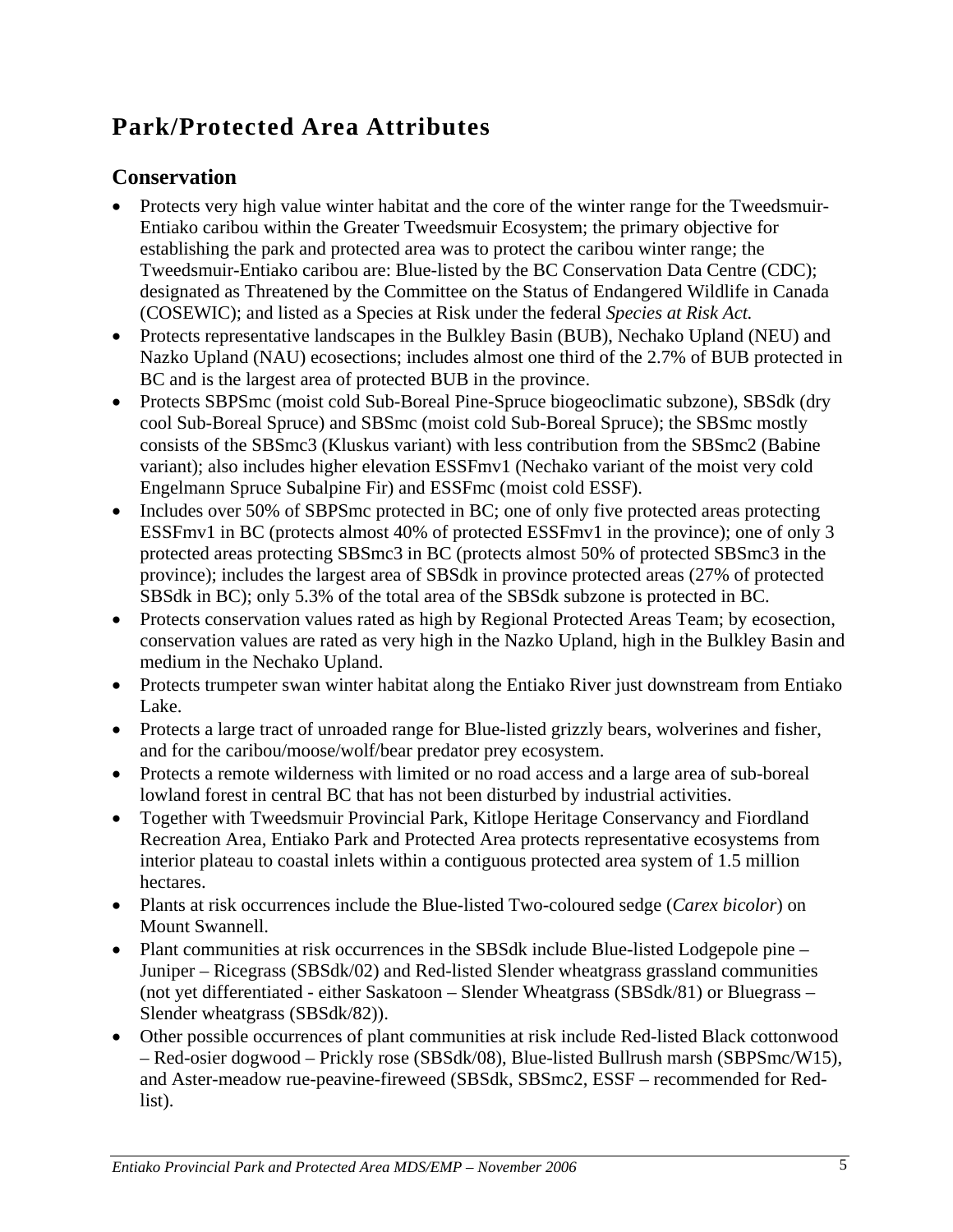- A rare native grassland ecosystem Timber oatgrass small flowered penstemon occurs on the Entiako River just downstream from Entiako Lake (currently not recognized on the CDC plant communities at risk list; most sites disturbed by agriculture; recommended for listing by Haeussler 1998).
- Sensitive Kokanee and Rainbow trout spawning habitat exists on the Entiako River just downstream from Entiako Lake and on Capoose Creek just upstream from Capoose Lake.

## **Recreation and Tourism**

- Recreation values were rated as medium by the Regional Protected Areas Team.
- Provides opportunities for backcountry hiking, camping, canoeing, wildlife viewing, horseback riding, fishing and hunting in a largely inaccessible wilderness area.
- Contains a portion of the historic Bella Coola trail that extends from Tetachuck Lake to Bella Coola, and a trail from the mouth of Aslin Creek that connects to the Bella Coola Trail near Entiako Lake.
- Contains a portion of the Entiako River canoe route that originates from Laidman Lake outside the park and protected area and ends at the mouth of the Entiako River.
- Provides an undisturbed, natural viewscape for recreational boaters on Tetachuck, Natalkuz, and Euchu lakes.

## **Cultural Heritage**

- Cultural heritage values were rated as medium by Regional Protected Areas Team.
- There are no registered archaeological sites in the park or protected area.
- The area has been traditionally used for hunting, fishing, gathering, and collection of medicinal plants for the Ulkatchot'en (Ulkatcho) First Nation and the Cheslatta Carrier Nation.
- The shoreline of Tetachuck Lake may contain numerous First Nations sites not yet identified; Tetachuck Lake is the only lake along the Nechako Reservoir where the water level was not significantly altered – many First Nations sites along the Nechako Reservoir are now flooded.
- Contains a portion of the historic Bella Coola Trail that was used by First Nations for trade between coastal and interior areas; use of the Bella Coola Trail declined following the flooding of the Nechako Reservoir by the Kenney Dam in the mid 1950's which cut off travel between the Cheslatta and Ulkatchot'en.
- Early explorers followed aboriginal trails through the park and protected area and the Entiako River is the route of George Dawson's 1876 Canadian Geological Survey Expedition.
- Some trap lines are still used by Ulkatcho First Nation members.

## **Significance in the Protected Area System**

- Protects the core of the winter range of the Tweedsmuir-Entiako caribou population (designated as Threatened by COSEWIC; Blue-listed by CDC).
- Protects a large tract of unroaded habitat for grizzly bears, wolverines and fisher (all Bluelisted).
- Protects trumpeter swan winter habitat.
- Protects a large area of contiguous sub-boreal lowland forest in central British Columbia that is unroaded and is undisturbed by industrial activity.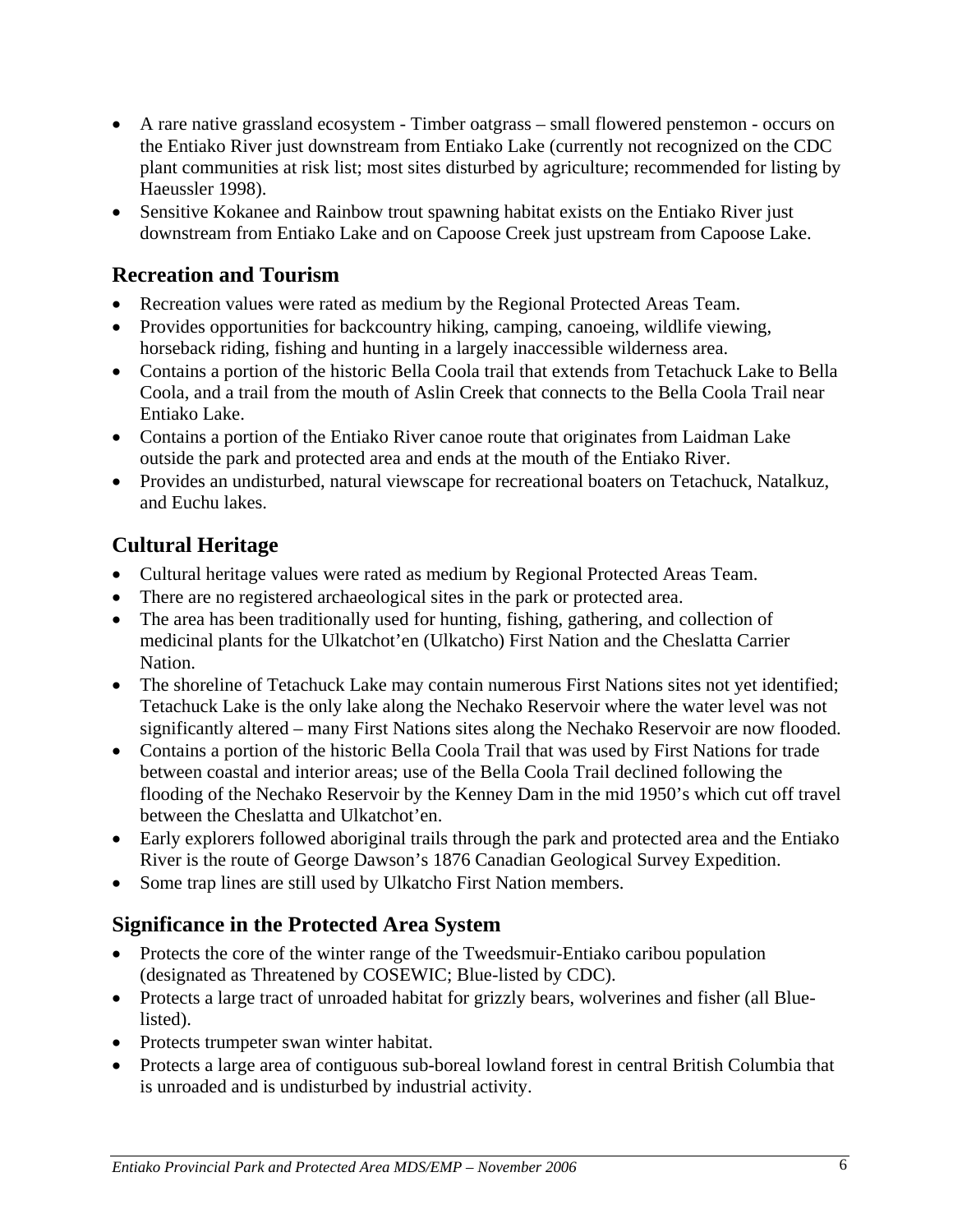- Protects representative ecosystems within the Nechako Upland and contains the largest area of protection in the Nazko Upland ecosection in the province (contains 47% of the Nazko Upland ecosection protected in BC).
- Largest area of protection of representative ecosystems within the fragmented Bulkley Basin Ecosection of which only 2.7% is protected in 17 protected areas; includes 32% of the ecosection protected; one of only four protected areas with significant Bulkley Basin representation in BC.
- One of only three protected areas protecting SBPSmc in the province; protects more than half of the SBPSmc protected in BC.
- Includes about one quarter of the SBSdk subzone protected in BC (of which 5.3% is protected in 18 protected areas) and is the largest area of SBSdk protected in the province.
- One of only five protected areas protecting ESSFmv1 in the province; protects almost 40% of the ESSFmv1 protected in BC.
- One of only three protected areas protecting SBSmc3 in the province; protects almost 50% of the SBSmc3 protected in BC.
- Protects rare grassland and forested ecosystems in the SBSdk, and an undisturbed native grassland in the SBPSmc.
- Includes historic summer camp areas and recent trapline cabins used by First Nations.
- Protects a portion of the aboriginal Bella Coola Trail that runs from Tetachuck Lake to Bella Coola.
- Provides remote summer backcountry recreation opportunities.

# **Land Uses, Activities, and Interests**

## **Access**

Currently, there is limited access into Entiako Provincial Park and Protected Area. The main access into the area is from Kluskus Ootsa Forest Service Road in the Vanderhoof Forest District. The Malaput Forest Service Road branches off the Kluskus road and runs towards Johnny Lake and Van Tine Creek. A mining trail leads to Capoose Lake from Van Tine Creek but the condition of this trail is unknown. Another mining road branches off from the Malaput Road (leading to Johnny Lake) to the Wolf mineral claims. An old cat trail runs from Moose Lake to an old burn (1981) on Cow Lake. On the north side, roads lead down to Tetachuck Lake and Euchu Reach from the East Ootsa area. To access these roads, vehicles must first cross Ootsa Lake by barge. Other roads lead to lake access points near the Kenney Dam. The northern part of Entiako Provincial Park and Protected Area can be accessed by boat from any of these points on the Nechako Reservoir. Many of the larger lakes in Entiako Provincial Park and Protected Area can be accessed by floatplane in the summer and by ski plane in the winter. Three gravel airstrips are located in areas adjacent to the protected area at Redfern Rapids, Moose Lake and Laidman Lake.

## **Existing Tenures**

BC Parks permits:

- The entire park and protected area lies within one guide-outfitter territory (601G003).
- Four angling guides hold angler days on waterbodies within the park and protected area.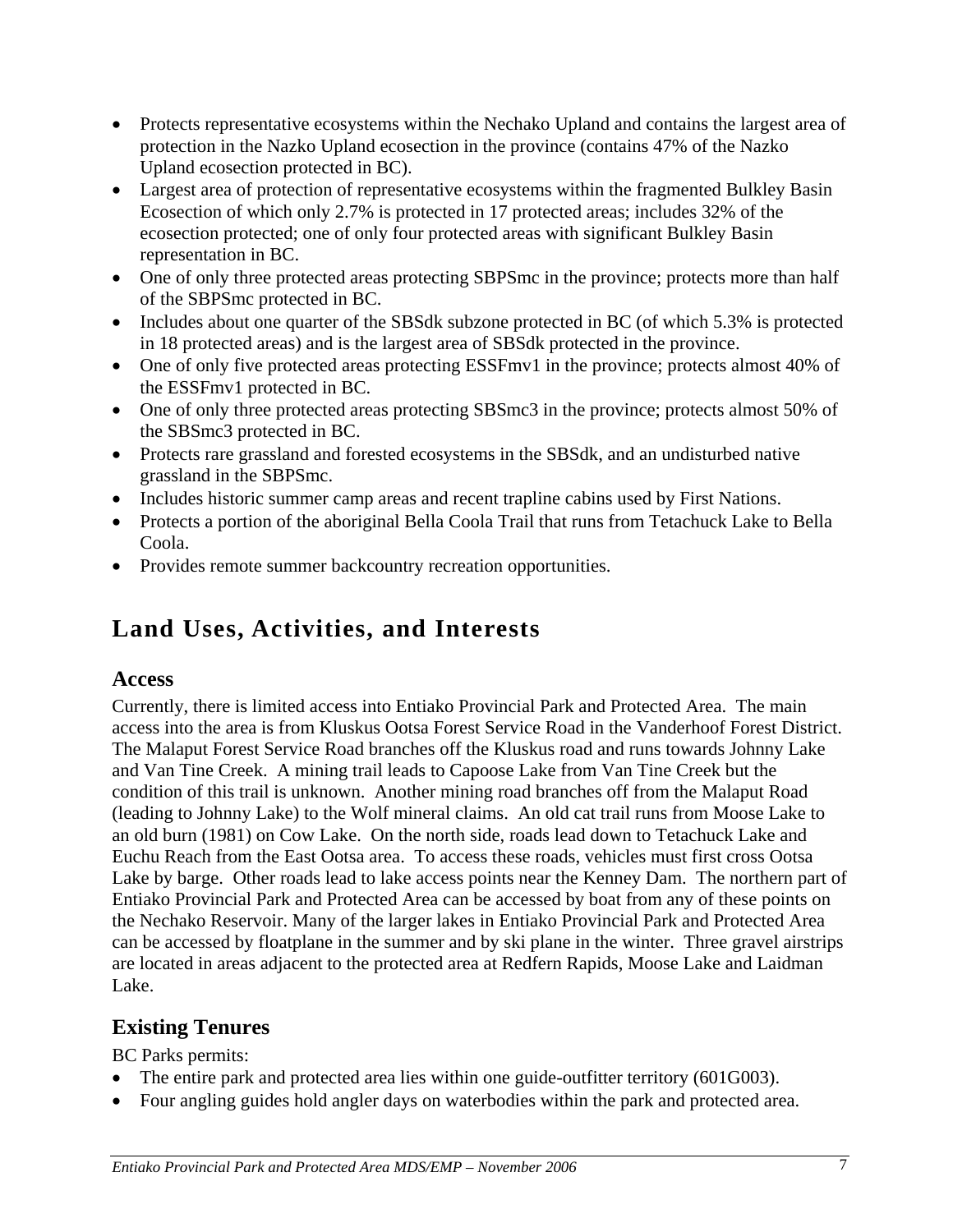- Three commercial recreation permits include guided hiking and horseback riding, and camp facilities at two sites (both sites are for one permit).
- Two recreational cabins are located on Bryan Arm in Entiako Protected Area and are used seasonally.
- Two commercial aircraft companies are permitted to provide aircraft charter services.
- The Canadian Forest Service has a research permit to monitor mountain pine beetle affected stands.

Other existing Crown permits include:

- Portions of six traplines lie within the park and protected area (TR0601T007, TR0601T008, TR0601T009, TR0601T010, TR0602T002, TR0602T003), with three cabins registered on two of those traplines; the entire park and protected area is covered by trapline tenures authorized by Park Use Permits.
- Commercial lodges/cabins are located at three sites in Entiako Provincial Park and Protected Area (Aslin Creek, Entiako Lake, Cow Lake). These facilities pre-dated park establishment, and are authorized by Crown land tenures and by Park Use Permits.
- Monitoring stations under Park Use Permit include a water gauging station on the Entiako River, a snow survey station on Mt. Swannell, and a Ministry of Forests and Range fire lookout cabin on Mt. Swannell.

## **Existing Land Use Activities and Facilities**

- One hunting guide and four angling guides conduct guided activities in the park and protected area.
- A Ministry of Forests and Range grazing permit was granted to an agriculture trespass (hay production) in Entiako Protected Area prior to establishment of the protected area, but has since expired; a seasonal dwelling was associated with that activity. Ongoing use of that dwelling will be authorized by Park Use Permit.
- Two recreational cabins on Bryan Arm are under park use permits;
- The main recreational activities in the park and protected area include fly-in angling, hunting, hiking or horseback riding along the Bella Coola Trail, and occasionally canoeing down Fawnie Creek and the Entiako River.
- Some snowmobile use occurs, primarily in the form of access to the camp at Aslin Creek.
- Two non-tenured cabins have been identified but the state of those cabins is unknown.
- One mineral claim remains in good standing in the Capoose Claims area along the eastern boundary of Entiako Park.

## **Adjacent Patterns of Land Use**

- There are two commercial lodges in the vicinity of Entiako Provincial Park and Protected Area: a commercial lodge on the north side of Tetachuck Lake near the Tweedsmuir Park boundary provides guided hiking and angling services; a commercial lodge on Moose Lake, just south of Entiako Provincial Park, is a base camp for the hunting guide that operates in the Entiako area.
- Two Indian Reserves (IR #1, IR #6) border the southern boundary of Entiako Provincial Park; IR #1 includes the abandoned community of Ulkatcho on Gatcho Lake; IR #14 is located near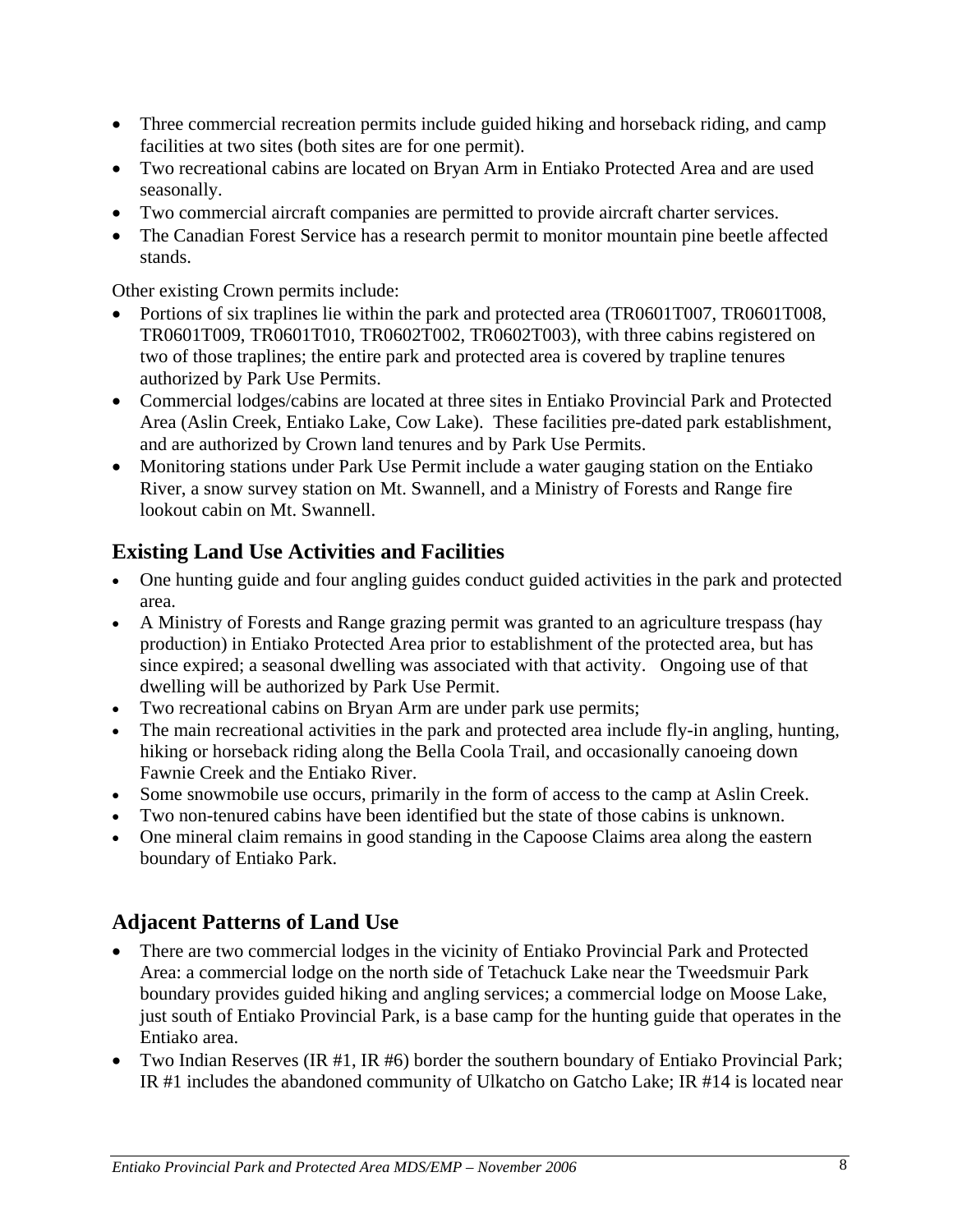Yellow Moose Lake on the north side of Natalkuz Lake; all 3 IRs are associated with the Ulkatcho First Nation.

• The Wolf and Capoose mineral claims were partly enclosed by Entiako Provincial Park; these two claim areas were "save and excepted" by the Vanderhoof Land and Resource Management Plan and a No Staking Reserve was placed over the area; mineral exploration activities on these existing claims (non-transferrable) can continue until the claims lapse at which time the claim areas will be converted to park; all but one of the claims have been forfeited since the park was established.

Nadina Forest District (Lakes Timber Supply Area)

- To the north, Entiako Provincial Park and Protected Area is somewhat separated from the Ministry of Forests and Range Nadina District by Tetachuck and Natalkuz lakes; the north side of Tetachuck Lake was designated as a Special Resource Management Zone (Caribou Migration Corridor Sub-Zone) in the Lakes Land and Resource Management Plan (Land Use Coordinating Office 2000).
- The Chelaslie Caribou Migration Corridor Management Strategy was developed as part of the Land and Resource Management Plan to address critical caribou migration range north of Tetachuck Lake; the area was subdivided into five subzones (A, B, C, D, E), all of which fall within the Caribou Migration Corridor Special Resource Management Zone.
- To protect important caribou spring migration, fall migration and winter habitat, operational harvesting is not permitted in the two very high use subzones B (Chief Louis and Uduk lakes) and D (north side of Tetachuck Lake); harvesting is allowed in those subzones only for forest health management; normally, access is not permitted in subzones B and D; however, if access is necessary, joint Ministry of Forests and Range and Ministry of Environment approval is required. Harvesting is permitted in subzone C, but 100% of the "natural" old and mature forest area as defined in the Biodiversity Guidebook (Forest Practices Code 1995) must be maintained.
- Road closures in most of subzones B, C and D are in effect during caribou spring migration (April 1 to May 31) and fall migration (October 1 to December 1); access to those zones is not permitted to non-tenured motorized users.
- Until recently, most forest harvesting activity had been restricted to Zones A, C and E in the Caribou Migration Corridor Sub-Zone; however, with mountain pine beetle attack in Zone D, selective forest harvesting had been conducted for mountain pine beetle management in Zone D and a temporary road was constructed to access mountain pine beetles as far west as the eastern Tweedsmuir Park boundary; this road has now been deactivated and rehabilitated; with further increases in mountain pine beetle numbers, forest harvesting for mountain pine beetle management was abandoned and the road was decommissioned.

Vanderhoof Forest District

- The Vanderhoof Forest District lies adjacent to the south and east boundary of Entiako Provincial Park. The Vanderhoof Land and Resource Management Plan defined two resource management zones that border the park (Land Use Coordination Office 1997): the Laidman Multi-value Emphasis Zone lies adjacent to the south and east, and the Davidson Resource Development Emphasis Zone lies adjacent to the northeast.
- The Davidson Resource Development Emphasis Zone contains high elevation subalpine caribou winter habitat on the east side of Tutiai Mountain in the Fawnie Mountains; however,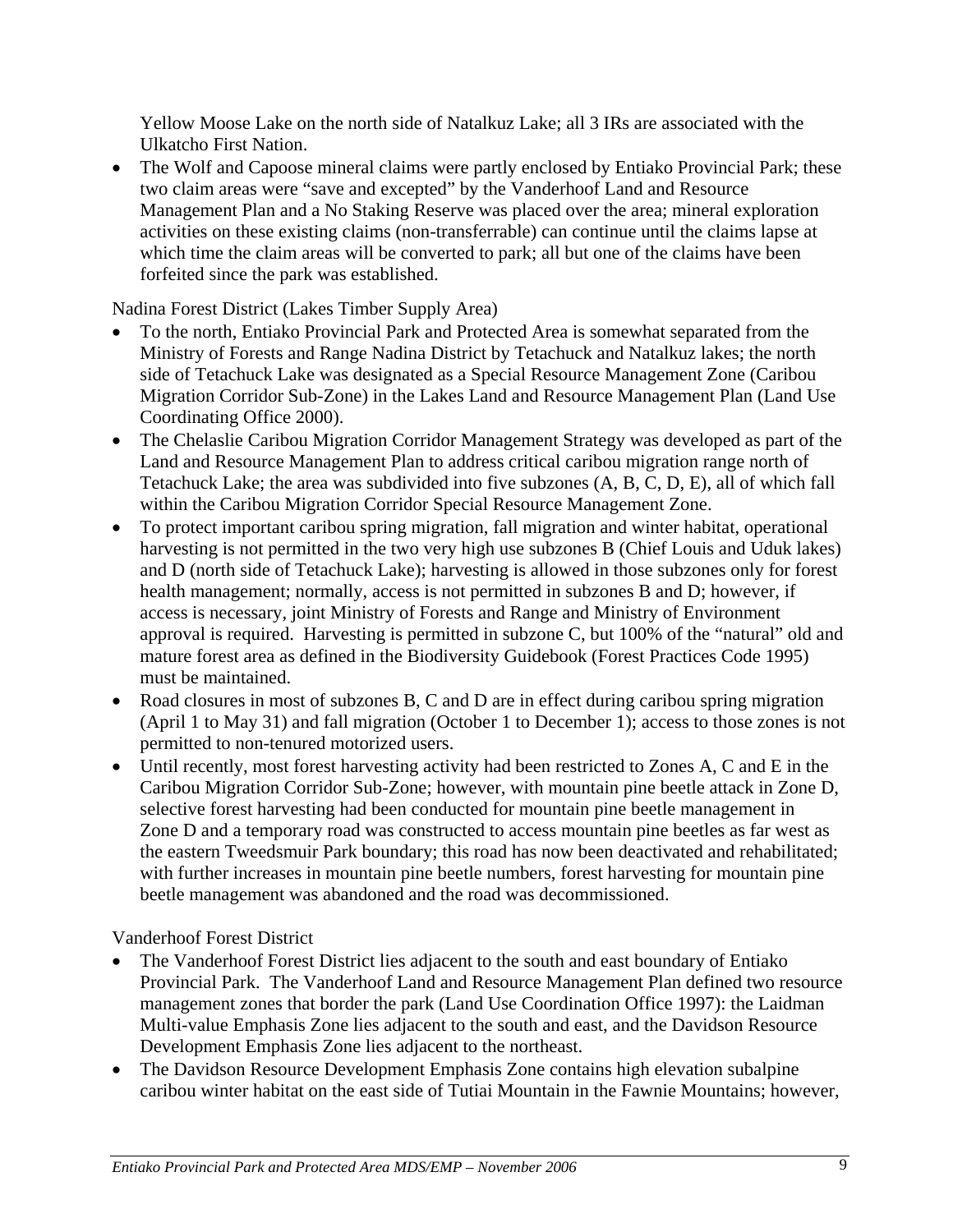the only reference to maintaining caribou winter range in that zone is to restricting access and providing a buffer between resource development and critical caribou winter range further west.

- The Laidman Multi-value Emphasis Zone is zoned into 4 subzones (A, B, C, Fawnie Creek) to manage for ecological integrity, caribou habitat, grizzly habitat and backcountry recreation values along with forest harvesting and mining; subzones A and B allow for primarily clearcut harvesting while subzone C allows for primarily selective harvesting. There are no-staking reserves in subzones B and C.
- Currently, the main access into the Laidman zone is by the Kluskus Ootsa Forest Service Road; there is a road closure at 158 kilometers to prevent vehicle access into Moose Lake. The Malaput Forest Service Road leaves the main road at 144 kilometers to access Van Tine Creek and the area north and east of Johnny Lake. A sign at the beginning of this road states that snowmobile users are to avoid approaching caribou that winter in the area; however the Vanderhoof Land and Resource Management Plan recommended legislating closure of sensitive grizzly and caribou habitats (subzones B and C) to snowmobile use while allowing snowmobile/ATV use by licensed tenure holders.
- To date, most of the forest harvesting activity in the Laidman Resource Management Zone has been restricted to subzone A; forest harvesting was first conducted in the Laidman Lake and Moose Lake area in the late 1970s to the late 1980s; more recently, forest harvesting is being conducted in the Van Tine Creek area immediately south of Entiako Provincial Park and also right up to the Entiako Provincial Park boundary for mountain pine beetle management.
- A Caribou Management Strategy has been developed for the Tweedsmuir-Entiako caribou winter range within the Vanderhoof Land and Resource Management Planning area; the strategy includes the Laidman Multi-value Emphasis Zone and a portion of the Davidson Resource Development Emphasis Zone; the area is divided up into three caribou management polygons (high, medium, low) and a "No Harvest" zone in the Fawnie Mountains; for all management polygons, mature forest targets are recommended with the highest targets in the high zone, followed by the medium and low zones; special provisions to minimize disturbance in high value caribou habitats are also included; access management includes a recommended closure of the high (including the proposed "No Harvest" zone) and medium polygons to nontenured motorized users and general snowmobile use from December 1 to May 1.
- Plateau Forest Products, Slocan Group, operates along the southern boundary of the Entiako; there are many proposed and approved cutting blocks along the southern boundary of the protected area.
- Environmental Stewardship Division (Ministry of Environment) recently established Ungulate Winter Range (UWR) polygons for areas adjacent to the park and protected area, with general wildlife measures for caribou in the UWRs. The UWRs and general wildlife measures have include areas of no or restricted harvest and road building restrictions.

## **First Nations Interests**

• The northern portion of Entiako Protected Area lies within the asserted territory of the Cheslatta Carrier Nation and all of Entiako Provincial Park and Protected Area lies within the traditional use area of the Ulkatchot'en (Ulkatcho) First Nation; Ulkatcho Reserve #1 is on the southern boundary of Entiako Provincial Park.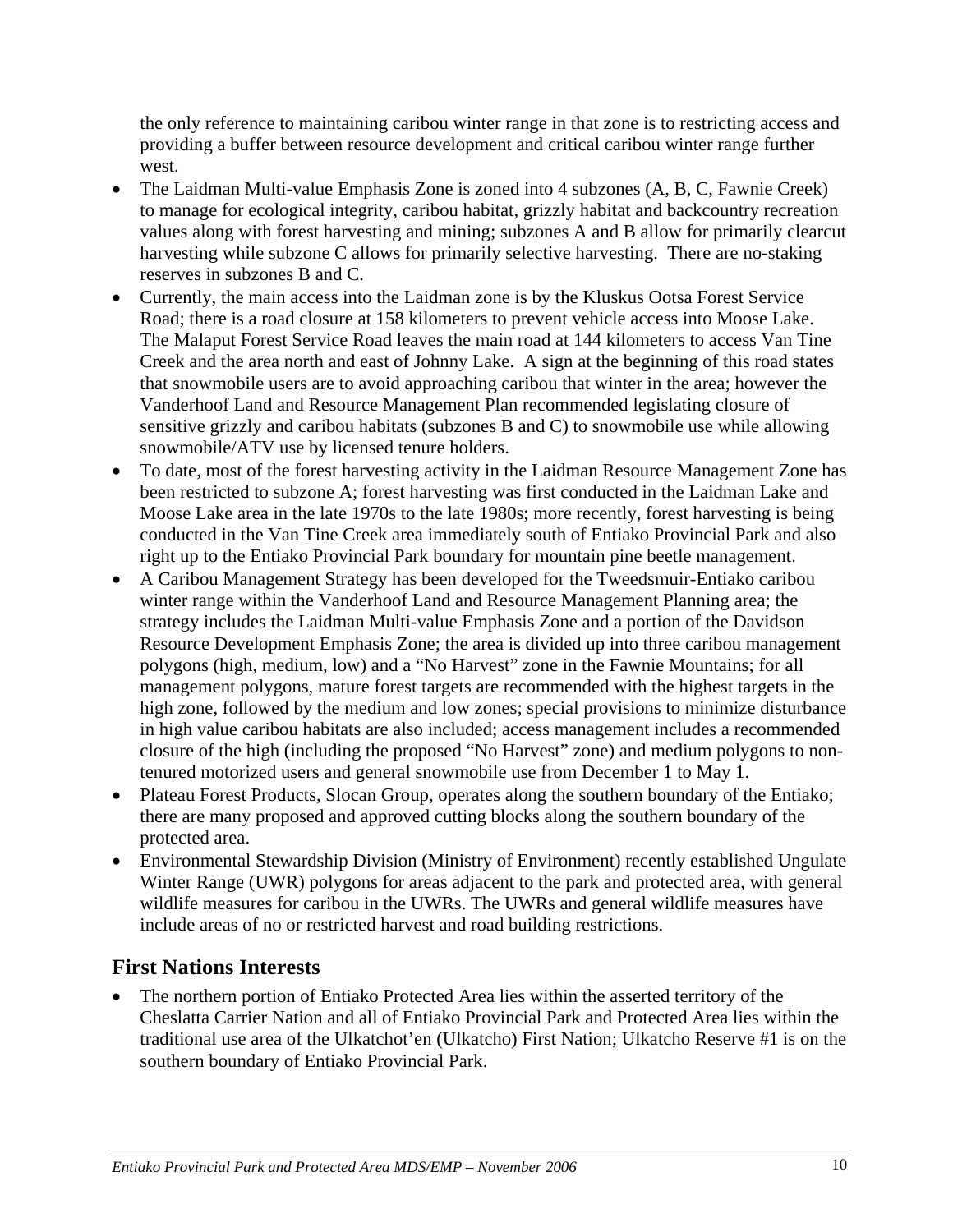- The Entiako area has been used by the Ulkatchot'en First Nation and the Cheslatta Carrier Nation for hunting, fishing, trapping, and harvesting berries and plants for food and medicinal purposes.
- Ulkatcho concerns include:
	- o addressing the mountain pine beetle impacts as a top priority;
	- o the potential for a large wildfire in the mountain pine beetle killed area;
	- o maintaining access routes and trails in and through the park and protected area;
	- o maintaining access to IR #1, IR #6 and IR #14, which are located near the park and protected area; and,
	- o lack of existing information on Ulkatcho use of the Entiako area since a Traditional Use Study has not been completed; the Ulkatcho would like to see a Traditional Use Study completed but currently do not have the capacity or funding.
- One of the Ulkatcho elders has a trapline in the Entiako area and his cabin/homestead is located in the park; this site was not surveyed for IR status because it was located north of the area being surveyed for IRs at the time (L. Price, pers. comm.).

## **Other Agency Interests**

- BC Ministry of Forests and Range has concerns about mountain pine beetle and fire management in the park and protected area.
- Ministry of Environment, Ecosystems Branch has an interest in management of species at risk, specifically caribou.
- Environment Canada has an interest in management of species at risk, specifically caribou.
- Ministry of Tourism, Sport and the Arts manages commercial recreation tenures on lands outside of protected areas.
- The Canadian Forest Service has established permanent sample plots to monitor mountain pine beetle affected stands.

## **Private and Public Stakeholder Interests**

- Commercial users: four angling guides, one guide-outfitter, six trappers, three recreation guides (guided hiking and horseback riding), two commercial aircraft charter companies operate in the park and protected area.
- Non-commercial users in the areas include: hikers, horseback riders (Burns Lake Team Penners), canoeists, anglers, and hunters.
- Forest industry licensees operate on the adjacent lands.
- One mineral claim holder operates in the area near the park and protected area.
- Community groups (Northside Lakes Protection Society, Colleymount Recreation Commission, Southside Economic Development Group, Tweedsmuir Recreation Commission).

# **Role of Entiako Provincial Park and Protected Area**

The primary role of Entiako Provincial Park and Protected Area is to protect the core of the Tweedsmuir-Entiako caribou winter range and the caribou population itself. The park and protected area also protects a large contiguous area of unroaded lowland sub-boreal forest in central British Columbia, which provides habitat for a variety of wildlife species at risk including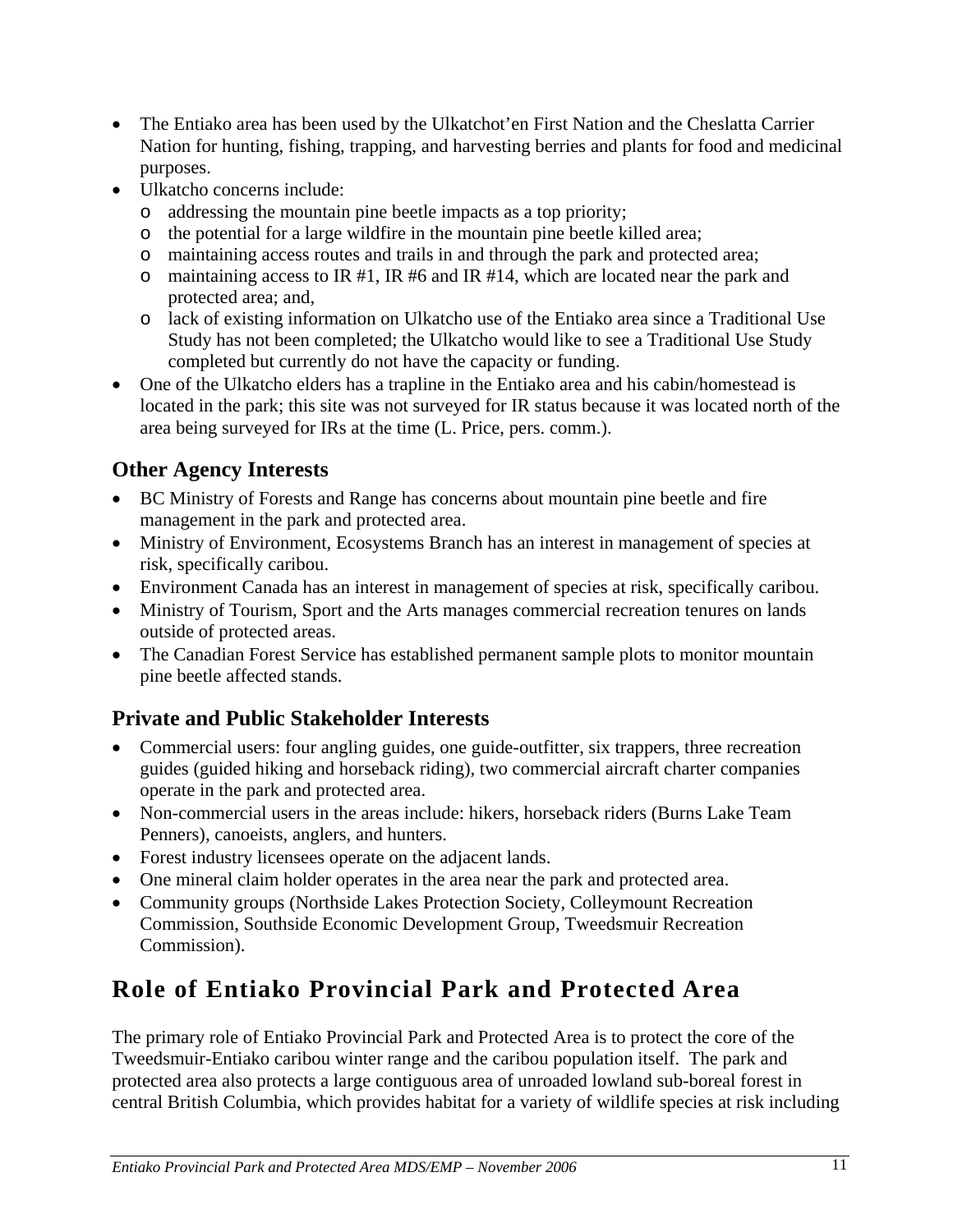woodland caribou, grizzly bear, wolverine and fisher, as well as for the caribou/moose/wolf/bear predator/prey system.

The park and protected area protect significant areas of ecosystems that are poorly represented at the provincial level, including the SBSdk, ESSFmv1 and SBSmc3 biogeoclimatic subzones/variants and the Bulkley Basin Ecosection. It is also valuable for conserving rare plant communities such as the Lodgepole pine – Juniper – Ricegrass forested community and Slender wheatgrass grassland communities in the SBSdk, and a rare native grassland ecosystem (Timber oatgrass – small flowered penstemon) in the SBPSmc.

Together with Tweedsmuir Provincial Park, Kitlope Heritage Conservancy and Fiordland Recreation Area, Entiako Provincial Park and Protected Area is part of a system of contiguous protected areas of 1.5 million hectares that protects representative ecosystems from interior plateau to coastal inlets in central British Columbia. The park and protected area is also of special value for traditional First Nations uses and contains significant First Nations cultural features including a portion of the Bella Coola Trail, which was used as a trading trail between coastal and interior people.

A secondary role is to provide primarily summer recreation opportunities in a remote lowland forest setting and on the culturally and historically significant Bella Coola Trail. Activities include hiking, horseback riding, hunting, angling and canoeing.

# **Ecosystem Management Considerations**

Ecosystem management in Entiako Provincial Park and Protected Area requires consideration of significant ecosystem components and processes, and interactions between them. The impact of each ecosystem process on various ecosystem components will vary with the scale, intensity and frequency of occurrence. Some ecosystem components may benefit from certain ecosystem processes while others may be negatively impacted.

In the Entiako ecosystem, fire and mountain pine beetles are the major large-scale disturbance factors affecting the vegetation mosaic. Other ecosystem components are also affected either directly or indirectly through changes to vegetation structure and habitat.

The following sections highlight important considerations for managing ecosystem components and processes, within the context of a dynamic ecosystem.

## **Caribou management considerations**

The Tweedsmuir-Entiako caribou population is one of 13 populations that are found in the Southern Mountains National Ecological Area. In 2000, the Committee on the Status of Endangered Wildlife in Canada (COSEWIC) designated all caribou in the Southern Mountains National Ecological Area as Threatened; however, the risk of extirpation for individual populations varies. Based on COSEWIC criteria used to assess the risk of individual populations becoming extirpated, the Tweedsmuir-Entiako caribou population itself is classified as Threatened. Both Entiako Provincial Park and Entiako Protected Area were designated to protect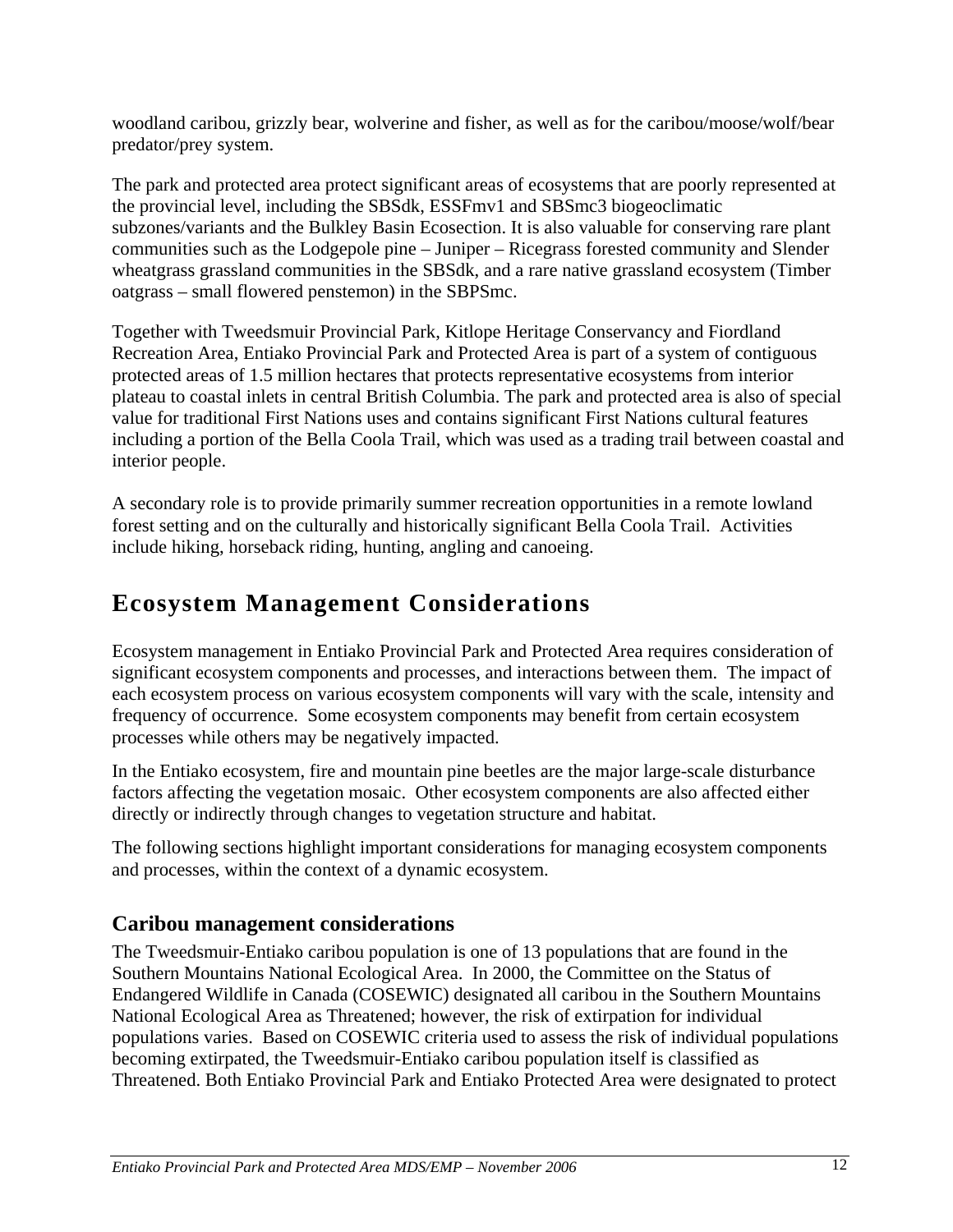the Tweedsmuir-Entiako caribou winter range with the Tweedsmuir-Entiako caribou population and winter range as the management priority.

The relationship between caribou and their winter range in the Entiako has been examined over the last 20 years based on studies of radio-collared animals. Management considerations for caribou are based on both population requirements and winter range requirements. Management considerations for lichens are discussed separately.

- Entiako Provincial Park and Protected Area protects important winter range for the Tweedsmuir-Entiako caribou population
- During winter, caribou feed primarily on terrestrial lichens, and to a lesser extent on arboreal lichens.
- During winter, caribou select mature pine forests on dry (Dry Lichen) and slightly dry (Lichen Moss) sites.
- Winter habitat requirements for the Tweedsmuir-Entiako caribou include:
	- o access to an adequate supply of terrestrial and arboreal lichens;
	- o snow interception by the forest canopy to allow movement within the winter range; and,
	- o large tracts of winter range where caribou can exist at low densities as an anti-predator strategy, and can continue rotating their wintering areas.
- The most critical feature of woodland caribou range is space; adequate space is required by caribou for predator avoidance and for access to a wide range of sufficiently abundant habitats (required for response to a variety of winter snow conditions).
- Other historically used winter ranges have been abandoned; possible causes include the flooding of the Nechako Reservoir, forest harvesting, access, altered predator-prey relationships, and reduced winter range requirements due to a reduced population size.
- Forest harvesting is continuing in the remainder of the Entiako caribou winter range, and is currently focused on mountain pine beetle management and salvage.
- The average adult mortality rate exceeded the average calf recruitment rate from 1985 to 2002, suggesting that the population is declining.
- Wolf and bear predation are the major limiting factors for caribou in the Tweedsmuir-Entiako area.
- Moose colonized central B.C. in the early 1900s, resulting in changes to predator prey relationships and increased impacts of predation on shrinking caribou populations.
- The response of caribou winter habitat use to epidemic mountain pine beetle attack is unknown; no literature exists, as there has been no opportunity to study impacts of mountain pine beetles on caribou and caribou habitat; continued use of the area will depend on:
	- o the degree of mountain pine beetle attack within the winter range;
	- o the degree of mountain pine beetle attack within stands;
	- o the response of lichens to changes in stand structure from mountain pine beetle attack;
	- o the ability of caribou to travel through heavily attacked areas (snow interception, blowdown);
	- o winter range requirements; and,
	- o other environmental factors (e.g. climate change).
- The response of caribou travel patterns to changes in stand attributes due to mountain pine beetles (e.g. snow interception, blowdown) is unknown.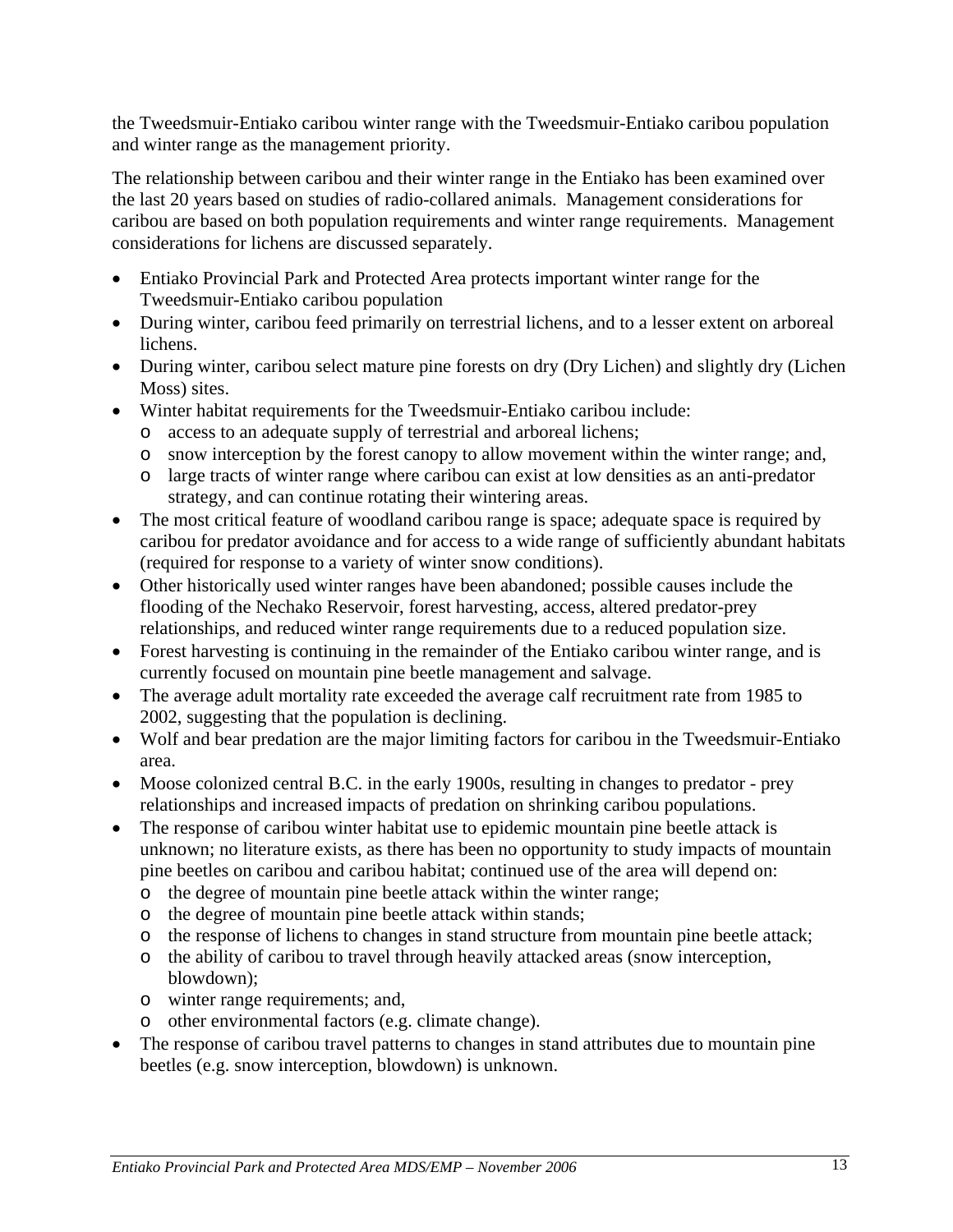• Caribou winter range components other than pine lichen forests (e.g. subalpine forests for arboreal lichen use) may become more important if caribou undergo major shifts in habitat use in response to the mountain pine beetle epidemic; it is important to maintain all areas of historic range should a shift in habitat use occur.

#### **Other wildlife management considerations**

Information on wildlife species other than caribou in the Entiako area is limited. However, because caribou require large areas of relatively undisturbed habitat, caribou management strategies will also benefit other species that have similar requirements. Some rare or sensitive species may require additional specific management.

- Moose use Entiako Provincial Park and Protected Area during summer and winter; during winter they feed primarily by browsing on shrubs; habitat changes that favour moose habitat (increased shrubs, increased forest edge) could lead to increased moose numbers, increased predator numbers, and resulting increased predation on caribou.
- Trumpeter swans winter on the Entiako River downstream from Entiako Lake and require icefree stretches on creeks and rivers for winter foraging.
- Wolves, grizzly bears and black bears are the main large mammal predators in the Entiako ecosystem.
- Grizzly bears, wolverines and fisher are blue-listed species that occur in the Entiako area; these species occupy large home ranges and require large areas of wilderness habitat.

#### **Fish management considerations**

Fish species present in Entiako Provincial Park and Protected Area are typical of species present in the area. The populations appear healthy and relatively robust to angling pressure and habitat damage.

- Kokanee spawning habitat is the most sensitive fish feature in the Entiako area.
- Known important kokanee spawning areas include Entiako River, up to 2.0 km downstream of Entiako Lake, and Capoose Creek, immediately upstream of Capoose Lake.
- Potential kokanee streams include any inlets or outlets within 1 km of known kokanee bearing lakes.
- Intense crown fires burning to the stream banks have the potential to heavily impact kokanee spawning habitat; if all the spawning areas for a lake's population of kokanee are heavily impacted for three to four consecutive years, the implications for the population could be severe.
- Larger main stem systems in the area (Fawnie Creek, Van Tine Creek, Capoose Creek, and the Entiako River) are large and energetic systems containing habitat that would be vulnerable to large, intense fires burning to the stream bank; the resulting habitat damage would decrease the population densities of river resident rainbow trout and mountain whitefish; lake resident populations using these systems to spawn would also be impacted; while there is little to no concern for the long-term persistence of these species in these systems, severe habitat damage could require up to 50 years to recover.

Aquatic ecosystem function is closely linked to terrestrial ecosystem function. Large-scale disturbances (such as fire and mountain pine beetles) may result indirectly in changes to the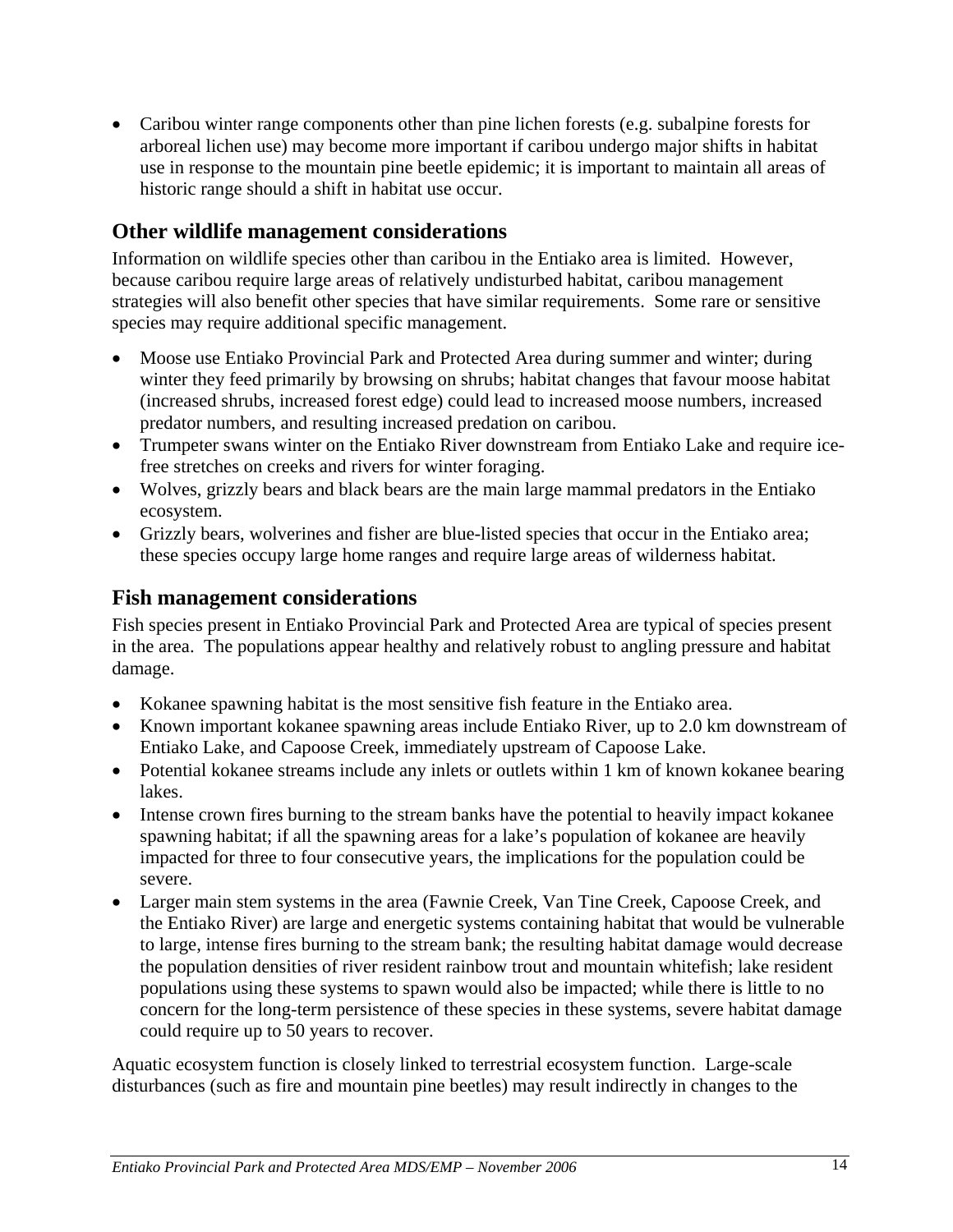aquatic environment. Differences in local topography, organic and inorganic soil characteristics, hydrologic regimes, and riparian vegetation affect how forest fires will impact aquatic habitats.

Little information is available on the impacts of mountain pine beetle outbreaks on fish and fish habitat, while some information is available on potential impacts of fire. Impacts of fire on fish habitat depend on the size, intensity and location of the fire. Surface fires would likely have only limited, short-term impacts on water quality, if any. More intense fires that spare the riparian vegetation may impact hydrology, and nutrients and sediments to a limited extent, but leave large woody debris processes intact. Intense fires that burn to the bank are of most concern for fish habitat.

Predicted impacts of forest fires on fish habitat in streams in the Entiako include positive and negative effects:

- increased flow during summer months may lead to more summer rearing habitat in streams;
- increased nutrient supplies to streams increases primary productivity and food available for fish;
- increased fine sediment deposits in spawning gravels can reduce interstitial flow, reducing the survival of fish eggs and alevins in the redds;
- increased coarse sediment movement and bank erosion will increase the likelihood of channel dewatering during low flows and redd scour during high flows; these both lead to the destruction of the redd;
- increased likelihood of mass wasting events will result in deposits of large amounts of sediment to the stream and severe impacts on channel characteristics; this would likely occur only in the steeper terrain of the Fawnie Mountains;
- guides report that summer water temperatures in many streams in the Entiako already reach levels too high for salmonids; fires removing streamside vegetation may increase the length of time that a stream is overly warm;
- loss of long-term large woody debris inputs will lead to less cover for rearing, less habitat complexity, and fewer hydraulic refugia for rearing fish;
- increased coarse sediment load will decrease pool habitat used by larger fish for rearing and may lead to channel dewatering which renders the stream uninhabitable by fish.

The recovery period for aquatic ecosystems after forest fire depends on the factor of interest. Changes in hydrology and nutrient exports return to pre-burn levels with the establishment of healthy shrub growth, within 3-7 years. Temperature effects last until forest cover provides shade to the stream at pre-burn levels. The impacts of coarse sediment inputs will move downstream and last until the substrates are moved out of the system, usually in tens of years. The loss of large woody debris inputs to streams can take up to 50 years to recover.

The impacts of fire on lakes and wetlands are less understood and appear to be issues of water quality imported by stream inlets. However, the effects of increased nutrient and suspended sediment levels appear to be relatively short-lived, not lasting more than a year. Increased nutrient levels in lakes may lead to an increased likelihood of winterkill in lakes already pre-disposed to this condition (shallow and/or high productivity), which includes a number of lakes in the southwest part of Entiako Provincial Park and Protected Area.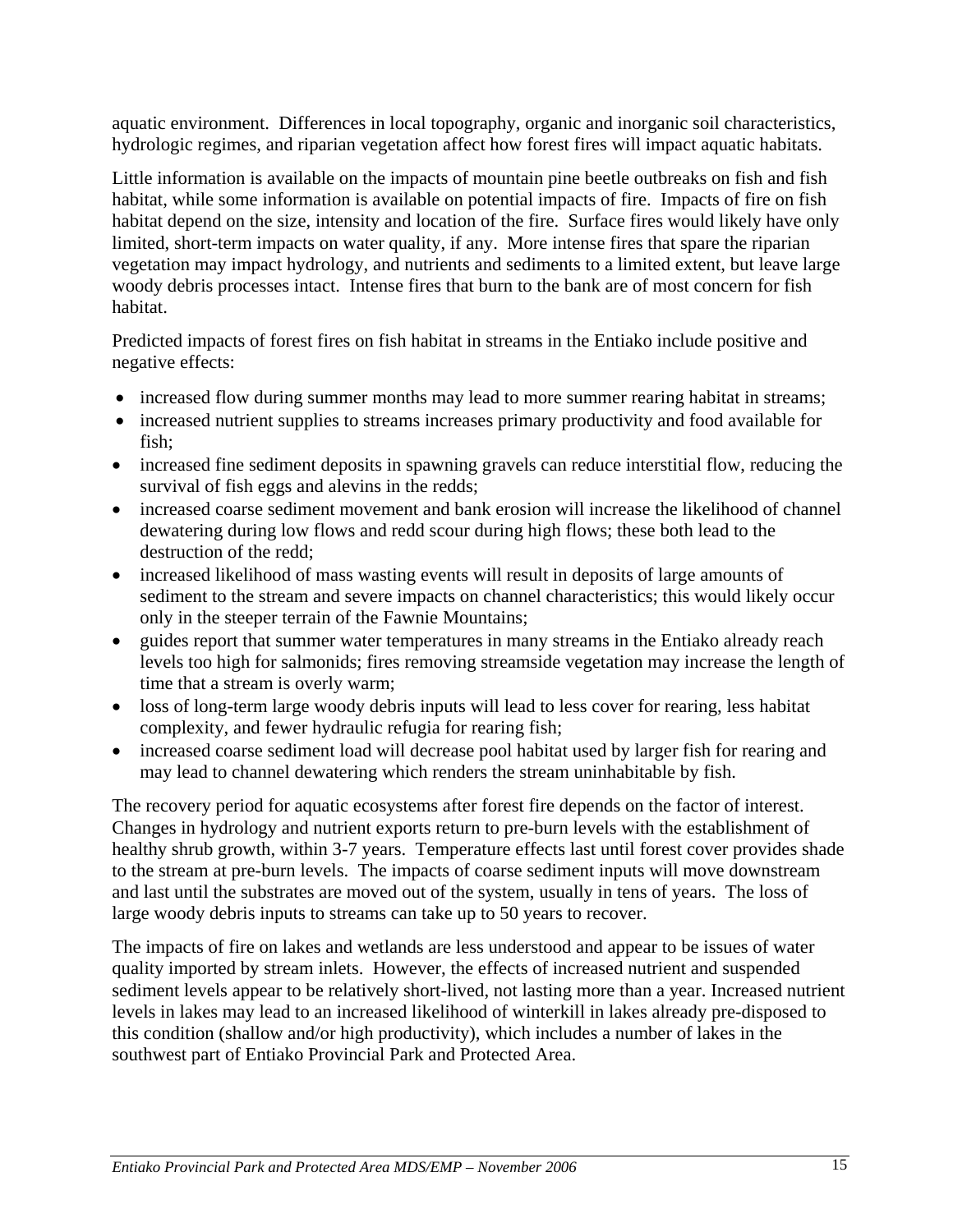### **Vegetation management considerations**

Vegetation management must consider the current vegetation landscape, rare and sensitive vegetation and plant communities, and changes to vegetation following the current mountain pine beetle outbreak and potential forest fires.

- Currently, forests in Entiako Provincial Park and Protected Area are dominated by mature lodgepole pine stands.
- Lodgepole pine produces two types of cones: serotinous cones, which remain closed until exposed to intense heat, such as fire, at which time they open and release abundant seed; and, non-serotinous which produce seed that is released every year.
- Serotinous cones are stored on the tree and remain viable for decades.
- The proportion of serotinous cones on a tree is genetically determined and varies geographically; lodgepole pine populations in interior B.C. have considerably higher numbers of serotinous cones than more coastal populations, presumably in relation to the selection effects of frequent forest fire in interior BC.
- Lodgepole pine seeds germinate on mineral soil exposed by disturbances.
- Large-scale fire events provide ideal conditions for lodgepole pine establishment through opening of serotinous cones, and exposure of mineral soil for germination; as a result, stands may regenerate at extremely high densities (over 20 000 stems/ha on moss (medium moisture) and lichen moss (slightly dry) sites).
- Non-serotinous cones disseminate a small seed crop annually that takes advantage of local disturbances.
- Mountain pine beetle disturbance is not expected to result in high densities of regenerating lodgepole pine seedlings as occurs with fire, since serotinous cones will not be opened and less mineral soil will be disturbed; seedling establishment will depend mostly on seeds from non-serotinous cones.
- Very high densities of lodgepole pine following fire may affect terrestrial lichen regeneration by creating a surface microclimate, which retains higher moisture levels than in less dense stands.
- Ecosystems in Entiako Provincial Park and Protected Area are predominantly mesic (medium soil moisture conditions) and submesic (slightly less than medium soil moisture conditions) with lesser amounts of xeric (dry) sites and forested and nonforested wetlands.
- Whitebark pine trees likely occur at higher elevations over 1200 metres in the Fawnie Mountains; whitebark pine is currently imperilled in BC due to white pine blister rust attack and is also attacked by mountain pine beetles.
- Four rare plant communities are known or likely to occur in the park and protected area; all communities have evolved with large-scale natural disturbance conditions; although individual plants may be affected by natural disturbances, the plant communities will continue to exist in a dynamic state.
- A unique Timber oatgrass small flowered penstemon (*Danthonia intermedia*-*Penstemon proceras*) native grassland community occurs along the Entiako River; most of these sites elsewhere in the province have been disturbed by agriculture and introduced species; diversity in this unique native grassland is highly susceptible to human activities including camping.
- There is no information on invasive plants in the park and protected area.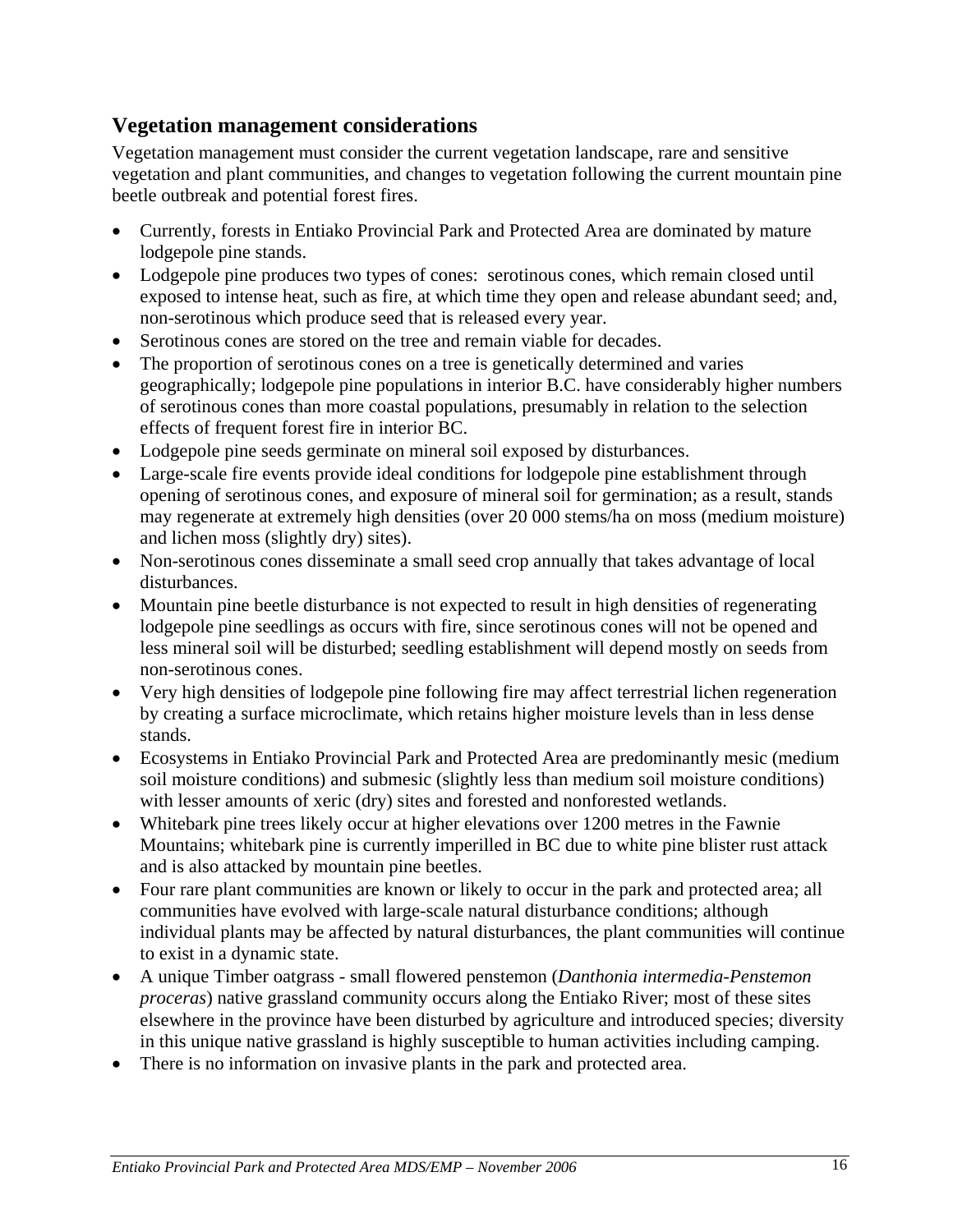## **Lichen management considerations**

Terrestrial lichens, and to a lesser extent arboreal lichens, are the principal winter food source for the Tweedsmuir-Entiako caribou population. Although caribou are not currently limited by winter forage quantity, abundant quantities of lichens are required for the long-term maintenance of caribou populations.

- Terrestrial lichen abundance is highly dependent on site conditions and on competition with mosses and vascular plants.
- On all but the driest sites within Entiako Provincial Park and Protected Area, processes that reduce surface moisture (fire, possibly mountain pine beetles) favour the establishment and growth of terrestrial lichens.
- Small-scale processes that produce gaps in the canopy also favour the establishment and growth of terrestrial lichens.
- If absence of disturbance is prolonged, terrestrial lichen abundance will decline due to competition from kinnikinnick on drier sites, and more importantly, from feathermosses on moister sites.
- Terrestrial lichens are highly susceptible to physical damage (e.g. fire) especially during the driest months.
- Caribou prefer terrestrial lichens from the genera *Cladina, Stereocaulon,* and *Cladonia*; these species take approximately 30 - 80 years to recover on lichen moss (submesic) sites after stand replacing fires.
- There is no information on the effects of surface fire on terrestrial lichens; however, this type of disturbance is probably an important process in the maintenance of lichen-dominated ecosystems; recovery after surface fire should be shorter  $(< 20$  years) than for stand replacing fire.
- Terrestrial lichens grow slowly; estimates of growth rates for various species of *Cladina* obtained from studies in the Northwest Territories ranged between 3.4 - 6.0 mm/year.
- Dispersal can be problematic after large-scale disturbances; many terrestrial forage lichens disperse by fragmentation and require a vector such as a fur-bearing animal; caribou are believed to be one of the main vectors (Goward 2000).
- Research suggests that a mosaic of stands ages (presumably maintained by fire) will provide a landscape that supports continuous lichen productivity.
- There is presently little information on the effects of mountain pine beetle on terrestrial or arboreal lichen abundance; preliminary results from research currently being conducted on the effects of mountain pine beetles on terrestrial lichens suggests that the abundance of terrestrial caribou forage lichens have initially decreased with a corresponding increase in kinnikinnick and other herbaceous plants (Williston and Cichowski 2004, 2006).

#### **Fire management considerations**

Fire and insects are the two ecosystem processes that interact at a landscape scale in Entiako Provincial Park and Protected Area. Fire regime (frequency, intensity, fire size) is dependent on fire climatology and its interactions with fuel (vegetation) types and topography. Fuel types, in turn, are dynamically influenced by the fire and insect interactions that create the forest stand structures that any particular fire encounters.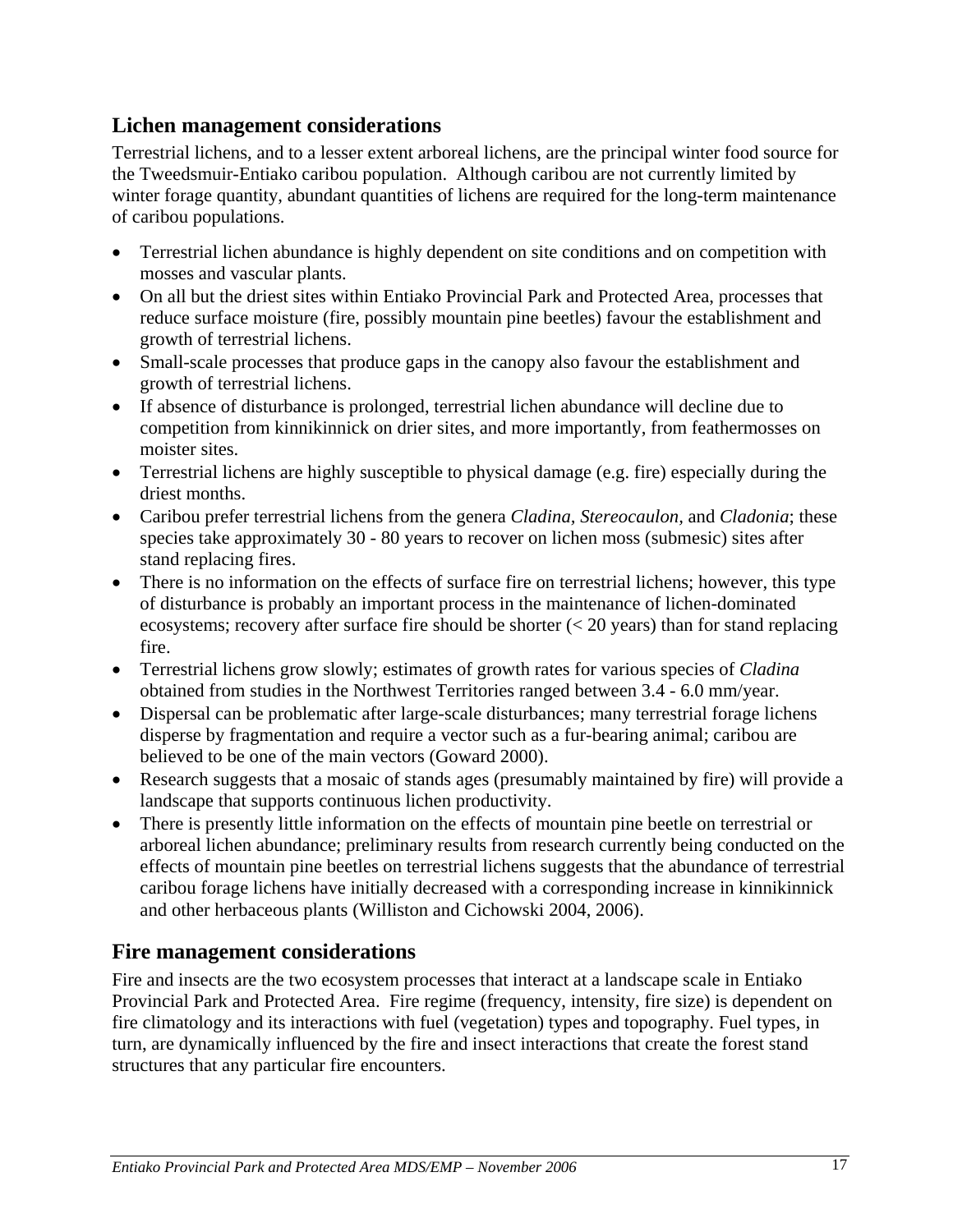- The fire regime that has characterized the present forest structure in Entiako Provincial Park and Protected Area and that will continue to dominate the future landscape, is frequent standreplacement crown fires.
- The dry cool subzone of the Sub-Boreal Spruce (SBSdk) and the moist cold subzone of the Sub-Boreal Pine-Spruce (SBPSmc) biogeoclimatic zones are classified as Natural Disturbance Type (NDT) 3: ecosystems with frequent stand initiating events (Forest Practices Code 1995); on average, fires are moderate to large and occur and burn a given area every 125 - 175 years in the SBPSmc and every 100 - 150 years in the SBSdk.
- Based on forest cover information, the fire cycle for the predominant moist cold subzone of the Sub-Boreal Pine-Spruce biogeoclimatic zone (SBPSmc) portion of Entiako Provincial Park and Protected Area was calculated at 145 years or an annual disturbance rate of 0.7%; between 1901-1960 (before active fire suppression); average patch size (a surrogate for standreplacement fire size) ranged between 25 and 78 hectares with maximum patch sizes ranging from 382 to 5,404 hectares.
- Low intensity surface fires occur frequently and contribute to the maintenance of open forest stands.
- Entiako Provincial Park and Protected Area is mainly rolling plateau covered with continuous crown fire-prone fuels, predominantly lodgepole pine; these stands are best represented as the mature lodgepole pine (C-3) Fire Behaviour Prediction System fuel type.
- High and extreme mountain pine beetle hazard stands make up 50% of the area; most of those stands have already been killed by mountain pine beetles during the current outbreak; fire behaviour within these beetle killed stands will depend on the phase of attack (e.g. red vs grey, etc.) and the fuel type will vary and in some cases will not be represented within the present system; at some phases, the mountain pine beetle killed stands will be represented by a more crown fire-prone fuel type with a faster equilibrium spread rate.
- Effective fire suppression and moderate fire climate over the past 30 years has kept the amount of recently burned area in Entiako Provincial Park and Protected Area low and has resulted in a landscape of primarily older forests and increasing fuel accumulation in individual stands.
- The next 50 years should see more periods of crown fire weather that would result in increased area burned regardless of fire management effort.
- An increasing fire activity trend is ensured by the current change in fuel type as a result of the mountain pine beetle epidemic.
- The current mountain pine beetle outbreak will slightly increase fuel hazard ratings until dead needles fall from trees.
- Blow down in the next 10-15 years from the current mountain pine beetle outbreak will result in increased potential fire intensity.
- Fire climatology suggests that crown fire weather conditions only occur potentially for a few days each year with peaks in June and August.
- The observed open pine-lichen sites generally have not experienced fires of scarring intensity in the past 30 years, allowing substantial recovery of lichen productivity; increased fire activity over the next 30 years, coupled with increased surface fuel load as mountain pine beetle-killed trees fall, will place productive lichen area at increased risk.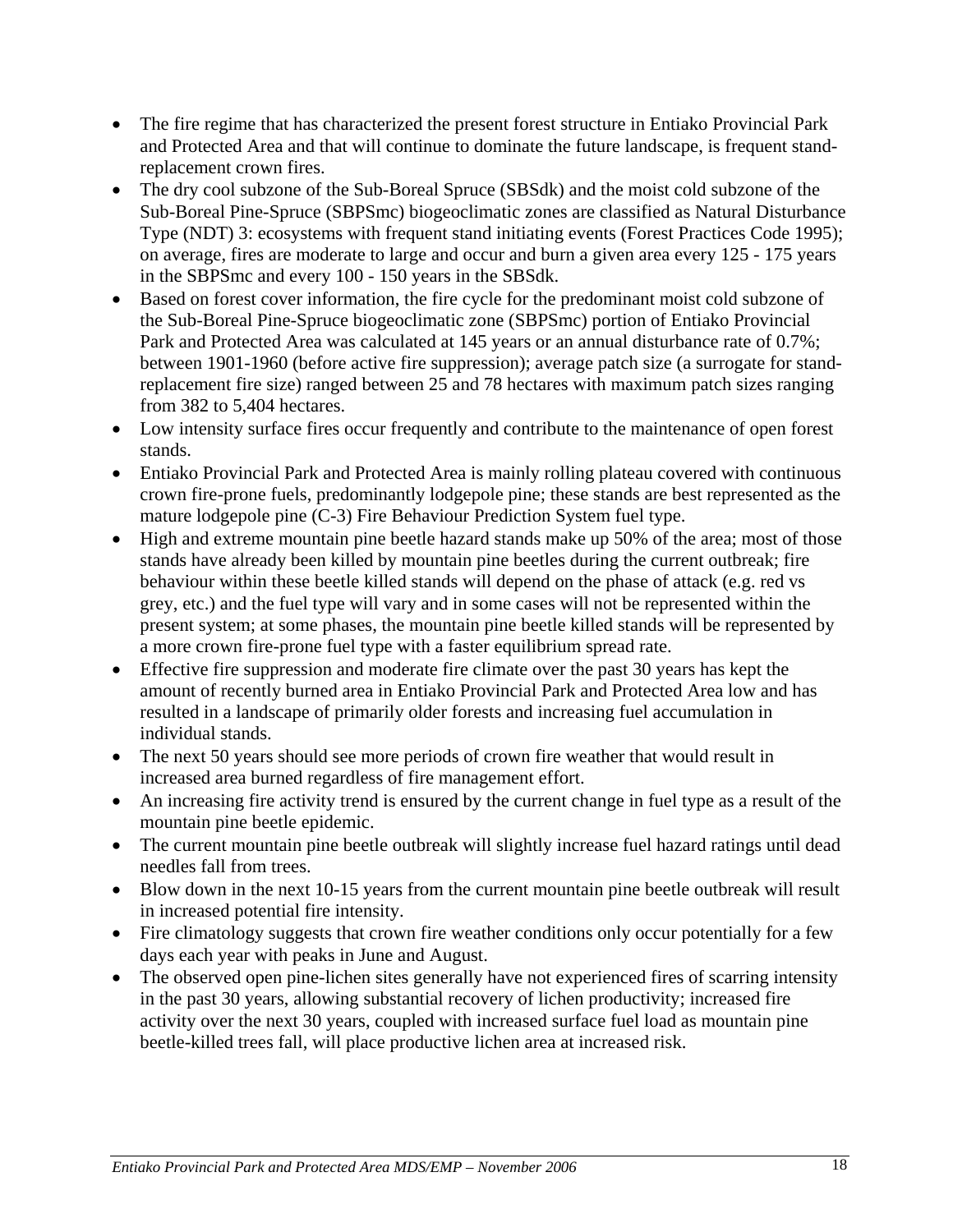#### **Forest insect management considerations**

Forest insects and fire are the two main large-scale disturbance processes in Entiako Provincial Park and Protected Area. Mountain pine beetles were first recorded in the Entiako area in the mid 1980s but were reduced by severe winter weather from 1988 to 1990. The recent mountain pine beetle outbreak has resulted in extensive lodgepole pine mortality throughout the park and protected area.

- Mountain pine beetles are a significant large-scale natural disturbance agent in the Entiako area and attack primarily mature lodgepole pine trees.
- Mountain pine beetles favour larger trees where probability of brood survival is higher.
- Fire suppression during the last 50 years has resulted in a landscape of primarily older lodgepole pine in Entiako Provincial Park and Protected Area.
- High and extreme mountain pine beetle hazard stands make up over 50% of the park and protected area.
- Currently, most of the mountain pine beetle attacked stands in the park and protected area are in the grey phase of the attack now that most of the needles have fallen from attacked trees.
- Extreme cold winter weather is likely the only factor that will adversely affect the current mountain pine beetle population level; however, now that most of the Entiako area has been affected by mountain pine beetles, beetle numbers in the area are declining due to reduction of its food supply (suitable host trees).
- Now that the current mountain pine beetle outbreak has diminished, mountain pine beetle hazard in remaining stands will decrease.
- Younger, currently moderate hazard stands make up 25% of the landscape and will likely become susceptible in 30-50 years; some of these stands have also been affected by the current outbreak.
- Pine stands with larger diameter trees will experience higher tree mortality rates due to mountain pine beetles than small diameter stands; epidemic levels of mountain pine beetles will likely only thin small diameter pine stands.
- Snags in mountain pine beetle killed stands will eventually blow over, possibly affecting animal movement.
- Endemic levels of mountain pine beetles kill individual or small patches of trees, creating gaps in the forest canopy; gaps provide conditions that favour terrestrial lichen growth.
- Mountain pine beetles also attack whitebark pine.

#### **Forest disease management considerations**

Forest diseases tend to create small-scale disturbances in the Entiako area. These disturbances create gaps in the canopy, creating conditions that may favour terrestrial lichen growth.

- Diseases commonly found in BC affect juvenile and mature trees.
- The most significant forest disease agent in the Entiako area is likely white pine blister rust, which affects whitebark pine trees that likely occur in the Fawnie Mountains.
- Fire could reduce the number and intensity of forest disease species.
- Root diseases can still be viable after fire, but further research on the interaction of fire and disease is needed.
- Heart rots are likely common in mature pine trees in the Entiako area.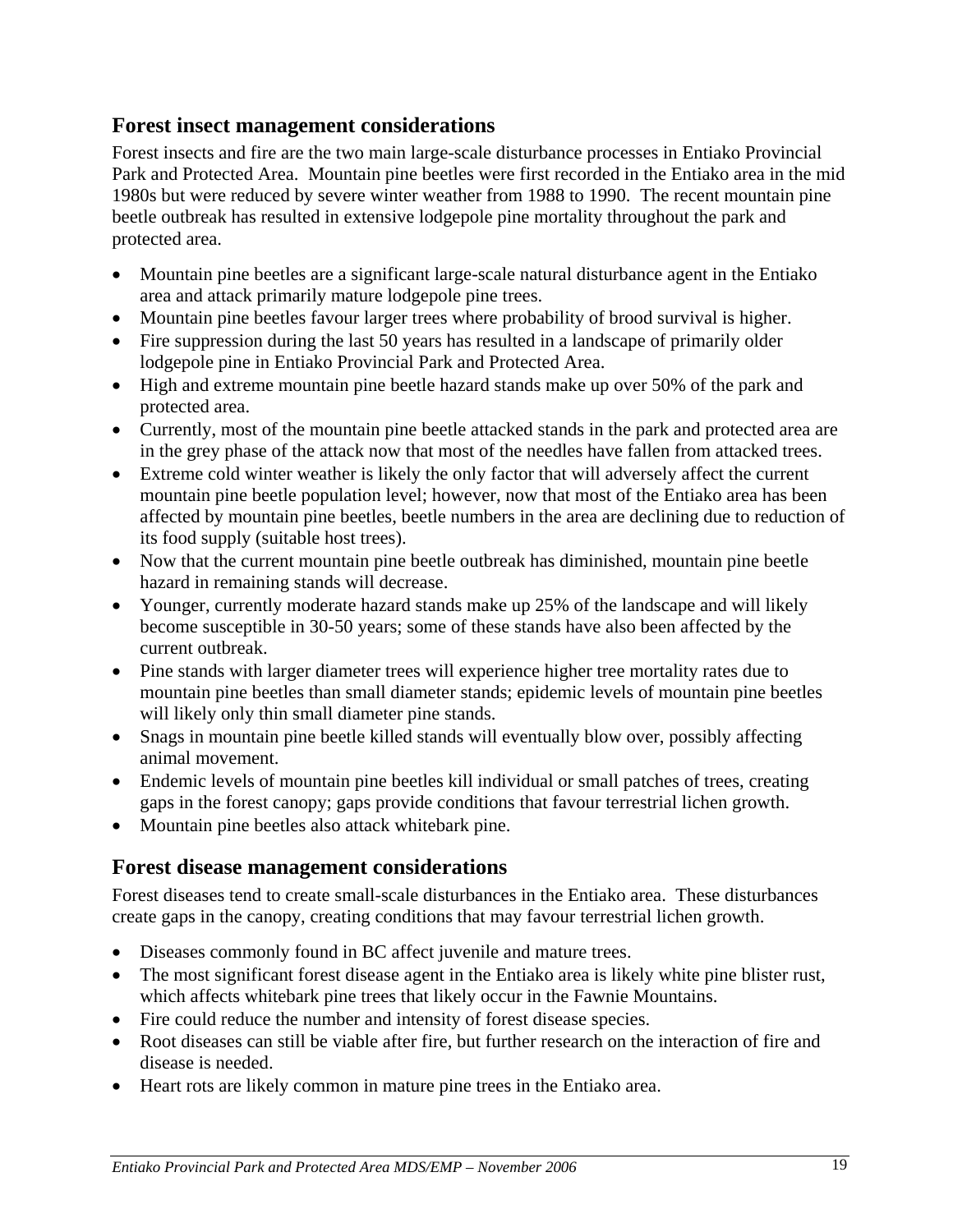- Rust stem diseases (i.e. western gall rust) will be a natural thinning agent in post crown-fire, high density, juvenile pine stands.
- Within the next two decades, snags in mountain pine beetle killed stands will be more prone to blowdown as saprophytic fungi increase in intensity.
- Spruce broom rust incidence could be reduced if surface fires reduce the levels of its alternate host, kinnikinnick.

## **Climate change**

Climate change will affect ecosystem processes and possibly ecosystem structure, especially over the long term.

- Climate change models suggest:
	- o an increase in average annual temperature;
	- o a modest increase in summer temperature;
	- o little change in precipitation pattern; and,
	- o a slightly longer summer season extended in both spring and fall.
- Potential fire and forest insect disturbance will likely increase in the Entiako area as a result of predicted climate change.
- The Entiako forest mosaic may change as a result of the effects of climate change on natural disturbance processes; increased disturbance will result in increased area of younger stands.

## **Mountain pine beetle/fire effects**

Table 1 summarizes potential effects of mountain pine beetles and fire on ecosystem components and processes under various mountain pine beetle and fire conditions.

#### **Ecosystem Management Areas**

Five Ecosystem Management Areas (EMAs) have been delineated for Entiako Provincial Park and Protected area (Cichowski *et al*. 2001; referred to as Ecosystem Management Zones) based on:

- caribou winter range;
- vegetation and fish values;
- biogeoclimatic subzones;
- rare and sensitive species and ecosystems;
- fire patterns and potential; and,
- mountain pine beetle hazard and distribution.

EMA boundaries were also drawn to follow landscape features as much as possible (Figure 3).

Each Ecosystem Management Area represents a distinctive part of the caribou winter range and contains a unique combination of natural features (Table 2). Appendix A contains a descriptive summary of characteristics of each Ecosystem Management Area.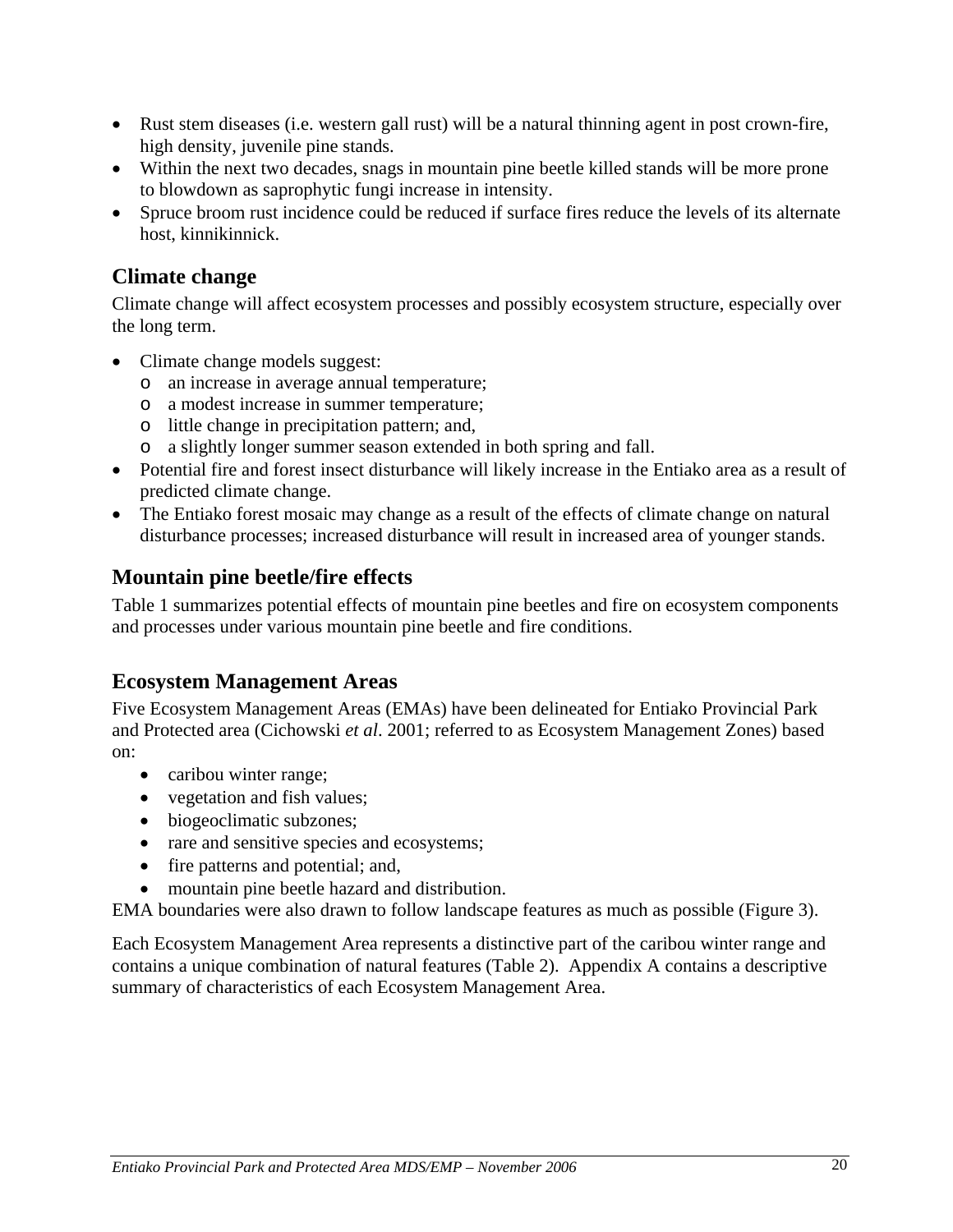

Figure 3. Entiako Park and Protected Area Ecosystem Management Areas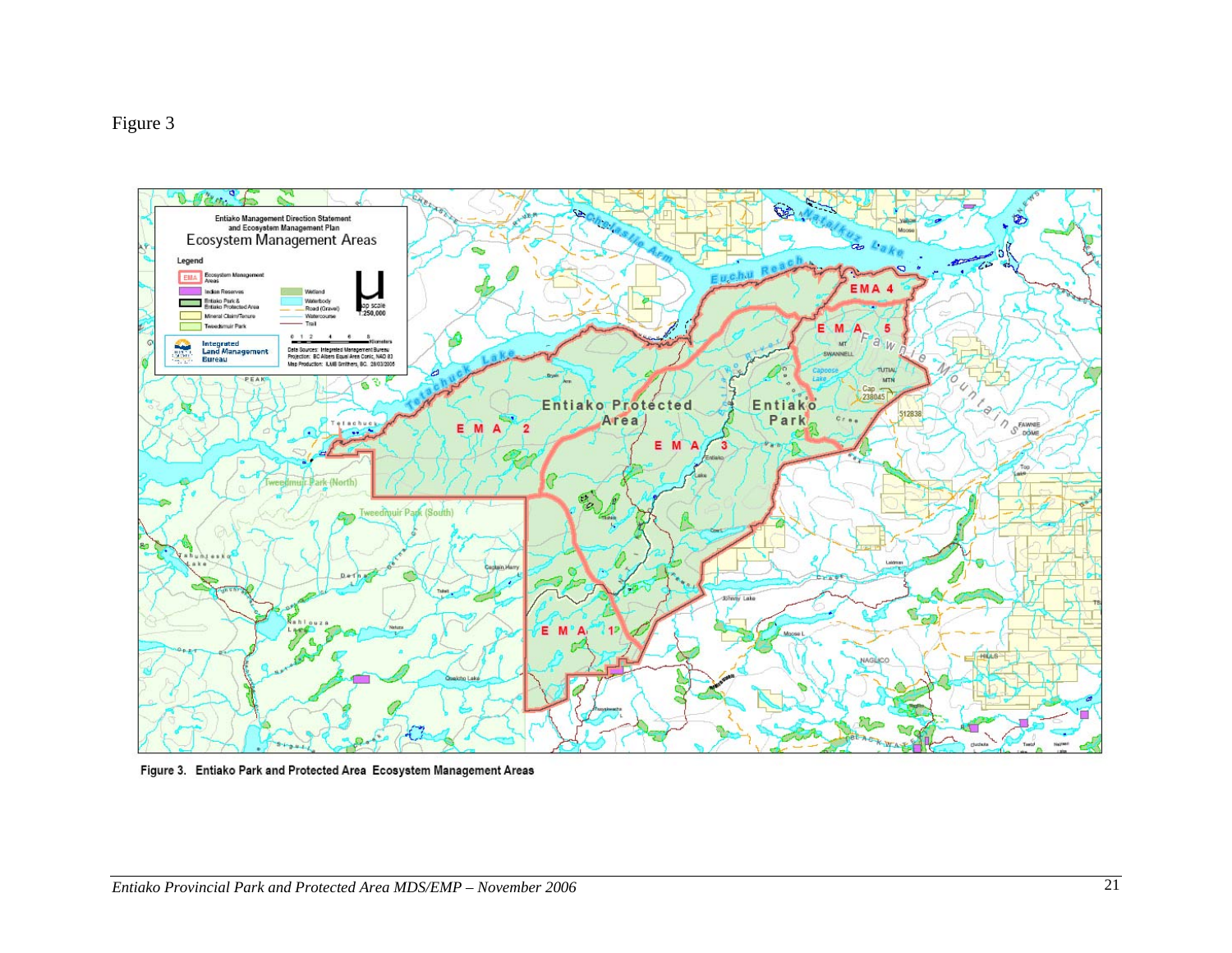| Table 1 Effects of fire and mountain pine beetles on ecosystem components and processes in Entiako Provincial Park and Protected Area. |                                                                                              |                                                                                                                                                                         |                                                                                                                                                                                           |                                                                                                                    |  |
|----------------------------------------------------------------------------------------------------------------------------------------|----------------------------------------------------------------------------------------------|-------------------------------------------------------------------------------------------------------------------------------------------------------------------------|-------------------------------------------------------------------------------------------------------------------------------------------------------------------------------------------|--------------------------------------------------------------------------------------------------------------------|--|
| Ecosystem                                                                                                                              |                                                                                              |                                                                                                                                                                         |                                                                                                                                                                                           | <b>Endemic mountain pine</b>                                                                                       |  |
| component/process                                                                                                                      | <b>Surface fire</b>                                                                          | <b>Crown fire</b>                                                                                                                                                       | <b>Epidemic mountain pine beetles</b>                                                                                                                                                     | beetle                                                                                                             |  |
| <b>Forest canopy</b>                                                                                                                   | • no impact                                                                                  | removal $(pathy)^1$                                                                                                                                                     | remove most of the larger<br>lodgepole pine trees                                                                                                                                         | • remove some large<br>lodgepole pine trees<br>(gaps)                                                              |  |
| <b>Understorey vegetation</b>                                                                                                          | • removal (patchy)                                                                           | removal (patchy)<br>$\bullet$<br>release of understorey trees,<br>shrubs and herbs<br>increased seeding in of pine<br>and spruce<br>possible dense pine<br>regeneration | release of understorey trees,<br>shrubs, and herbs<br>increased seeding in of pine and<br>spruce<br>pine regeneration less than for<br>crown fire                                         | local release of<br>$\bullet$<br>subcanopy trees                                                                   |  |
| Caribou winter range -<br>terrestrial lichens                                                                                          | • removal (patchy)<br>• site dependent                                                       | removal (patchy)<br>approximately 30-80 years to<br>recover                                                                                                             | variable (depends on response of<br>lichens to canopy removal, site<br>type, etc.)                                                                                                        | variable (depends on<br>response of lichens and<br>competing vegetration to<br>canopy removal, site<br>type, etc.) |  |
| Caribou winter range -<br>arboreal lichens                                                                                             | • no impact                                                                                  | removes substrates and<br>source populations for<br>recolonization                                                                                                      | may result in temporary increase<br>(arboreal lichens inhabit dead<br>limbs)<br>dramatic decline with blowdown                                                                            | slight increase in habitat<br>characteristics (more<br>dead limbs and better<br>ventilation)                       |  |
| Caribou winter range -<br>movement (snow<br>interception)                                                                              | • no impact                                                                                  | reduced snow interception<br>$\bullet$<br>blowdown possible barrier to<br>movement                                                                                      | reduced snow interception<br>blowdown possible barrier to<br>movement                                                                                                                     | • no impact                                                                                                        |  |
| Caribou winter range -<br>space                                                                                                        | $\bullet$ no impact                                                                          | reduced space                                                                                                                                                           | possible reduced space                                                                                                                                                                    | • no impact                                                                                                        |  |
| <b>Crown fire</b>                                                                                                                      | reduces vertical and<br>horizontal fuel continuity,<br>reducing probability of<br>crown fire | reduces crown fire<br>$\bullet$<br>probability for 40-80 years                                                                                                          | short term: slight increase in fire<br>hazard during the red attack phase<br>then decreasing during the grey<br>attack phase<br>long term: blowdown increases<br>potential fire intensity | slight increase in larger<br>surface fuel                                                                          |  |
| Surface fire                                                                                                                           | reduces surface fire<br>$\bullet$<br>probability for 1-5 years                               | reduces surface fire<br>$\bullet$<br>probability for 1-5 years                                                                                                          | short term: slight increase in fire<br>hazard during the red attack phase<br>then decreasing during the grey<br>attack phase<br>long term: blowdown increases<br>potential fire intensity | slight increase in larger<br>surface fuel                                                                          |  |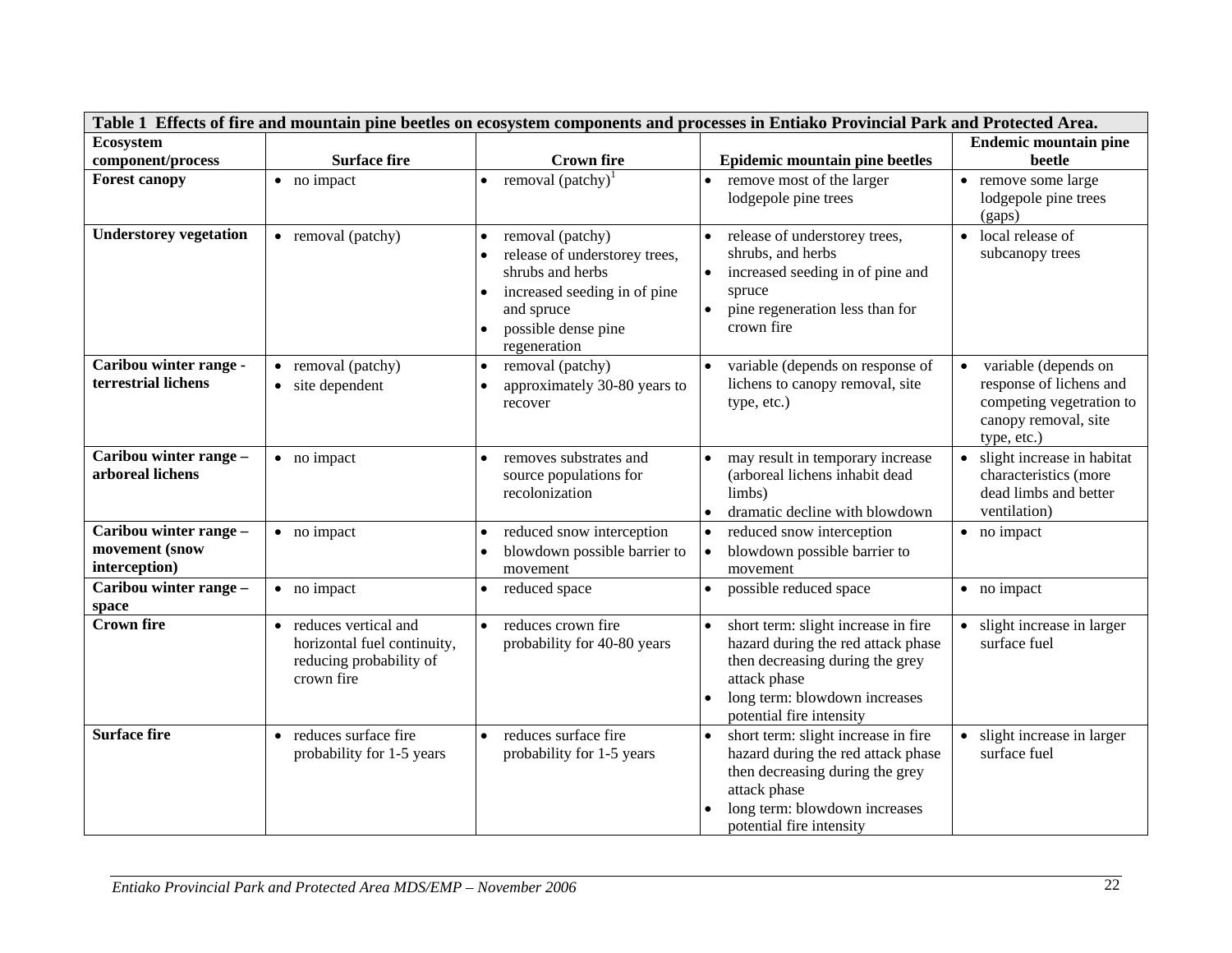| Table 1 (continued). Effects of fire and mountain pine beetles on ecosystem components and processes in Entiako Provincial Park and |                                                                                                                                                             |                                                                                                                        |                                                                                                                                  |                                                      |
|-------------------------------------------------------------------------------------------------------------------------------------|-------------------------------------------------------------------------------------------------------------------------------------------------------------|------------------------------------------------------------------------------------------------------------------------|----------------------------------------------------------------------------------------------------------------------------------|------------------------------------------------------|
|                                                                                                                                     | <b>Protected Area.</b>                                                                                                                                      |                                                                                                                        |                                                                                                                                  |                                                      |
| Ecosystem                                                                                                                           |                                                                                                                                                             |                                                                                                                        |                                                                                                                                  | <b>Endemic mountain pine</b>                         |
| component/process                                                                                                                   | <b>Surface fire</b>                                                                                                                                         | <b>Crown fire</b>                                                                                                      | <b>Epidemic mountain pine beetles</b>                                                                                            | beetles                                              |
| <b>Mountain pine beetles</b>                                                                                                        | • maintains open canopy<br>reduces hazard through<br>stand thinning<br>increases tree stress and<br>mountain pine beetle<br>productivity                    | removes host<br>$\bullet$<br>eliminates mountain pine<br>$\bullet$<br>beetle risk/hazard for 40-60<br>years            | removes host<br>eliminates mountain pine beetle<br>risk/hazard for 20-40 years as<br>younger unaffected trees mature             | • maintains beetles in or<br>near susceptible stands |
| <b>Shallow lakes</b>                                                                                                                | • no impact                                                                                                                                                 | increased nutrient loading<br>increased trophic state<br>$\bullet$<br>increased frequency of<br>winterkill             | minimal or no impacts                                                                                                            | • no impact                                          |
| <b>Kokanee spawning</b><br>habitat                                                                                                  | $\bullet$ no impact                                                                                                                                         | increased interstitial<br>sediments and gravel scour if<br>fire burns to stream banks                                  | minimal to moderate impacts as<br>per crown fire if large amount of<br>watershed is impacted.                                    | • no impact                                          |
| Timber oatgrass/native<br>grassland                                                                                                 | unknown<br>$\bullet$<br>grasses assumed to be fire<br>adapted<br>herbs removed but likely to<br>seed in quickly<br>may be important for<br>nutrient cycling | not applicable<br>$\bullet$                                                                                            | not applicable<br>$\bullet$                                                                                                      | • not applicable                                     |
| Rare grasslands<br>(SBSdk/81, SBSdk/82)                                                                                             | reduce encroachment of<br>shrubs and trees<br>grasslands dependant on<br>frequent fires<br>may be important for<br>nutrient cycling                         | not applicable                                                                                                         | not applicable                                                                                                                   | • not applicable                                     |
| <b>Forest Diseases</b>                                                                                                              | may reduce intensity of<br>diseases that require a live<br>host<br>may increase the intensity<br>of saprophytic fungi.                                      | may reduce intensity of<br>diseases that require a live<br>host<br>may increase the intensity of<br>saprophytic fungi. | may reduce intensity of diseases<br>that require a live host<br>may increase the intensity of<br>$\bullet$<br>saprophytic fungi. | • no impact                                          |

<sup>1</sup> Removal (patchy) indicates that removal ranges from total removal to patchy removal; for understorey vegetation and terrestrial lichens, drier sties burn more continuously than wetter sites.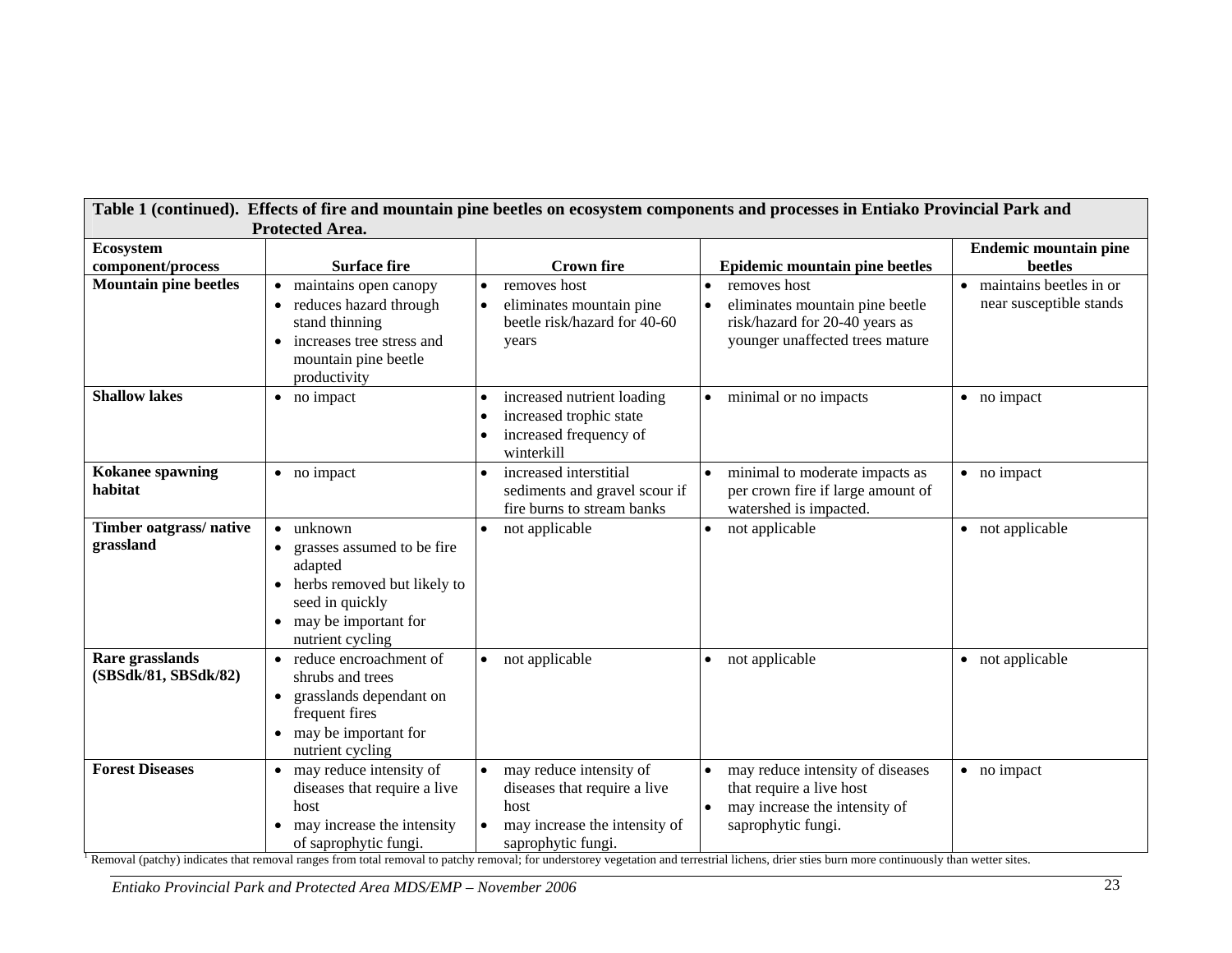| Table 2. Characteristics of Ecosystem Management Areas (EMA) in Entiako Provincial Park and Protected Area. |                                |                                                 |                                                            |                                                           |                                          |
|-------------------------------------------------------------------------------------------------------------|--------------------------------|-------------------------------------------------|------------------------------------------------------------|-----------------------------------------------------------|------------------------------------------|
|                                                                                                             | EMA <sub>1</sub>               | EMA <sub>2</sub>                                | EMA <sub>3</sub>                                           | EMA <sub>4</sub>                                          | EMA <sub>5</sub>                         |
| Caribou winter range                                                                                        |                                |                                                 |                                                            |                                                           |                                          |
| Caribou winter habitat value                                                                                | moderate-low                   | High                                            | high                                                       | moderate-high                                             | moderate-high                            |
| Caribou feeding strategy                                                                                    | terrestrial/arboreal           | terrestrial/arboreal                            | terrestrial/arboreal                                       | terrestrial/arboreal                                      | subalpine-arboreal<br>alpine-terrestrial |
| Other                                                                                                       | slightly higher snow<br>depths | early and late winter<br>caribou concentrations | core of the caribou<br>winter range; movement<br>corridors | late winter use                                           | mid-late winter use                      |
| Other wildlife                                                                                              |                                |                                                 |                                                            |                                                           |                                          |
| Trumpeter swan                                                                                              |                                |                                                 | known wintering                                            |                                                           |                                          |
| Sandhill crane (blue listed)                                                                                | possible nesting               |                                                 | possible nesting                                           |                                                           |                                          |
| American white pelican (red listed)                                                                         | possible feeding               |                                                 | possible feeding                                           |                                                           |                                          |
| Elk, deer                                                                                                   |                                | potential use                                   |                                                            |                                                           |                                          |
| Fish                                                                                                        |                                |                                                 |                                                            |                                                           |                                          |
| Aquatic habitat                                                                                             | shallow lakes                  |                                                 | kokanee feeding and<br>spawning habitat                    |                                                           | kokanee feeding and<br>spawning habitat  |
| <b>Vegetation</b>                                                                                           |                                |                                                 |                                                            |                                                           |                                          |
| Dominant biogeoclimatic subzones                                                                            | <b>SBPSmc</b>                  | <b>SBSdk</b>                                    | <b>SBPSmc</b>                                              | <b>SBSdk</b><br>SBSmc                                     | <b>ESSFmv</b><br>SBSmc                   |
| Dominant forest age (years)                                                                                 | $60 - 250$                     | 60-250                                          | $60 - 250$                                                 | 60-250                                                    | >140                                     |
| Dominant forest structure                                                                                   | pole and young pine            | mix of pole, young and<br>mature pine           | young and mature pine                                      | $\overline{\text{mix}}$ of pole, young and<br>mature pine | mature and young pine                    |
| Whitebark pine                                                                                              |                                |                                                 |                                                            |                                                           | likely present                           |
| Two-coloured sedge (blue listed)                                                                            |                                |                                                 |                                                            |                                                           | present                                  |
| Lodgepole pine - Juniper - Ricegrass<br>$(SBSdk/02)$ (blue listed)                                          |                                | present                                         |                                                            | present                                                   |                                          |
| South facing grassy slopes (SBSdk/81<br>and SBSdk/82) (red listed)                                          |                                | present                                         |                                                            |                                                           |                                          |
| Black cottonwood - Red osier<br>dogwood - Prickly rose (SBSdk/08)<br>(red listed)                           |                                | possible                                        |                                                            |                                                           | possible                                 |
| Bulrush marsh (SBPSmc/W15) (blue<br>listed)                                                                 | possible                       | possible                                        | possible                                                   |                                                           |                                          |
| Timber oatgrass - small flowered<br>penstemon native grassland                                              |                                |                                                 | present                                                    |                                                           |                                          |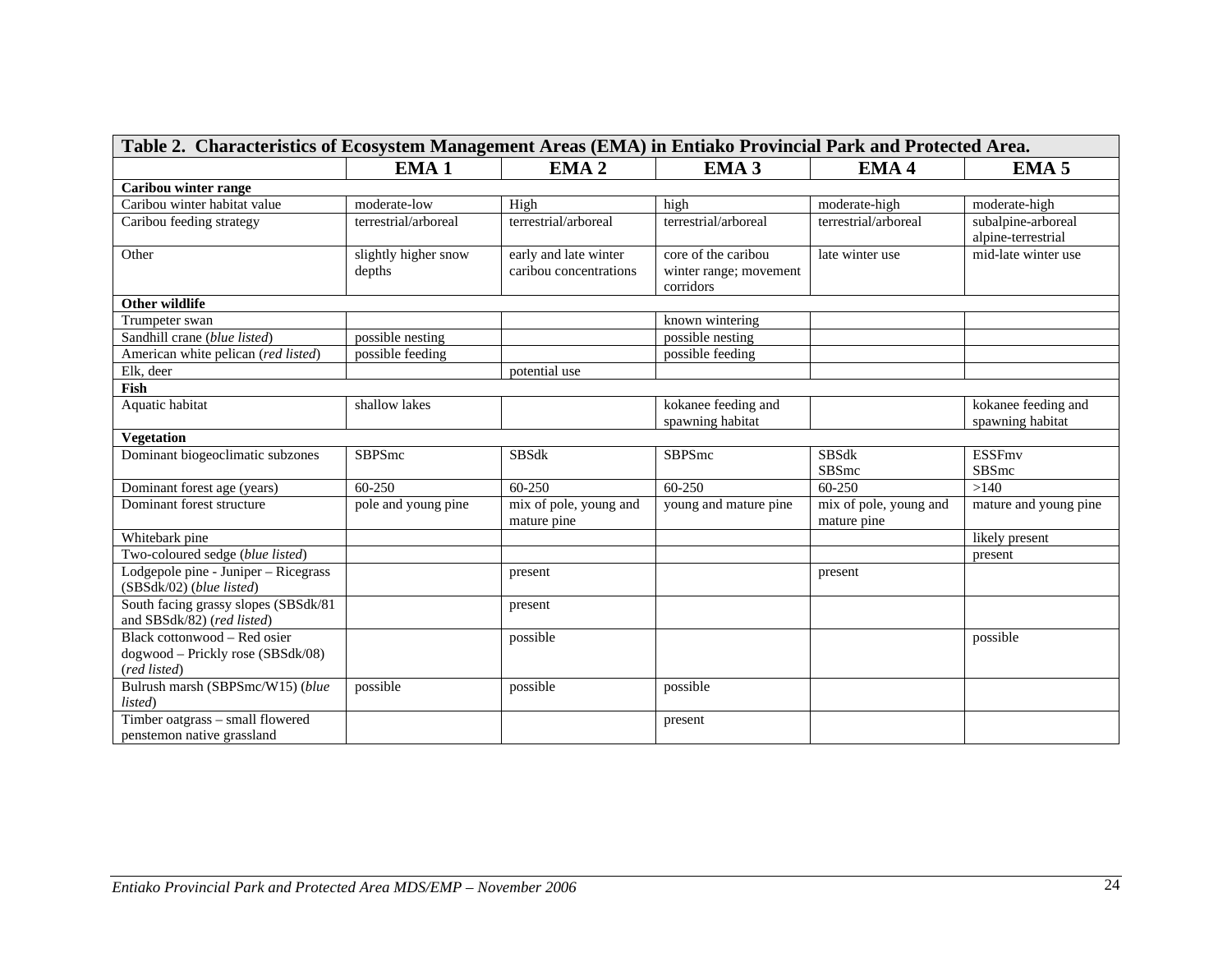| Table 2 (cont.). Characteristics of Ecosystem Management Areas (EMA) in Entiako Provincial Park and Protected Area. |                   |                     |                   |                  |                         |
|---------------------------------------------------------------------------------------------------------------------|-------------------|---------------------|-------------------|------------------|-------------------------|
|                                                                                                                     | EMA <sub>1</sub>  | EMA <sub>2</sub>    | EMA <sub>3</sub>  | EMA <sub>4</sub> | EMA <sub>5</sub>        |
| <b>Physical landscape</b>                                                                                           |                   |                     |                   |                  |                         |
| Landscape features                                                                                                  | flat              | flat; McGibbon Hill | flat              | flat             | <b>Fawnie Mountains</b> |
| Fire                                                                                                                |                   |                     |                   |                  |                         |
| Peak of fire behaviour potential                                                                                    | June              | June                | June              | June             | May                     |
|                                                                                                                     | August            | August              | August            | August           | August                  |
| Average mean fire return interval                                                                                   | SBPS: 125-175     | SBS: 100-150        | SBPS: 125-175     | SBS: 100-150     | ESSF: 200-300           |
| (years)                                                                                                             |                   | SBPS: 125-175       |                   |                  | SBS: 100-150            |
| Average fire size (hectares)                                                                                        | 50-500            | 50-500              | 50-500            | 50-500           | ESSF: 50-150            |
|                                                                                                                     |                   |                     |                   |                  | SBS: 50-500             |
| Fire suppression effects on landscape                                                                               | high              | high                | high              | high             | low-moderate            |
| <b>Mountain pine beetles</b>                                                                                        |                   |                     |                   |                  |                         |
| Attack phase 2006                                                                                                   | grey              | grey                | grey              | grey             | grey                    |
| <b>Structures</b>                                                                                                   |                   |                     |                   |                  |                         |
| Cabins/camps                                                                                                        | Entiako River - 1 | Bryan $Arm - 2$     | Fawnie Creek - 1  | $\Omega$         | Capoose Lake - 1        |
|                                                                                                                     |                   | Aslin Creek $-2$    | Entiako River – 1 |                  | Mt. Swannell - 1        |
|                                                                                                                     |                   | Grazing lease $-1$  | Cow Lake $-1$     |                  |                         |
|                                                                                                                     |                   |                     | Entiako Lake $-2$ |                  |                         |
| Measuring stations                                                                                                  |                   |                     |                   |                  | Entiako River – 1       |
|                                                                                                                     |                   |                     |                   |                  | Mt. Swannell - 1        |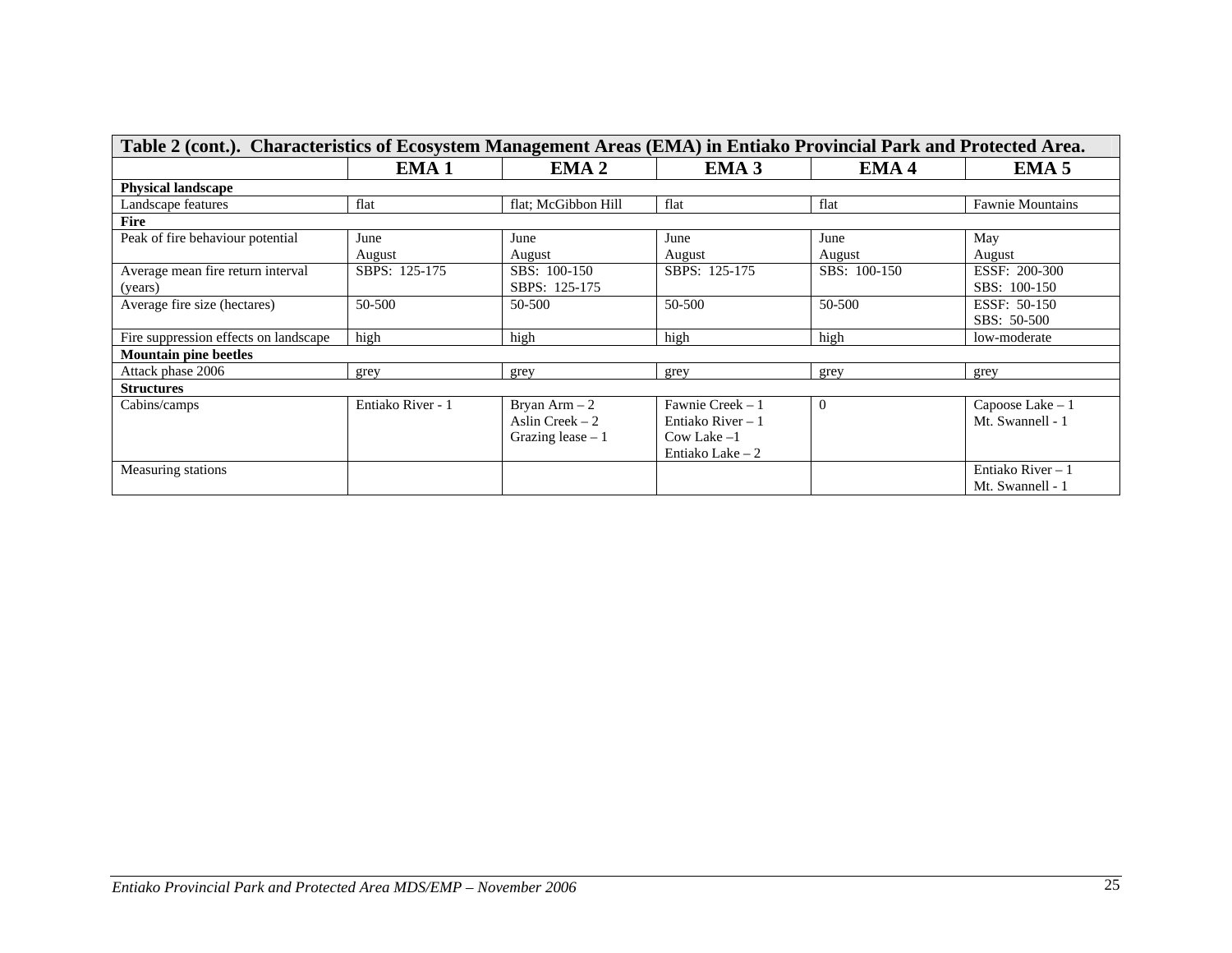# **Management Commitments and Issues**

## **Direction from Previous Planning**

In 1997, the Vanderhoof LRMP recommended the Entiako area for protection with emphasis on caribou conservation and on backcountry wilderness recreation. This area was designated as Entiako Provincial Park in 1999. In 2000, the Lakes LRMP recommended the adjacent portion of the Entiako area north of the Entiako River and south of the Nechako Reservoir for protection for caribou winter range and ecosection protection, for "the long-term ecological viability of the area for caribou, while maintaining an acceptable level of mountain pine beetle infestation risk to adjacent timber resource values, with the priority on preservation of caribou habitat". This area was designated as Entiako Protected Area in 2001.

The Vanderhoof LRMP provides explicit objectives and strategies for Entiako Provincial Park, including the following (see Appendix B for full text):

- maintain natural wild fish stocks; establish maximum use levels for quality lakes;
- inventory and designate cultural and heritage values and mitigate impacts on archaeological sites;
- provide opportunities for backcountry recreation (angling, guiding and tourism) for the Ulkatchot'en and tourism operators, while minimizing impacts on other natural resource values; minimal permanent facility development, except for the rustic-style facilities at existing sites; maintain low densities of recreational use and the high quality wilderness experience in a relatively undisturbed natural environment; maintain traditional levels of consumptive uses (e.g. trapping, hunting, firewood) within population constraints;
- periodically inventory wildlife populations and consider developing a predator/prey management plan as monitoring research supplies more information;
- maintain caribou habitat and population requirements in the short term by protecting high quality caribou habitat from disturbance, and in the long term by developing a winter habitat regeneration strategy to provide caribou habitat over the long term (controlled burning, fire management plan);
- develop fire management and forest health plans in consultation with Vanderhoof and Nadina Forest Districts, BC Environment, and a caribou biologist;
- consider controlled burns for habitat enhancement, biodiversity and pest management;
- consider initial attack for high priority values and assess wildfires for risks;
- no cultivated agriculture will be considered; the limited amount of grazing associated with recreational uses (hunting, trail-riding etc.) is generally acceptable;
- include mineral claims in the Wolf and Capoose mineral claim areas in Entiako Provincial Park as soon as they lapse; revise the northwestern boundary of the Wolf claim area to reduce the proximity to the Entiako River valley; block access roads physically and with signed legislative restriction outside of exploration periods; no additional road development to the west of existing trails;
- no road access unless required for fire control, with full consideration for other resource values; full reclamation and access closure will be required;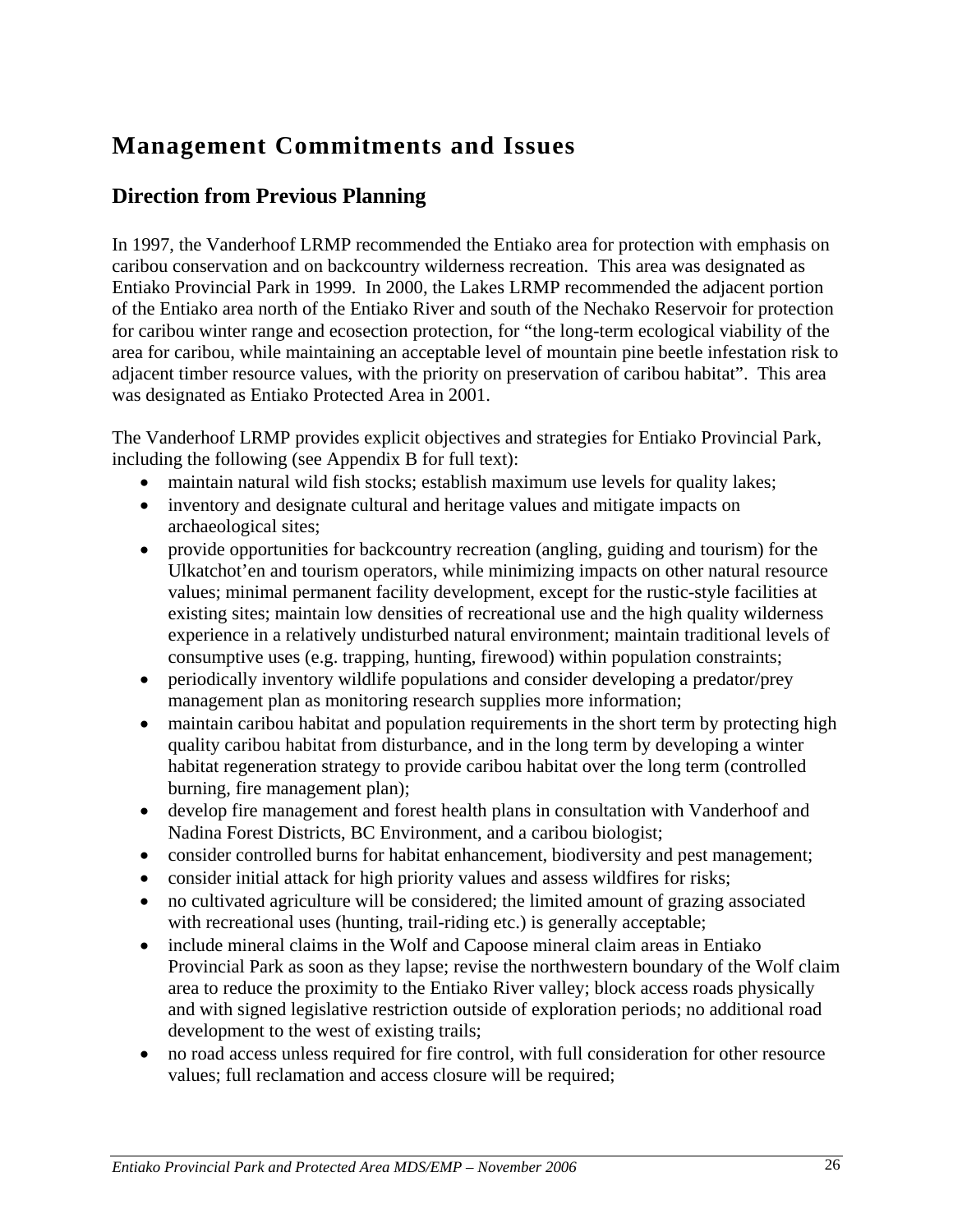- no hydro or road development (including hydro lines) should cross through Entiako Provincial Park;
- no motorized vehicle use except by licensed tenure holders (e.g. trappers, guides).

The Lakes LRMP provides the following management direction for Entiako Protected Area:

- preservation of caribou habitat remains the resource management priority, and acceptable strategies for pursuit of mountain pine beetle objectives in this management unit may include pheromone baiting, large scale controlled burning, small scale controlled patch burns and single tree disposal;
- the Entiako is a protected area established under the *Environment and Land Use Act*, and is intended for designation as Class A Park once an ecosystem - based management plan has been completed which meets the dual objective of caribou habitat and mountain pine beetle management.

Other general direction for protected areas in the Lakes LRMP area include the following (excerpted below; full text in Appendix B):

- develop a park management plan; a Management Direction Statement will be used to direct park management and operations pending a comprehensive park management plan;
- discontinue existing mineral and timber tenures and other tenures/encumbrances;
- generally direct physical commercial infrastructure (e.g., roads, lodgings, staging areas, etc.) outside of park boundaries;
- permit existing tenures within new parks for utility right-of-ways, communication sites, grazing, commercial backcountry recreation, guide-outfitting, trapping, water works and uses, and other tenures not based in commodity extraction in accordance with existing management conditions;
- manage natural occurrences (e.g., fires, insects, and forest disease) within park boundaries to respect resource values both within and adjacent to park areas;
- develop mountain pine beetle management strategies for each park;
- maintain ecosystem representation and integrity, and ensure protection of key resource values and natural features; emphasize park management on maintaining ecosystems, resource values and natural features for which protected areas were established;
- ensure connectivity of wildlife habitat between parks and surrounding areas;
- protect rare, endangered and species at risk and their habitats and investigate opportunities to establish benchmarks for scientific study and management;
- provide primarily primitive and backcountry recreation opportunities; monitor levels of recreational use and associated impacts and apply management, where necessary, to maintain backcountry qualities;
- consult with local First Nations to identify traditional use areas within parks; pursue options to work cooperatively with First Nations in planning and management of parks;
- consider non-aboriginal history in park management plans.

In addition, an interim mountain pine beetle management strategy was developed for proposed protected areas in the Lakes LRMP area prior to their designation. This strategy no longer applies since Entiako Protected Area was designated in 2001.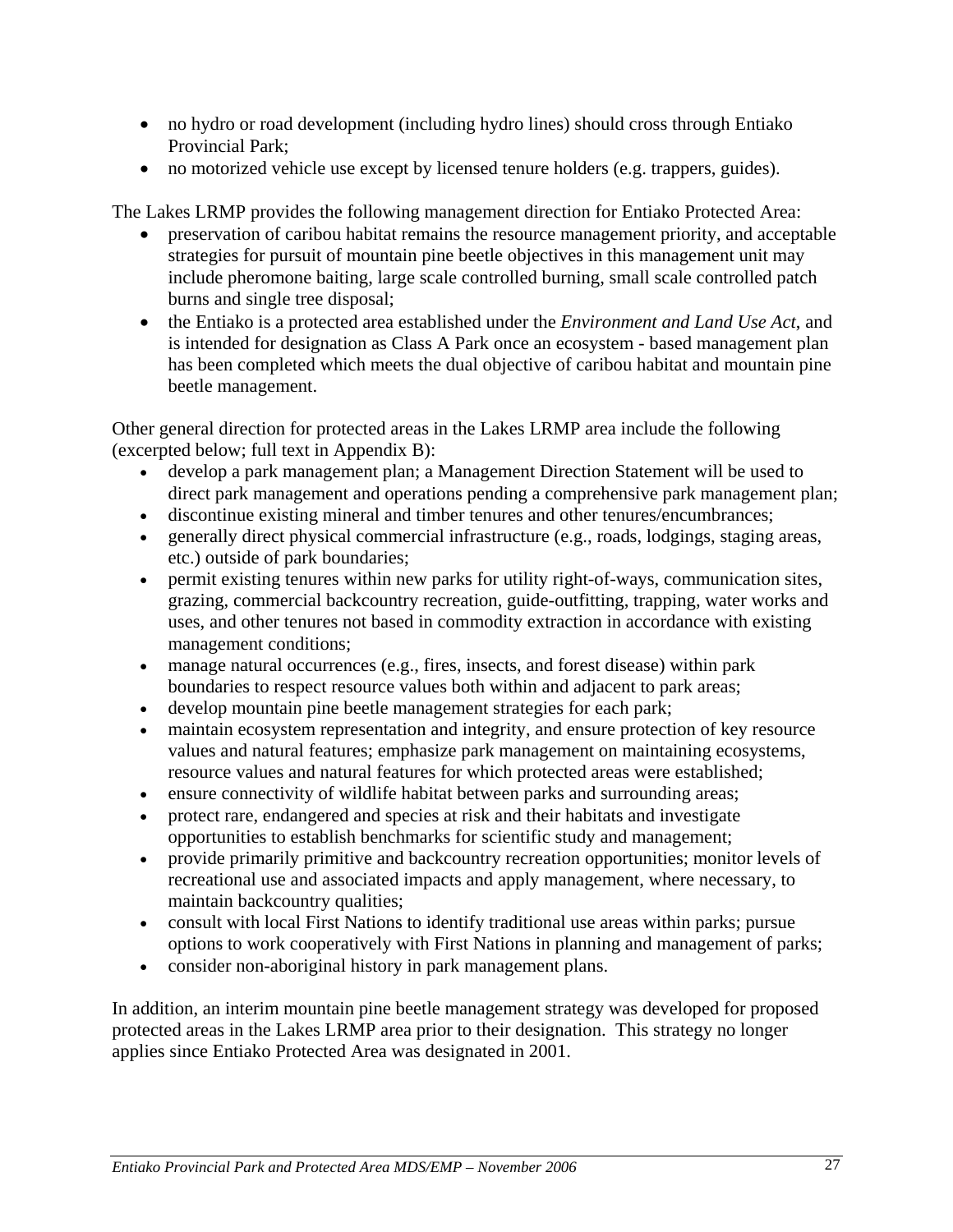## **Direction from Future Planning**

In 1996, British Columbia signed the National Accord for the Protection of Species at Risk. This Accord provided the framework for the federal *Species at Risk Act* (SARA) and recognized the Committee on the Status of Endangered Wildlife in Canada (COSEWIC) as a source of independent advice on the status of species at risk nationally. In May 2000, COSEWIC designated Woodland Caribou within the Southern Mountains National Ecological Area (SMNEA), which includes the Tweedsmuir-Entiako population, as nationally Threatened. As a signatory to the National Accord, BC is obligated to develop a recovery strategy that addresses the threats to the species and its habitat. A Recovery Strategy for Northern Caribou in the SMNEA in British Columbia was recently completed (Northern Caribou Technical Advisory Committee 2005). That strategy directed the establishment of the West Central Caribou Recovery Implementation Group (WCCRIG) to prepare Recovery Action Plans for local populations, including the Tweedsmuir-Entiako population. The first meeting of the WCCRIG was held in March 2005. The Entiako Park and Protected Area MDS/EMP will be provided to the WCCRIG for integration into the Recovery Action Planning process. The MDS/EMP will then be reviewed and objectives and actions will be adjusted if necessary pending a government approved Recovery Action Plan.

#### **Management Issues**

| <b>Theme</b>                                                                        | <b>Issue</b>                                                                                                                                                                                                                                                                                                                                                                                                                                                                                                                                                                                                                                                                                                                                                                                                               |
|-------------------------------------------------------------------------------------|----------------------------------------------------------------------------------------------------------------------------------------------------------------------------------------------------------------------------------------------------------------------------------------------------------------------------------------------------------------------------------------------------------------------------------------------------------------------------------------------------------------------------------------------------------------------------------------------------------------------------------------------------------------------------------------------------------------------------------------------------------------------------------------------------------------------------|
| <b>First Nations Interests</b>                                                      | The Cheslatta First Nation and the Ulkatcho First Nation assert traditional<br>territory, rights and title in Entiako Park and Protected Area and that their<br>territory has never been ceded, sold or surrendered.<br>The Cheslatta Carrier Nation has proposed to conduct forest harvesting<br>$\bullet$<br>activities in Entiako Protected Area to attempt to reduce future blowdown that<br>could potentially affect caribou movement in the future.<br>The Ulkatcho First Nation is concerned with the effects of the mountain pine<br>$\bullet$<br>beetle epidemic and potential prescribed burns.<br>The Ulkatcho First Nation would like to maintain traditional homesteads and<br>$\bullet$<br>access through the park and protected area and be involved in patrolling the<br>area.                             |
| <b>Park classification</b>                                                          | Entiako Protected Area was initially designated as a protected area by the<br>$\bullet$<br>Lakes LRMP and is intended for designation as Class A Park once an<br>ecosystem-based management plan is completed that meets the dual objective<br>of preserving the long-term ecological viability of the area for caribou, while<br>maintaining an acceptable level of mountain pine beetle (MPB) infestation<br>risk to adjacent timber resource values.<br>18 mineral claims were excluded from Entiako Provincial Park in the Wolf<br>$\bullet$<br>and Capoose Mineral Claims areas with the intent of including the claims<br>areas in the Class A Park status once the claims lapsed; since the park was<br>established, 17 claims have lapsed, but not all have yet been incorporated into<br>Entiako Provincial Park. |
| <b>Protecting the Tweedsmuir-</b><br>Entiako caribou population<br>and winter range | Tweedsmuir-Entiako caribou are designated as Threatened by COSEWIC and<br>$\bullet$<br>are a Species at Risk under the federal Species at Risk Act<br>The mountain pine beetle outbreak has affected much of the park and<br>$\bullet$<br>protected area and is currently in the grey phase of the attack.<br>The effects of a large mountain pine beetle outbreak on woodland caribou and                                                                                                                                                                                                                                                                                                                                                                                                                                 |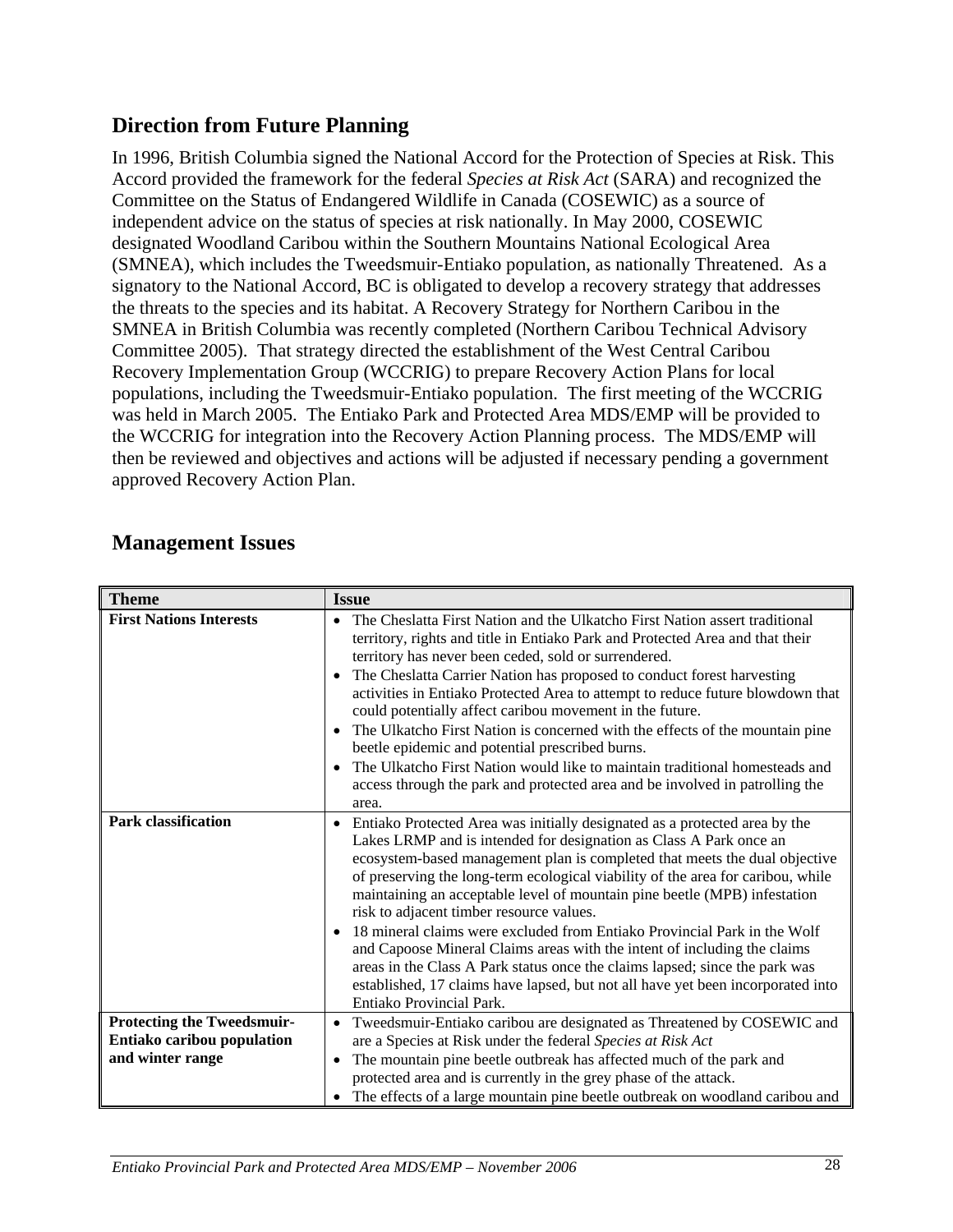| <b>Theme</b>                          | <b>Issue</b>                                                                                                                                                   |
|---------------------------------------|----------------------------------------------------------------------------------------------------------------------------------------------------------------|
|                                       | their habitat is unknown; the mountain pine beetle outbreak could potentially<br>result in changes to terrestrial lichen abundance, predation risk, or caribou |
|                                       | habitat use patterns.                                                                                                                                          |
|                                       | Caribou winter range components other than pine lichen forests (e.g.<br>$\bullet$                                                                              |
|                                       | subalpine forests for arboreal lichen use) may become more important if<br>caribou undergo major shifts in habitat use in response to the mountain pine        |
|                                       | beetle epidemic; it is important to maintain all areas of historic range should a                                                                              |
|                                       | shift in habitat use occur.                                                                                                                                    |
|                                       | Fire hazard will increase while red needles remain on trees (due to mountain                                                                                   |
|                                       | pine beetles) and then decrease once needles fall; blowdown from mountain<br>pine beetle attack will result in increased fire intensity.                       |
|                                       | The Tweedsmuir-Entiako caribou population is currently declining due to                                                                                        |
|                                       | moderate to high adult mortality and poor calf recruitment; data indicates that                                                                                |
|                                       | the primary cause of caribou mortality is wolf and bear predation.                                                                                             |
|                                       | Entiako Provincial Park and Protected Area protects the core of the winter                                                                                     |
|                                       | range, which represents only a portion of the total winter range. Alternate                                                                                    |
|                                       | winter ranges outside the Entiako area have been affected by industrial                                                                                        |
|                                       | activity and the flooding of the Nechako Reservoir.<br>• Winter recreational activities could disturb and displace caribou from                                |
|                                       | important wintering areas.                                                                                                                                     |
|                                       | Increased road access to the Entiako Provincial Park boundary due to forest                                                                                    |
|                                       | harvesting could lead to disturbance and displacement of caribou.                                                                                              |
| Protecting ecological values          | • Fire suppression in protected areas is a lower priority than in the commercial                                                                               |
|                                       | forest; therefore some ecological values in Entiako Park and Protected Area                                                                                    |
|                                       | that require minimal or no disturbance will be at risk.<br>• Mountain pine beetles have attacked and killed many of the mature lodgepole                       |
|                                       | pine stands in the park and protected area.                                                                                                                    |
|                                       | • Inventory of natural features, including species and plant communities at risk,                                                                              |
|                                       | is incomplete.                                                                                                                                                 |
|                                       | Succession in the absence of fire might change the existing distribution of age<br>$\bullet$                                                                   |
|                                       | classes and species in open forests and scrub-steppe ecosystems.                                                                                               |
|                                       | • Colonisation by non-native weeds would reduce integrity of rare plant                                                                                        |
|                                       | communities; high use by horses might introduce weeds.<br>Camping by river users and possibly horse use could impact the rare native<br>$\bullet$              |
|                                       | grassland on the Entiako River.                                                                                                                                |
|                                       | Forest harvesting adjacent to the Entiako Provincial Park boundary could<br>$\bullet$<br>impact ecological values.                                             |
|                                       | As forest management develops outside the park boundaries, access to the                                                                                       |
|                                       | park will become easier, possibly posing threats to ecological values.                                                                                         |
| <b>Protecting recreational values</b> | Previous planning direction requires maintenance of the area's wilderness<br>$\bullet$                                                                         |
|                                       | recreation character.                                                                                                                                          |
|                                       | Eventual blow down of or fire in mountain pine beetle killed trees could affect<br>$\bullet$<br>existing facilities and trails.                                |
|                                       | A heritage trail runs through the park and protected area; portions of the trail<br>٠                                                                          |
|                                       | have been maintained while other portions have not.                                                                                                            |
|                                       | As forest management develops outside the park and protected area<br>٠                                                                                         |
|                                       | boundaries, access to the park and protected area will become easier, possibly                                                                                 |
|                                       | posing threats to wilderness recreation activities by increasing user numbers.                                                                                 |
|                                       | A number of cabins are not yet under permit.                                                                                                                   |
|                                       | Facilities within the park and protected area need to be managed within a<br>context of high conservation values.                                              |
| <b>Protecting cultural values</b>     | Little information is available on First Nation cultural values due to lack of a<br>$\bullet$                                                                  |
|                                       | Traditional Use Study.                                                                                                                                         |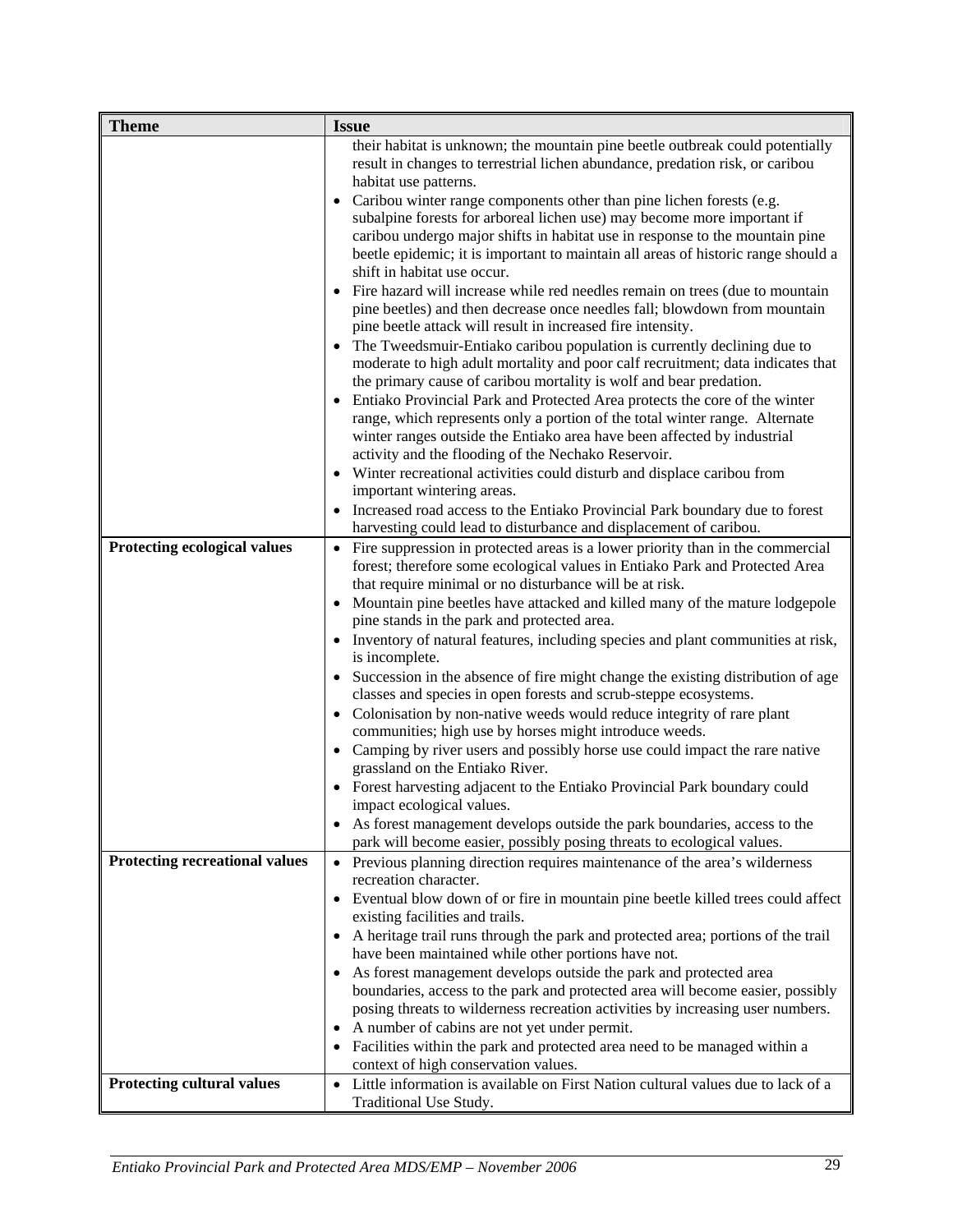| <b>Theme</b>                        | <b>Issue</b>                                                                                                                                                                                                                                                                                                                                                                                                                                                                                                                                                                                                                                                                                                                                                                          |
|-------------------------------------|---------------------------------------------------------------------------------------------------------------------------------------------------------------------------------------------------------------------------------------------------------------------------------------------------------------------------------------------------------------------------------------------------------------------------------------------------------------------------------------------------------------------------------------------------------------------------------------------------------------------------------------------------------------------------------------------------------------------------------------------------------------------------------------|
|                                     | Archaeological and cultural sites in the park and protected area (yet to be<br>٠<br>identified) may be impacted by the mountain pine beetle outbreak or potential<br>wildfire or prescribed fire.                                                                                                                                                                                                                                                                                                                                                                                                                                                                                                                                                                                     |
| <b>Managing access</b>              | Two existing permit holders (trapper, commercial recreation) have requested<br>٠<br>the continued use of ATVs to support their activities and for camp<br>maintenance.<br>The mineral claim areas contain existing roads.<br>$\bullet$<br>Roads adjacent to Entiako Park terminate close to the park boundary.<br>٠                                                                                                                                                                                                                                                                                                                                                                                                                                                                   |
| <b>Relationship with neighbours</b> | Mountain pine beetle populations are moving through the park and protected<br>٠<br>area and through adjacent commercial forests; the Nadina and Vanderhoof<br>Forest Districts are concerned about the risk of a large catastrophic wildfire<br>originating in the park and protected area in the mountain pine beetle<br>outbreak, and moving beyond park and protected area boundaries and into<br>adjacent commercial forests.<br>The southern half of Tweedsmuir Park lies adjacent to Entiako Park and<br>$\bullet$<br>Protected Area to the west and is administered by Parks and Protected Areas<br>Section in the Cariboo Region, based in Williams Lake; coordination is<br>needed to ensure management objectives in the two adjacent protected areas<br>are complementary. |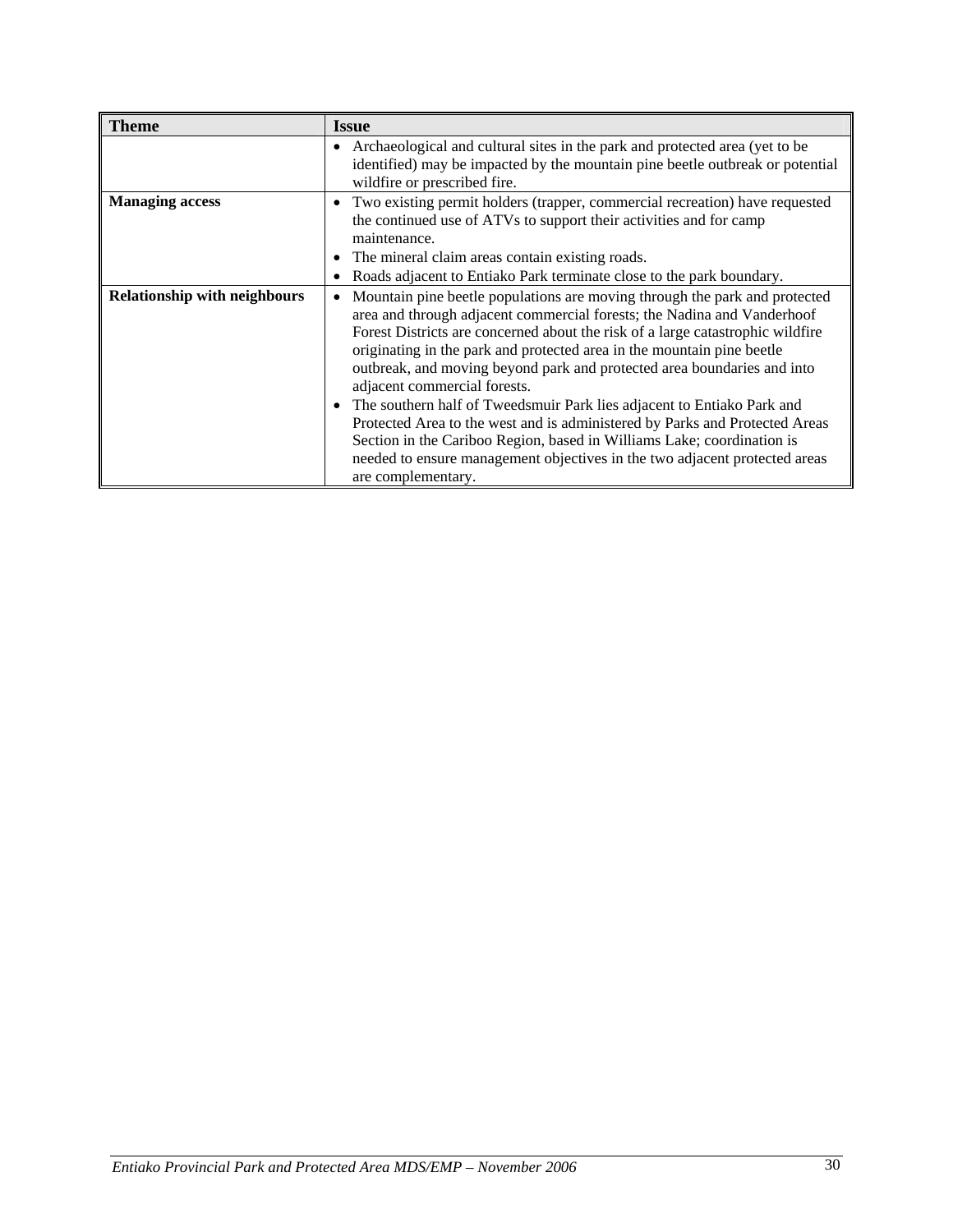# **Management Direction**

The Lakes LRMP requires that an ecosystem-based management plan be completed which meets the dual objectives of preserving the long-term ecological viability of the area for caribou while maintaining an acceptable level of mountain pine beetle infestation risk to the adjacent commercial forest. The intent of this Management Direction Statement / Ecosystem Management Plan is to fill that requirement. Ecosystem-based management strategies are based on the Entiako Park and Protected Area Ecosystem Management Study (Cichowski *et al*. 2001) and discussions with government staff.

The management priority in Entiako Provincial Park and Protected Area is to protect and maintain the Tweedsmuir-Entiako caribou population and winter range. Recreational activities compatible with caribou management objectives will focus on summer-oriented non-motorized backcountry activities. The Management Direction Statement / Ecosystem Management Plan will be reviewed every 5 years to incorporate new information on caribou and ecosystem responses to the mountain pine beetle epidemic.

## **Ecosystem Management**

Overall ecosystem management objectives for Entiako Provincial Park and Protected Area are:

- to maintain caribou winter range and population numbers; and,
- to manage natural ecosystem components and processes in as natural a state as possible, while considering adjacent land values.

The natural ecosystem components and processes of Entiako Provincial Park and Protected Area need to be considered within the context of management on the adjacent landbase. With industrial activities such as logging and mining occurring in adjacent areas, the park and protected area plays an important role in providing unroaded habitat. For the Tweedsmuir-Entiako caribou, the Entiako winter range is especially significant since observations suggest that other historic winter ranges outside the park and protected area have been abandoned (Cichowski *et al*. 2001).

Lodgepole pine stands in the Entiako area are mostly older than 50 years, which are suitable host for mountain pine beetles. The near absence of fire, one of the large scale disturbance events, set the stage for an epidemic level outbreak of mountain pine beetles, the other large scale disturbance event, to return mature pine forests to earlier stages of succession. The current large outbreak is due to a combination of a forested landscape made up largely of suitable host and lack of cold winters reducing mountain pine beetle numbers. Since much of the area has already been attacked, mountain pine beetle numbers are declining due to a lack of host trees.

In the past, local weather conditions may have been sufficient to limit mountain pine beetle numbers in the Entiako area. However, with a series of mild winters over the last 10-15 years, mountain pine beetles are currently having a much greater effect on the lodgepole pine forests. With further warmer climate predicted by current climate change models, mountain pine beetles will likely have even greater impacts in the future.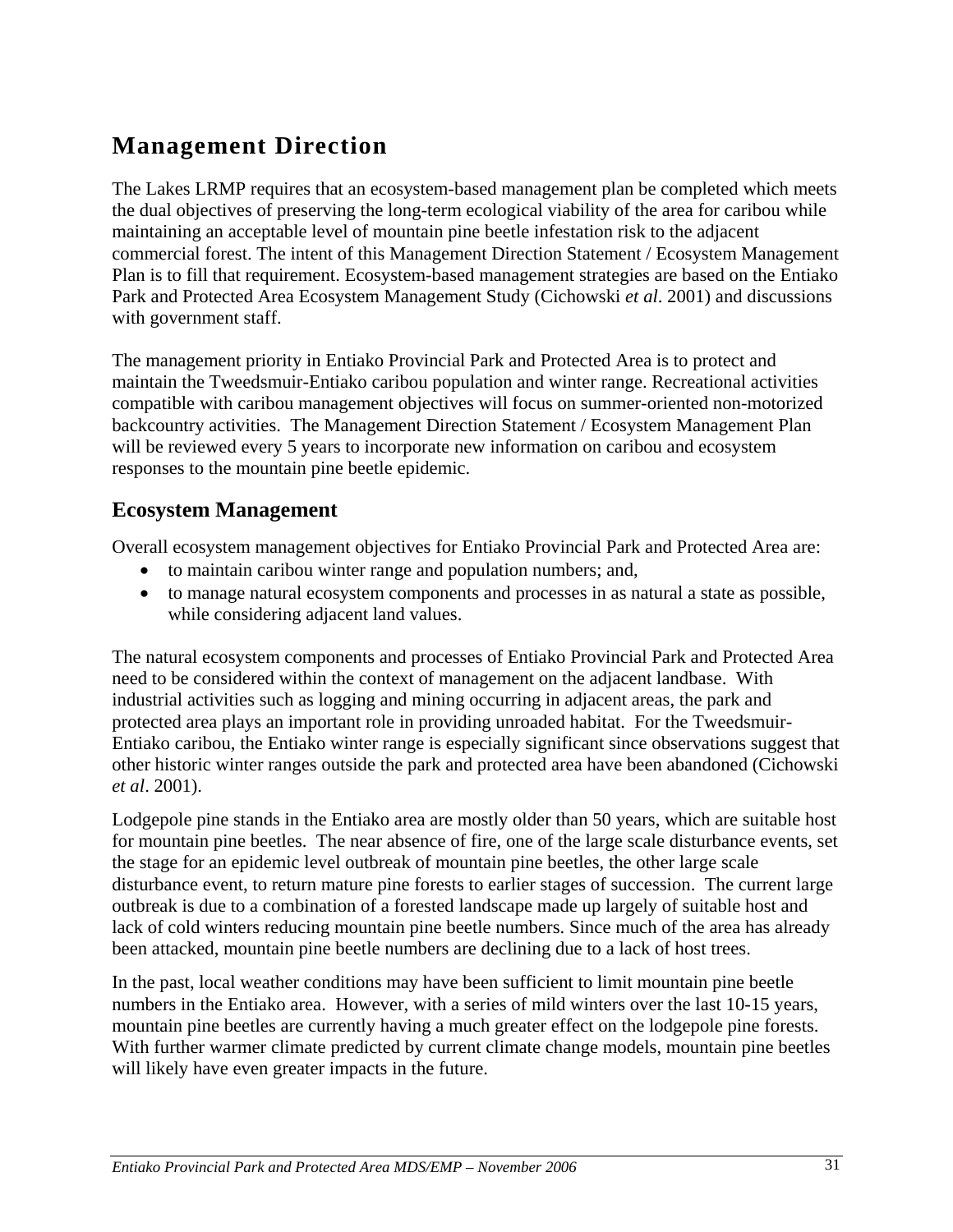Given these circumstances, the best way to manage the risk of mountain pine beetles and fire is to re-establish a more natural mosaic of forest stands within the landscape. Smaller scale natural disturbances are not considered threatening at this point in time.

Ecosystem management in Entiako Provincial Park and Protected Area requires short and longterm objectives. In the short term, the emphasis is on maintaining caribou winter habitat characteristics. In the long term, the emphasis is on re-establishing natural ecosystem processes into the ecosystem, while maintaining caribou winter habitat and the caribou population.

Ecosystem management objectives for Entiako Provincial Park and Protected Area are:

- to conduct research on the effects of:
	- o epidemic mountain pine beetle numbers;
	- o endemic mountain pine beetle numbers;
	- o surface fire; and,
	- o crown fire

on terrestrial lichen abundance, caribou winter habitat and use, and caribou numbers; and,

• to re-establish ecosystem processes to support a more natural mosaic of different forest stands that reflects the environmental conditions at the time.

Because little information currently exists on the impacts of mountain pine beetles on terrestrial lichens and caribou habitat use, the response of lichens and caribou to the current mountain pine beetle outbreak needs to be investigated to develop meaningful management recommendations. Research on the effects of surface fire and/or crown fire may be achieved with prescribed burning or wild fire. Existing information on caribou habitat use in the Entiako area is based on pre-mountain pine beetle attack conditions; caribou habitat and range use patterns could change following the mountain pine beetle outbreak. Results from research on caribou habitat and habitat use in a post-beetle/fire environment will be used to modify ecosystem management objectives and actions if required.

It is essential to use the current situation to learn more about the impacts of each of these disturbances and management practices on caribou and caribou habitat to help in future management of this population and current management of other populations.

In addition to conducting research into impacts of various fire/mountain pine beetle regimes, long-term monitoring should be initiated/continued to monitor:

- the current mountain pine beetle outbreak to its conclusion;
- caribou use of beetle killed stands at the stand and landscape level;
- terrestrial lichen response to the mountain pine beetle outbreak;
- long-term changes to stand and landscape level vegetation structure; and,
- fall down rate of beetle killed trees and corresponding fuel hazards.

No management actions are proposed to reduce or contain mountain pine beetle numbers in Entiako Provincial Park and Protected Area for the current outbreak because the mountain pine beetle outbreak has already affected adjacent areas and has subsided due to a reduction of host trees. Now that the mountain pine beetle outbreak has subsided in the area, mountain pine beetle risk in the area currently impacted by mountain pine beetles will be considerably reduced for at least 40 years. Fire suppression will be limited to protection of facilities and improvements in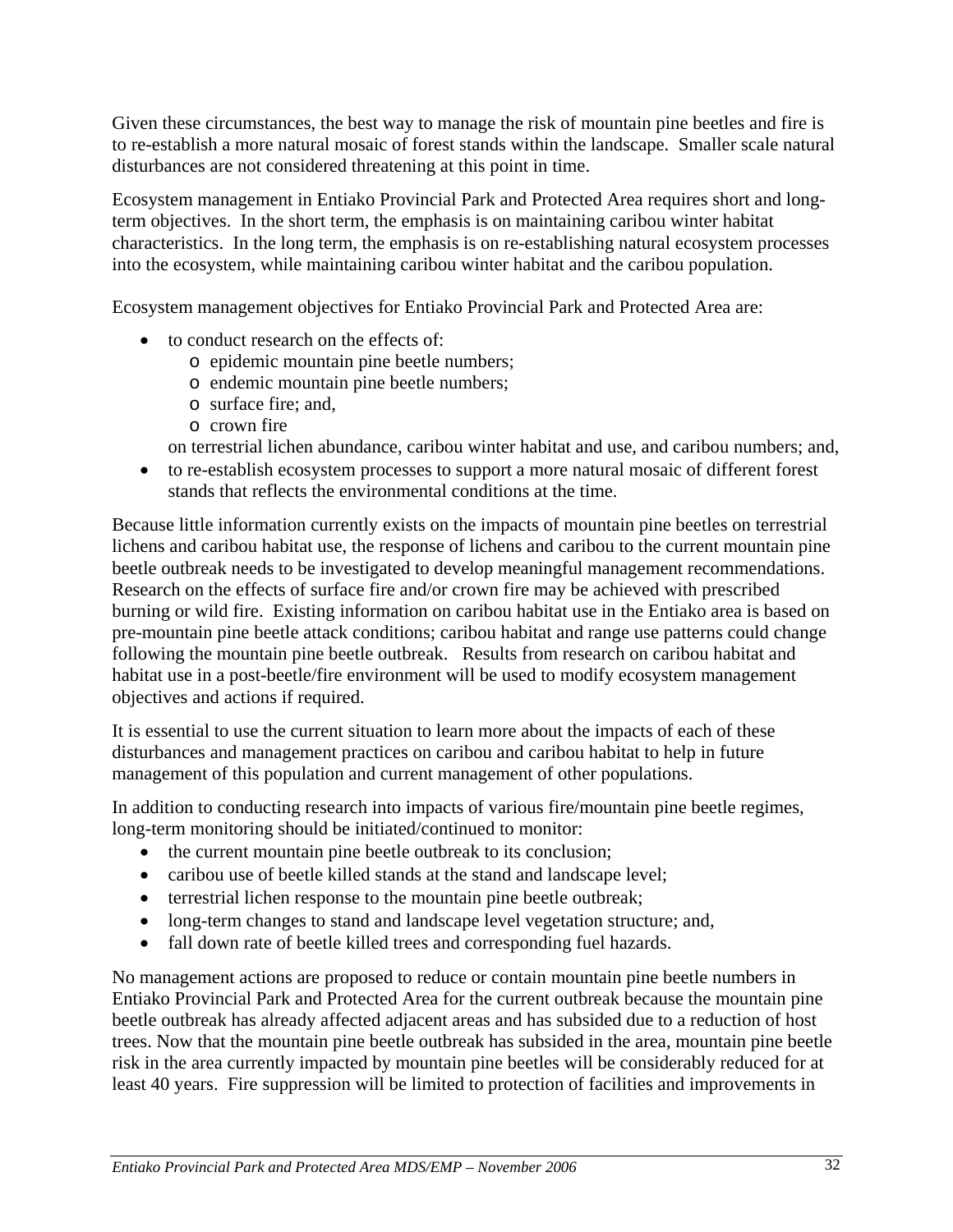the park and protected area, and of adjacent forest values. Commercial forest harvesting is prohibited under the *Park Act*; therefore, salvage logging will not be permitted.

Because of the potential ecological effects of climate change over the long term, the long-term management objective is to re-establish a natural disturbance regime rather than to actively design a desirable forest mosaic. Current climate change models predict an increase in average annual temperatures. With a warming trend, fire and mountain pine beetles will likely have increased impacts and the general ecosystem structure may eventually change.

Although the goal is to reintroduce natural disturbance processes, the management priority will continue to be maintenance of caribou winter habitat and the caribou population. Historically, caribou were able to switch to other winter ranges if large disturbances significantly impacted all or part of one winter range. Now, caribou do not have as many winter range options, so maintaining caribou winter range in the Entiako area is critical. If the proposed research shows that a natural disturbance regime may jeopardize caribou and caribou habitat, it may be necessary to actively manage the landscape forest mosaic over the long term.

## **Recreation and Facility Management**

The overall recreation management objective for Entiako Park and Protected Area is to allow recreational activities that are compatible with caribou management objectives. As caribou use the park and protected area primarily during winter, the focus will be on summer oriented nonmotorized backcountry activities. Management of existing facilities and potential development will reflect needs of caribou and other conservation values. There are a number of existing facilities that are grandfathered and considered consistent with the park and protected area values. The development of any additional facilities is encouraged to be located outside of the park and protected area. If development of any new facilities is to be considered, they will need to be compatible with the higher conservation values in the area and of a relatively small scale.

#### **Priority Management Objectives and Strategies**

The vision for Entiako Provincial Park and Protected Area includes protection of the Tweedsmuir-Entiako caribou population and winter range as a priority, and summer-oriented non-motorized backcountry recreational use. The following table describes management strategies to deal with outstanding issues raised. In addition, Table 3 contains a list of acceptable land and resource uses for this protected area.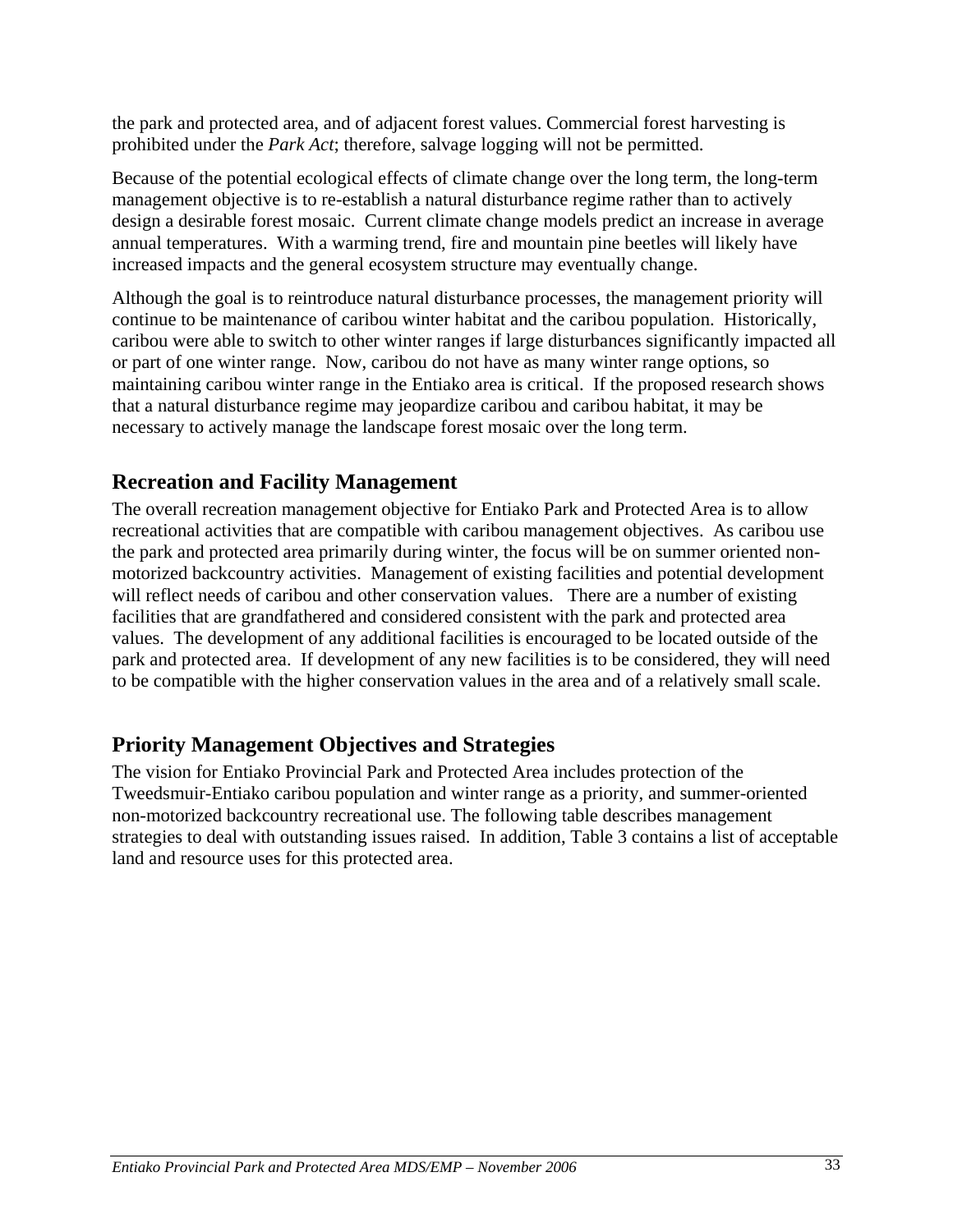| Objective                                                                                           | <b>Strategy</b>                                                                                                                                                                                                                                                                                                                                                                                                                                                                                                                                                                                                                                                                                                                                                                                                                                                                                                                                                                                   |
|-----------------------------------------------------------------------------------------------------|---------------------------------------------------------------------------------------------------------------------------------------------------------------------------------------------------------------------------------------------------------------------------------------------------------------------------------------------------------------------------------------------------------------------------------------------------------------------------------------------------------------------------------------------------------------------------------------------------------------------------------------------------------------------------------------------------------------------------------------------------------------------------------------------------------------------------------------------------------------------------------------------------------------------------------------------------------------------------------------------------|
| <b>ECOSYSTEM MANAGEMENT</b>                                                                         |                                                                                                                                                                                                                                                                                                                                                                                                                                                                                                                                                                                                                                                                                                                                                                                                                                                                                                                                                                                                   |
| <b>FIRST NATIONS AND CULTURAL HERITAGE VALUES</b>                                                   |                                                                                                                                                                                                                                                                                                                                                                                                                                                                                                                                                                                                                                                                                                                                                                                                                                                                                                                                                                                                   |
| To facilitate access for First<br><b>Nations values to exercise</b><br>aboriginal rights            | • Facilitate access for the Cheslatta First Nation and the Ulkatcho First Nation to<br>Entiako Park and Protected Area for food, social and ceremonial purposes, subject to<br>conservation and public safety.                                                                                                                                                                                                                                                                                                                                                                                                                                                                                                                                                                                                                                                                                                                                                                                    |
| To involve First Nations in<br>the planning and<br>management of Entiako Park<br>and Protected Area | • Work collaboratively with the Cheslatta First Nation and the Ulkatcho First Nation<br>on the planning and management of Entiako Park and Protected Area, incorporating<br>traditional knowledge when available.                                                                                                                                                                                                                                                                                                                                                                                                                                                                                                                                                                                                                                                                                                                                                                                 |
| To protect the park and<br>protected area's cultural<br>heritage values                             | • Encourage archaeological and traditional use studies involving elders and other<br>knowledgeable First Nations representatives; work with First Nations to obtain<br>funding.<br>• Compile existing information on cultural heritage values in collaboration with<br>appropriate First Nations representatives; prepare a Cultural Features Information<br>Summary.<br>• Investigate the need to protect cultural or archaeological sites with appropriate First<br>Nations representatives.<br>• Inform appropriate First Nations representatives if BC Parks becomes aware of<br>cultural sites.                                                                                                                                                                                                                                                                                                                                                                                              |
| To facilitate economic<br>opportunities for First<br><b>Nations</b>                                 | • Encourage economic opportunities for the Cheslatta First Nation and the Ulkatcho<br>First Nation that are consistent with Provincial legislation, the common law, and the<br>Management Direction Statement/Ecosystem Management Plan.                                                                                                                                                                                                                                                                                                                                                                                                                                                                                                                                                                                                                                                                                                                                                          |
| <b>NATURAL VALUES (GENERAL)</b>                                                                     |                                                                                                                                                                                                                                                                                                                                                                                                                                                                                                                                                                                                                                                                                                                                                                                                                                                                                                                                                                                                   |
| To protect natural values                                                                           | • Inventory fauna and flora, including species and plant communities at risk.<br>• Develop an information package for the public regarding the mountain pine beetle<br>outbreak and its effects on other natural values.<br>• Work with the Ministry of Energy, Mines and Petroleum Resources to assess and<br>identify clean up/rehabilitation actions for lapsed mineral claims.                                                                                                                                                                                                                                                                                                                                                                                                                                                                                                                                                                                                                |
|                                                                                                     | TWEEDSMUIR-ENTIAKO CARIBOU POPULATION AND WINTER RANGE                                                                                                                                                                                                                                                                                                                                                                                                                                                                                                                                                                                                                                                                                                                                                                                                                                                                                                                                            |
| To maintain the caribou<br>population and caribou<br>winter habitat                                 | • Work with other agencies with responsibility for caribou management to meet<br>caribou management objectives.<br>• Manage for continued availability and renewal of high value caribou winter habitat.<br>• Determine the effects of the current mountain pine beetle outbreak on caribou winter<br>habitat use patterns in the park and protected area.<br>• Define space and range requirements and ensure an adequate supply of mature<br>forested habitat for space (predator avoidance) and range rotation (winter habitat)<br>requirements.<br>• Minimize forest edge habitat favoured by moose.<br>• Do not allow winter recreation activities and access that result in disturbance or<br>displacement of caribou.<br>• Do not allow recreational snowmobile activity.<br>• Monitor caribou winter habitat use in response to the mountain pine beetle outbreak<br>using radio-collared caribou.<br>• Develop and implement strategies, if necessary, for managing caribou winter range |
|                                                                                                     | use.<br>• Inventory the caribou population as necessary.<br>• Continue to monitor causes and rates of adult mortality and rates of calf recruitment<br>during and following the mountain pine beetle outbreak.<br>• Consider managing predator and alternate prey numbers if required to maintain the                                                                                                                                                                                                                                                                                                                                                                                                                                                                                                                                                                                                                                                                                             |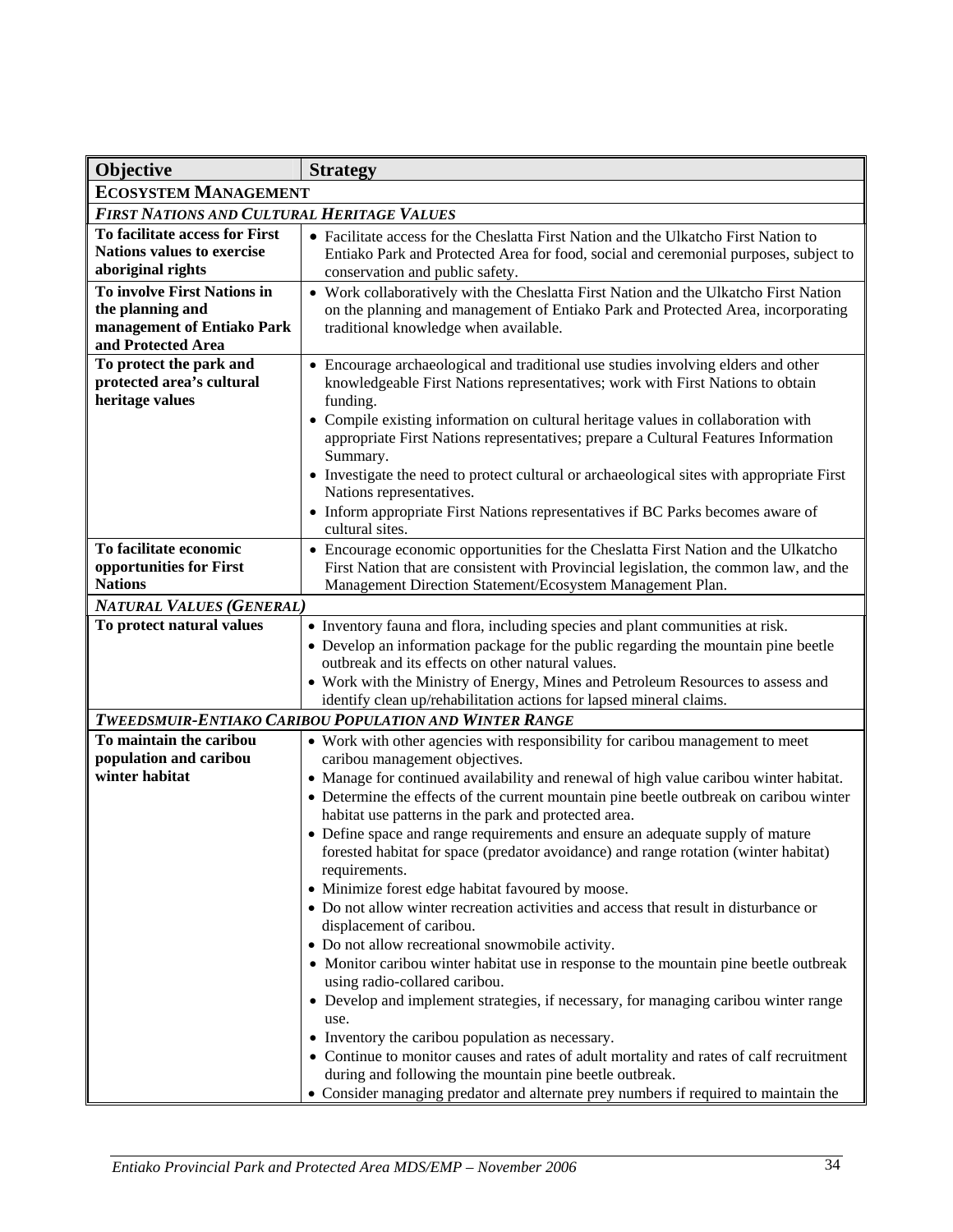| Objective                                              | <b>Strategy</b>                                                                                                                                                     |
|--------------------------------------------------------|---------------------------------------------------------------------------------------------------------------------------------------------------------------------|
|                                                        | long-term viability of the caribou population.                                                                                                                      |
|                                                        | • Provide the MDS/EMP to the West Central Caribou Recovery Implementation Group                                                                                     |
|                                                        | for integration into the Recovery Action Planning process.                                                                                                          |
|                                                        | • Review the MDS/EMP and adjust objectives and actions if necessary pending a                                                                                       |
|                                                        | government approved Recovery Action Plan.                                                                                                                           |
|                                                        | • Work with other agencies towards a coordinated strategy for maintaining the                                                                                       |
|                                                        | Tweedsmuir-Entiako caribou population in the absence of a Recovery Action Plan;                                                                                     |
|                                                        | tools for managing the caribou population outside of the park and protected area                                                                                    |
|                                                        | include Ungulate Winter Ranges and Sustainable Forest Management Plans.                                                                                             |
| To maintain terrestrial and<br>arboreal caribou forage | • Protect Dry Lichen and Lichen Moss habitats and arboreal lichen habitats (subalpine,                                                                              |
| lichens                                                | forested wetlands, wetland fringes) from human disturbance.                                                                                                         |
|                                                        | • Determine the impacts of natural disturbances (fire, mountain pine beetles) and<br>natural disturbance management treatments on terrestrial and arboreal lichens; |
|                                                        | conduct prescribed burns if necessary for research on the impacts of fire.                                                                                          |
|                                                        | • Determine the role of competition in the distribution of terrestrial lichens.                                                                                     |
|                                                        | • Continue to monitor the response of terrestrial lichens to the mountain pine beetle                                                                               |
|                                                        | outbreak.                                                                                                                                                           |
|                                                        | • Consider conducting prescribed burns if lichens are being outcompeted by other                                                                                    |
|                                                        | vegetation in the long term.                                                                                                                                        |
| <b>OTHER WILDLIFE</b>                                  |                                                                                                                                                                     |
| To maintain trumpeter swan                             | • Inventory potential trumpeter swan wintering habitat.                                                                                                             |
| wintering habitat                                      | • Restrict access and visitor disturbance during winter in known trumpeter swan                                                                                     |
|                                                        | wintering areas.                                                                                                                                                    |
| To maintain possible sandhill                          | • Inventory potential sandhill crane nesting habitat.                                                                                                               |
| crane nesting habitat                                  | • Restrict access and visitor disturbance during nesting and summer in known nesting                                                                                |
|                                                        | areas.                                                                                                                                                              |
|                                                        | • Identify potential impacts of natural disturbances on sandhill crane nesting habitat.                                                                             |
|                                                        | • Minimize/protect known nesting habitat from natural disturbance if necessary.                                                                                     |
| To maintain possible                                   | • Inventory potential American white pelican feeding habitat.                                                                                                       |
| American white pelican                                 | • Identify potential impacts of natural disturbances on American white pelican nesting                                                                              |
| feeding habitat                                        | habitat.                                                                                                                                                            |
|                                                        | • Ensure management activities do not impact important feeding habitat.                                                                                             |
| To monitor population status<br>of large mammals       | • Inventory moose, wolves and grizzly bears.                                                                                                                        |
| <b>FISH</b>                                            |                                                                                                                                                                     |
| To maintain kokanee feeding                            | • Inventory and assess potential kokanee feeding and spawning habitat.                                                                                              |
| and spawning habitat                                   | • Use fire suppression to prevent high intensity crown fires burning to banks of lake                                                                               |
|                                                        | inlets and outlets within 1-2 kilometres of kokanee lakes.                                                                                                          |
| <b>VEGETATION</b>                                      |                                                                                                                                                                     |
| To maintain whitebark pine                             | • Inventory distribution of whitebark pine and whitebark pine blister rust in the Fawnie<br>Mountains.                                                              |
|                                                        | • Investigate replanting areas with nursery grown seedlings and/or conducting                                                                                       |
|                                                        | prescribed burns to stimulate natural regeneration to increase whitebark pine                                                                                       |
|                                                        | populations.                                                                                                                                                        |
|                                                        | • Aggressively manage mountain pine beetle attack on whitebark pine.                                                                                                |
| To protect Two-coloured                                | • Inventory distribution of two-coloured sedge in the Fawnie Mountains.                                                                                             |
| sedge                                                  | • Protect known locations of two-coloured sedge from human impacts.                                                                                                 |
|                                                        | • Determine the role of fire in preventing forest encroachment at this locality.                                                                                    |
| To protect Lodgepole pine -                            | • Verify distribution of Lodgepole pine - Juniper - Ricegrass (SBSdk/02) plant                                                                                      |
| Juniper - Ricegrass                                    | communities in the dry cool subzone of the Sub-Boreal Spruce biogeoclimatic zone.                                                                                   |
| (SBSdk/02)                                             | • Protect these plant communities from human disturbance.                                                                                                           |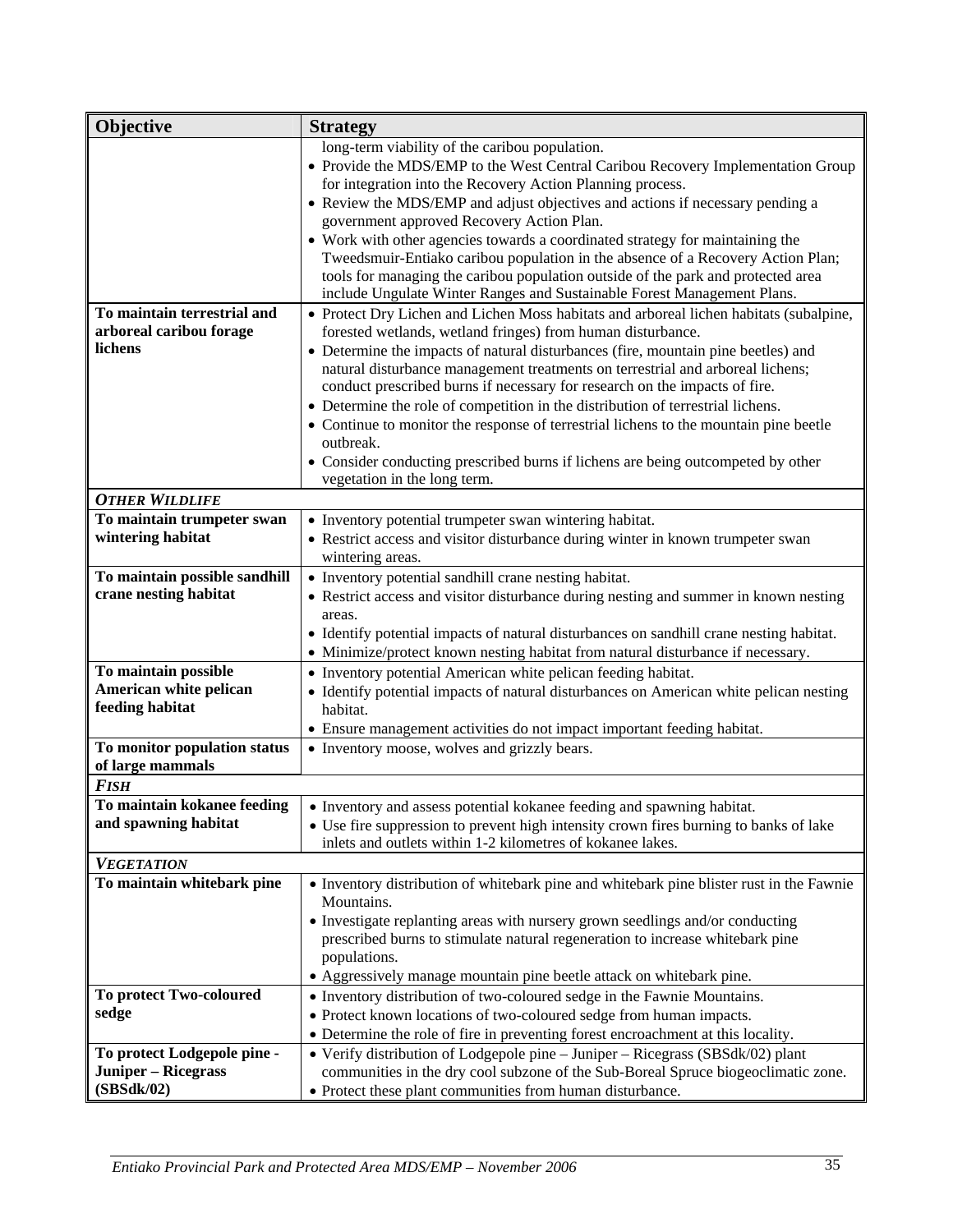| Objective                                                | <b>Strategy</b>                                                                                                                                     |  |  |  |  |  |
|----------------------------------------------------------|-----------------------------------------------------------------------------------------------------------------------------------------------------|--|--|--|--|--|
| To protect south facing<br>grassy slopes (SBSdk/81 and   | • Inventory and assess potential rare south facing grasslands in the dry cool subzone of<br>the Sub-Boreal Spruce (SBSdk) biogeoclimatic zone.      |  |  |  |  |  |
| <b>SBSdk/82)</b>                                         | • Determine impacts of fire suppression on these grasslands.                                                                                        |  |  |  |  |  |
|                                                          | • Conduct prescribed burning and/or allow wildfires to burn to recover these sites if                                                               |  |  |  |  |  |
|                                                          | fire suppression is found to have reduced their extent.                                                                                             |  |  |  |  |  |
| To protect Black cottonwood                              | • Inventory distribution of the Cottonwood - Red osier dogwood - Prickly rose plant                                                                 |  |  |  |  |  |
| - Red osier dogwood -                                    | community (SBSdk/08) in the dry cool subzone of the Sub-Boreal Spruce                                                                               |  |  |  |  |  |
| Prickly rose (SBSdk/08), and                             | biogeoclimatic zone, and the Bulrush marsh (SBPSmc/W15) plant community in the                                                                      |  |  |  |  |  |
| <b>Bulrush marsh</b>                                     | moist cold subzone of the Sub-Boreal Pine Spruce biogeoclimatic zone.                                                                               |  |  |  |  |  |
| (SBPSmc/W15)                                             | • In the short term, protect these plant communities from disturbance                                                                               |  |  |  |  |  |
|                                                          | • Over the medium to long term, determine conditions necessary for maintaining this                                                                 |  |  |  |  |  |
|                                                          | plant community and implement them.                                                                                                                 |  |  |  |  |  |
| To protect Timber oatgrass -<br>small flowered penstemon | • inventory distribution of the Timber oatgrass - small flowered penstemon native<br>grassland                                                      |  |  |  |  |  |
| native grassland from                                    | • Submit a report describing this community to the BC Conservation Data Centre.                                                                     |  |  |  |  |  |
| disturbance                                              | • Protect these grasslands from human disturbances including camping and horse                                                                      |  |  |  |  |  |
|                                                          | grazing to prevent site degradation and introduction of invasive species.                                                                           |  |  |  |  |  |
|                                                          | • Determine processes that lead to the formation of these grasslands (i.e. fluctuating                                                              |  |  |  |  |  |
|                                                          | water table, cold air ponding, fire, etc.).                                                                                                         |  |  |  |  |  |
| <b>FIRE</b>                                              |                                                                                                                                                     |  |  |  |  |  |
| To re-establish natural fire                             | • Develop a Fire Management Plan that addresses:                                                                                                    |  |  |  |  |  |
| pattern                                                  | o increased fire activity in Entiako Provincial Park and Protected Area                                                                             |  |  |  |  |  |
|                                                          | o a proactive strategy using wildfire and prescribed fire to achieve the natural fire                                                               |  |  |  |  |  |
|                                                          | pattern;                                                                                                                                            |  |  |  |  |  |
|                                                          | o natural and human values that require protection from fire;<br>o values outside the park and protected area at risk from wildfires and prescribed |  |  |  |  |  |
|                                                          | fires managed and conducted within the park and protected area;                                                                                     |  |  |  |  |  |
|                                                          | o involvement with managers of adjacent lands.                                                                                                      |  |  |  |  |  |
|                                                          | • Conduct prescribed burns if necessary to break up fuel continuity and concentration                                                               |  |  |  |  |  |
|                                                          | and to strengthen down wind boundaries as firebreaks.                                                                                               |  |  |  |  |  |
|                                                          | • Conduct prescribed burns to research the impacts of fire on caribou habitat and                                                                   |  |  |  |  |  |
|                                                          | caribou use.                                                                                                                                        |  |  |  |  |  |
|                                                          | • Conduct fire suppression to protect facilities and improvements in the park and                                                                   |  |  |  |  |  |
|                                                          | protected area and to protect adjacent forest values.                                                                                               |  |  |  |  |  |
| <b>MOUNTAIN PINE BEETLES</b>                             | • Conduct a forest fire fuel inventory to classify present and future fuel types.                                                                   |  |  |  |  |  |
| To document the current                                  |                                                                                                                                                     |  |  |  |  |  |
| mountain pine beetle                                     | • Conduct overview flights and/or detailed aerial surveys annually in July subject to<br>available funding.                                         |  |  |  |  |  |
| outbreak                                                 |                                                                                                                                                     |  |  |  |  |  |
| To minimize further                                      | • Suppress mountain pine beetle outbreaks following the current outbreak.                                                                           |  |  |  |  |  |
| mountain pine beetle impacts                             | • Modify stands (beetle-proofing, high hazard host removal) where natural or human                                                                  |  |  |  |  |  |
| following the current                                    | values warrant protection.                                                                                                                          |  |  |  |  |  |
| outbreak                                                 |                                                                                                                                                     |  |  |  |  |  |
| To re-establish natural forest                           | • Conduct prescribed burns to reduce the susceptibility of high hazard stands creating a                                                            |  |  |  |  |  |
| age-class mosaic                                         | mosaic of diverse age classes if needed.                                                                                                            |  |  |  |  |  |
| <b>OTHER MANAGEMENT</b>                                  |                                                                                                                                                     |  |  |  |  |  |
| To update park classification                            | • Designate Entiako Protected Area as a Class A Provincial Park following approval of                                                               |  |  |  |  |  |
|                                                          | the Entiako Provincial Park and Protected Area Management Direction Statement<br>and Ecosystem Management Plan.                                     |  |  |  |  |  |
|                                                          | • Incorporate lapsed mineral claims into Entiako Provincial Park.                                                                                   |  |  |  |  |  |
| To maintain the park and                                 | • Manage for backcountry wilderness recreation opportunities with an emphasis on                                                                    |  |  |  |  |  |
| protected area's recreation                              | summer activities.                                                                                                                                  |  |  |  |  |  |
|                                                          |                                                                                                                                                     |  |  |  |  |  |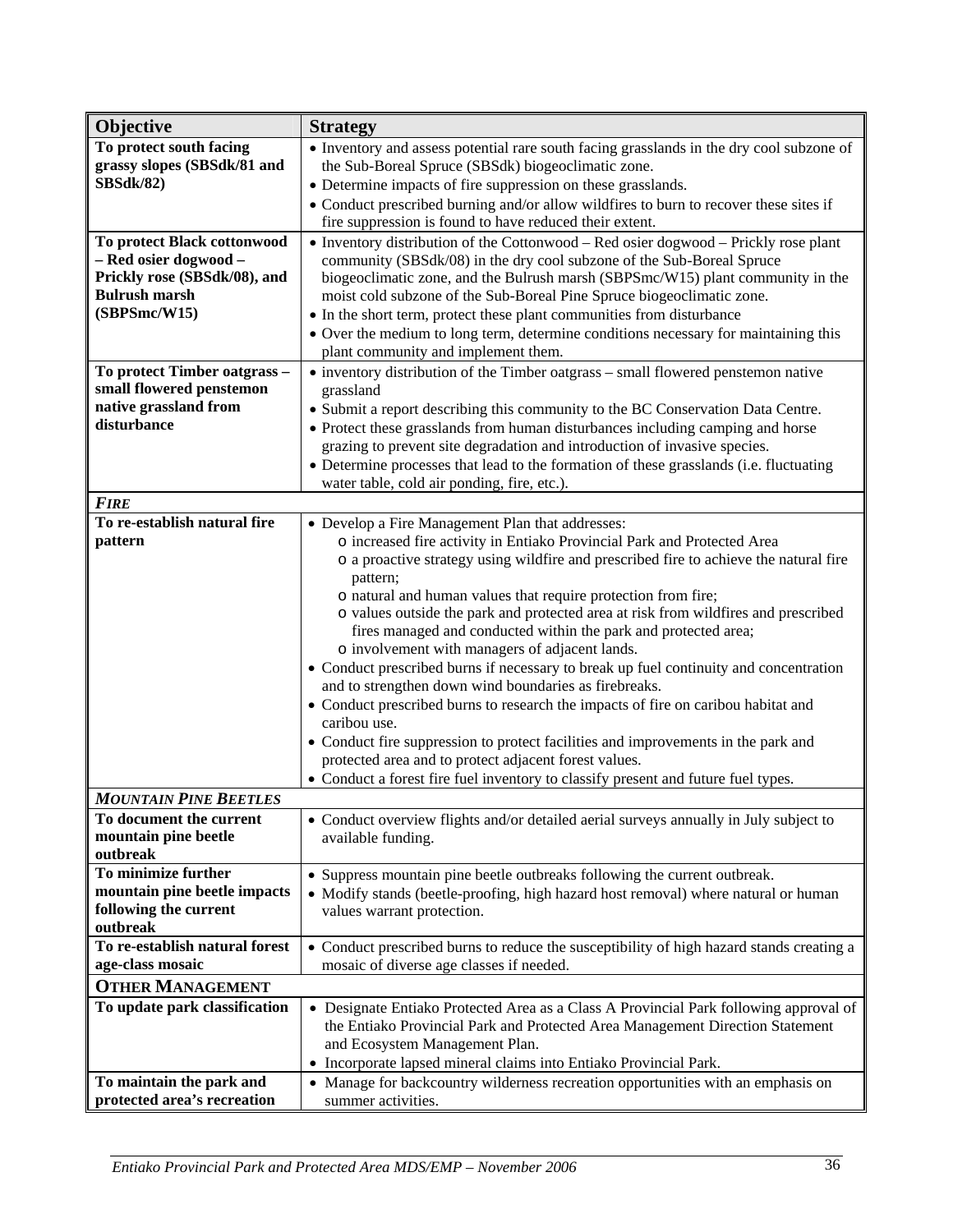| Objective                 | <b>Strategy</b>                                                                                                                           |
|---------------------------|-------------------------------------------------------------------------------------------------------------------------------------------|
| values                    | • Consider proposals to maintain the Bella Coola Trail for non-motorised recreational                                                     |
|                           | use; work with First Nations, guide outfitters, trappers and local community                                                              |
|                           | members.                                                                                                                                  |
|                           | • Work with Ministry of Forests and Range to minimise impact of harvesting in                                                             |
|                           | adjacent areas on recreational users (e.g. timing of operations, visual quality<br>considerations).                                       |
|                           | • Recommend that facility owners conduct hazard assessments and actions for fire and                                                      |
|                           | blowdown risks.                                                                                                                           |
|                           | • Allow only non-motorized winter activities for commercial or private recreation use.                                                    |
|                           | • Allow only winter recreation activities and access that do not result in disturbance or                                                 |
|                           | displacement of caribou.                                                                                                                  |
|                           | • Do not allow recreational snowmobile activity.                                                                                          |
|                           | • Ensure all structures and guided recreational activities are under permit.                                                              |
|                           | • If recreational use increases as access to the park becomes easier, monitor impacts                                                     |
|                           | and manage appropriately (e.g. access control); work with Ministry of Forests and                                                         |
|                           | Range and Forest Licensees to restrict motorized access to the park and protected                                                         |
|                           | area from new roads.<br>• Allow maintenance and basic upgrades of existing facilities consistent with park and                            |
|                           | protected area conservation values.                                                                                                       |
| To manage access          | • Limit horseback riding (guide-outfitter and recreational use) to designated trails;                                                     |
|                           | work with guide-outfitter and horseback riding clubs to minimise impacts; provide                                                         |
|                           | information on low impact horse riding practices to visitors; monitor horse use and                                                       |
|                           | ecological damage; manage appropriately.                                                                                                  |
|                           | • Work with trap line holders and commercial recreation permit holders to limit trail                                                     |
|                           | development in the park and protected area.                                                                                               |
|                           | • Work with the Ministry of Energy, Mines and Petroleum Resources to ensure                                                               |
|                           | mineral claim roads are decommissioned.<br>• Close or decommission existing access and trails within the protected areas, where           |
|                           | appropriate, to support primitive recreational experiences (Lakes LRMP).                                                                  |
|                           | • Limit snowmobile use to trap line holders, on designated trails only.                                                                   |
|                           | • Limit snowmobile use by the commercial operator to the area of PUP 85700-                                                               |
|                           | 40/SK0210383 and to the designated trail to access their cabin on Entiako Lake for                                                        |
|                           | camp maintenance.                                                                                                                         |
|                           | • Limit continued ATV use by the existing trap line holder to designated trails within                                                    |
|                           | Entiako Protected Area.                                                                                                                   |
|                           | • Limit ATV use by the commercial operator to the area of PUP 85700-40/SK0210383                                                          |
|                           | and to the designated trail to access their cabin on Entiako Lake.<br>Do not allow snowmobile use for any reason in the Fawnie Mountains. |
| To maintain relationships | $\bullet$<br>• Develop long - term mountain pine beetle management plan for the park in co-                                               |
| with park neighbours      | operation with Ministry of Forests and Range (Vanderhoof and Nadina Districts).                                                           |
|                           | • Work with Ministry of Forests and Range (Vanderhoof and Nadina Districts) and                                                           |
|                           | forest companies to minimise impacts of forest harvesting on adjacent lands on                                                            |
|                           | ecological values.                                                                                                                        |
|                           | • Work closely with the Parks and Protected Areas Section in the Cariboo Region in                                                        |
|                           | Williams Lake to ensure that management objectives for Entiako Park and Protected                                                         |
|                           | Area are considered in management of the southern half of Tweedsmuir Park.                                                                |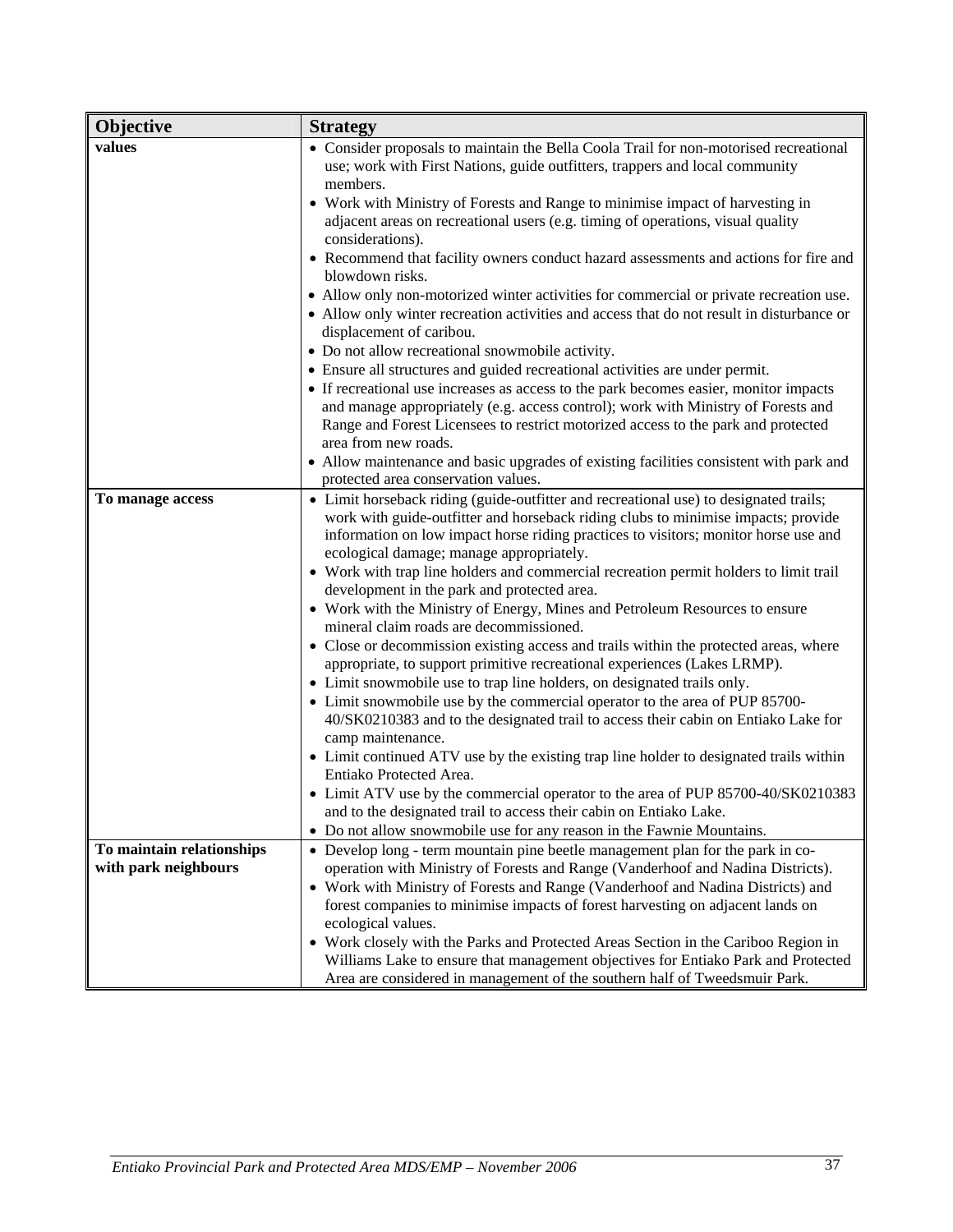The following management actions are recommended as high priority for implementation:

- facilitate access for the Cheslatta First Nation and the Ulkatcho First Nation to Entiako Park and Protected Area for food, social and ceremonial purposes subject to conservation and public safety;
- work collaboratively with the Cheslatta First Nation and the Ulkatcho First Nation on the planning and management of the Entiako Park and Protected Area incorporating traditional knowledge when available;
- encourage economic opportunities for the Cheslatta First Nation and the Ulkatcho First Nation that are consistent with Provincial legislation, the common law, and the Management Direction Statement/Ecosystem Management Plan;
- encourage archaeological and traditional use studies involving elders and other knowledgeable First Nations representatives; work with First Nations to obtain funding;
- conduct research on response of terrestrial lichens and general ecosystem components to fire and mountain pine beetles;
- create fire breaks on the eastern boundary of the park and protected area;
- conduct research/monitoring of caribou habitat use in response to the current mountain pine beetle outbreak and to potential fire outbreaks resulting form the mountain pine beetle epidemic;
- initiate long-term vegetation structure monitoring;
- determine the distribution of whitebark pine and whitebark pine blister rust;
- determine the presence and distribution of rare wildlife species, rare plant communities, rare plants and the Timber oatgrass – small flowered penstemon native grassland; and,
- assess and identify clean up / rehabilitation actions for lapsed mineral claims.

## **Ecosystem Management Area Priorities**

Management priorities for each Ecosystem Management Area are presented in Table 4 and are based on values contained within each EMA.

## **Zoning Plan**

- Create 3 Special Feature zones (Figure 4):
	- o the south side of McGibbon Hill (rare grassland communities);
	- o Capoose Creek just upstream of Capoose Lake (kokanee and rainbow trout spawning habitat); and,
	- o the Entiako River floodplain from Entiako Lake to 4 km downstream (rare native grassland, kokanee and rainbow trout spawning habitat, trumpeter swan winter habitat).
- Where grasslands occur in Special Feature Zones protect from human disturbance including camping and horse grazing to prevent site degradation and introduction of invasive species.
- Zone the remainder of the park and protected area as Wilderness Recreation to maintain ecological values while allowing primarily summer oriented, non-motorized backcountry recreational opportunities*.*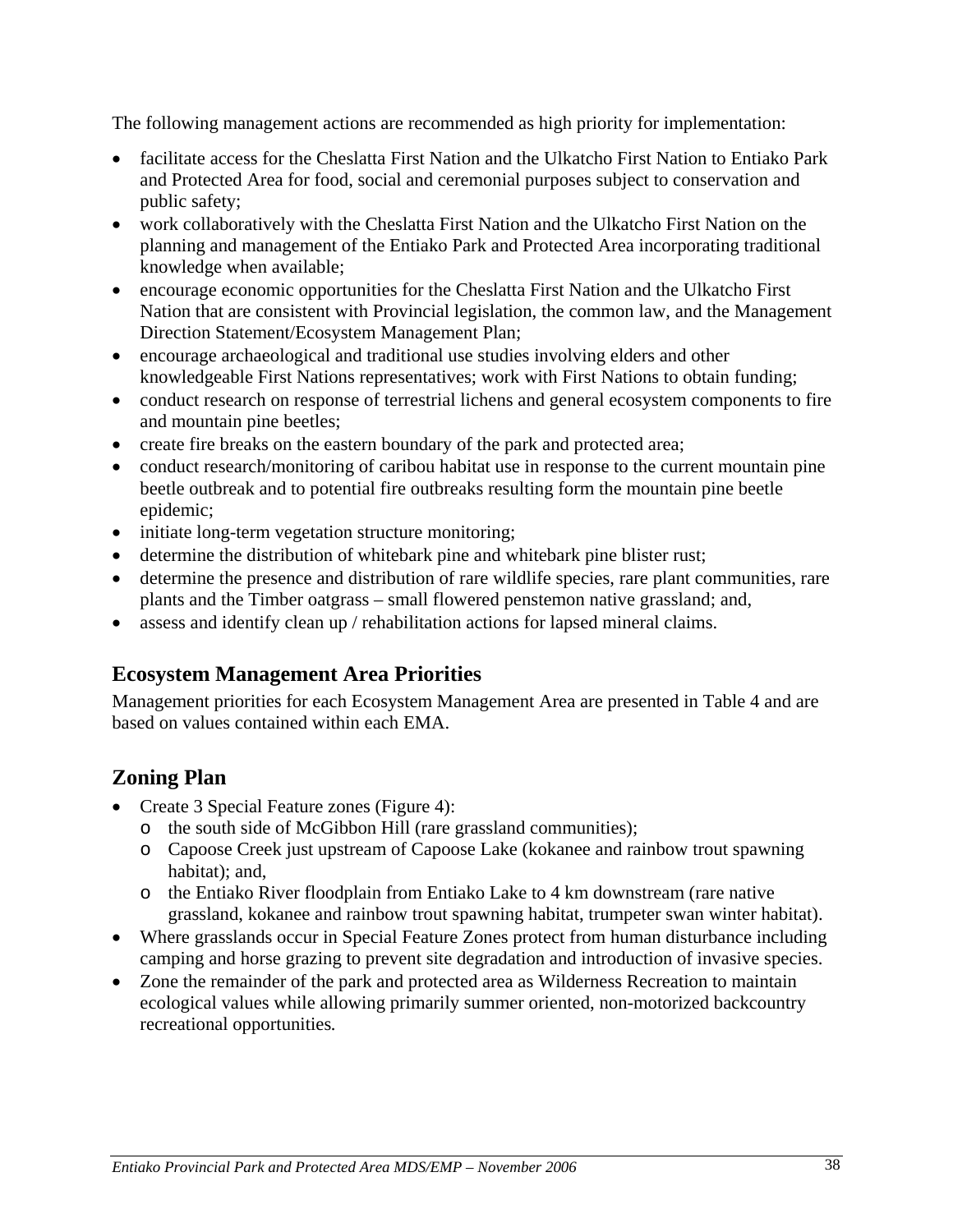| <b>Use Commitments</b>                                 |                             |                                 |  |  |  |
|--------------------------------------------------------|-----------------------------|---------------------------------|--|--|--|
|                                                        | <b>Acceptable Uses</b>      |                                 |  |  |  |
| <b>Activity/Use/Facility</b>                           | Park                        | <b>Protected Area</b>           |  |  |  |
| <b>First Nations Uses</b>                              | Y                           | Y                               |  |  |  |
| Hunting                                                | $\overline{\text{Y}}$       | Y                               |  |  |  |
| Fishing                                                | $\overline{Y}$              | Y                               |  |  |  |
| Trapping                                               | N2                          | N2                              |  |  |  |
| Grazing (domestic livestock)                           | N2 (associated with guide-  | N <sub>2</sub> (associated with |  |  |  |
|                                                        | outfitting and recreational | guide-outfitting and            |  |  |  |
|                                                        | activities only)            | recreational activities         |  |  |  |
|                                                        |                             | only)                           |  |  |  |
| Recreational gold panning/rock hounding                | N                           | N                               |  |  |  |
| Utility corridors                                      | $\overline{N}$              | $\mathbf N$                     |  |  |  |
| Communication sites                                    | $\overline{N}$              | $\mathbf N$                     |  |  |  |
| Horse use                                              | $\overline{Y}$              | Y                               |  |  |  |
| Pack animals (non-equines)                             | $\overline{N}$              | N                               |  |  |  |
| Guide outfitting (hunting)                             | $\overline{Y}$              | $\overline{\text{Y}}$           |  |  |  |
| Guide outfitting (fishing)                             | $\overline{\text{Y}}$       | $\overline{\text{Y}}$           |  |  |  |
| Guide outfitting (nature tours)                        | Y                           | Y                               |  |  |  |
| Guide outfitting (river rafting)                       | $\overline{Y}$              | Y                               |  |  |  |
| Cat-assisted skiing                                    | $\overline{N}$              | $\mathbf N$                     |  |  |  |
| Ski hills                                              | $\mathbf N$                 | $\mathbf N$                     |  |  |  |
| Commercial recreation (facility-based)                 | N2                          | N2                              |  |  |  |
| Commercial recreation (non-facility-based)             | Y                           | Y                               |  |  |  |
| <b>Backcountry huts</b>                                | M                           | M                               |  |  |  |
| Water control structures                               | $\mathbf N$                 | ${\bf N}$                       |  |  |  |
| Fish stocking and enhancement                          | $\mathbf N$                 | $\mathbf N$                     |  |  |  |
| Road access                                            | $\mathbf N$                 | N                               |  |  |  |
| Off-road access (snowmobiling)                         | N (except by designated     | N (except by designated         |  |  |  |
|                                                        | licensed tenure holders)    | licensed tenure holders)        |  |  |  |
| Off-road access (motorised)                            | N (except by designated     | N (except by designated         |  |  |  |
|                                                        | licensed tenure holders)    | licensed tenure holders)        |  |  |  |
| Off-road access (mechanical activities – e.g. mountain | N (except by designated     | N (except by designated         |  |  |  |
| biking)                                                | licensed tenure holders)    | licensed tenure holders)        |  |  |  |
| Motorised water access                                 | Y                           | Y                               |  |  |  |
| Aircraft access                                        | Y                           | Y                               |  |  |  |
| Fire management (suppression)                          | Y                           | $\mathbf Y$                     |  |  |  |
| Fire management (prescribed fire management)           | $\overline{\mathrm{Y}}$     | Y                               |  |  |  |
| Fire management (prevention)                           | $\overline{Y}$              | $\overline{Y}$                  |  |  |  |
| Forest insect/disease control                          | N1<br>N1                    |                                 |  |  |  |
| Noxious weed control                                   | $\overline{Y}$              | $\mathbf{Y}$                    |  |  |  |
| Exotic insect/disease control                          | $\overline{Y}$              | $\overline{Y}$                  |  |  |  |
| Scientific research (specimen collection)              | $\mathbf M$                 | $\mathbf M$                     |  |  |  |
| Scientific research (manipulative activities)          | $\mathbf M$                 | $\mathbf M$                     |  |  |  |

# **Table 3. Entiako Provincial Park and Protected Area Summary Table of Land and Resource**

Y = allowed subject to conditions identified in the management direction statement or management plan

 $M =$  may be permitted if compatible with protected area objectives

 $N = not allowed$ 

N1 = allowed for expressed management purposes only

N2 = present and allowed to continue, but not normally allowed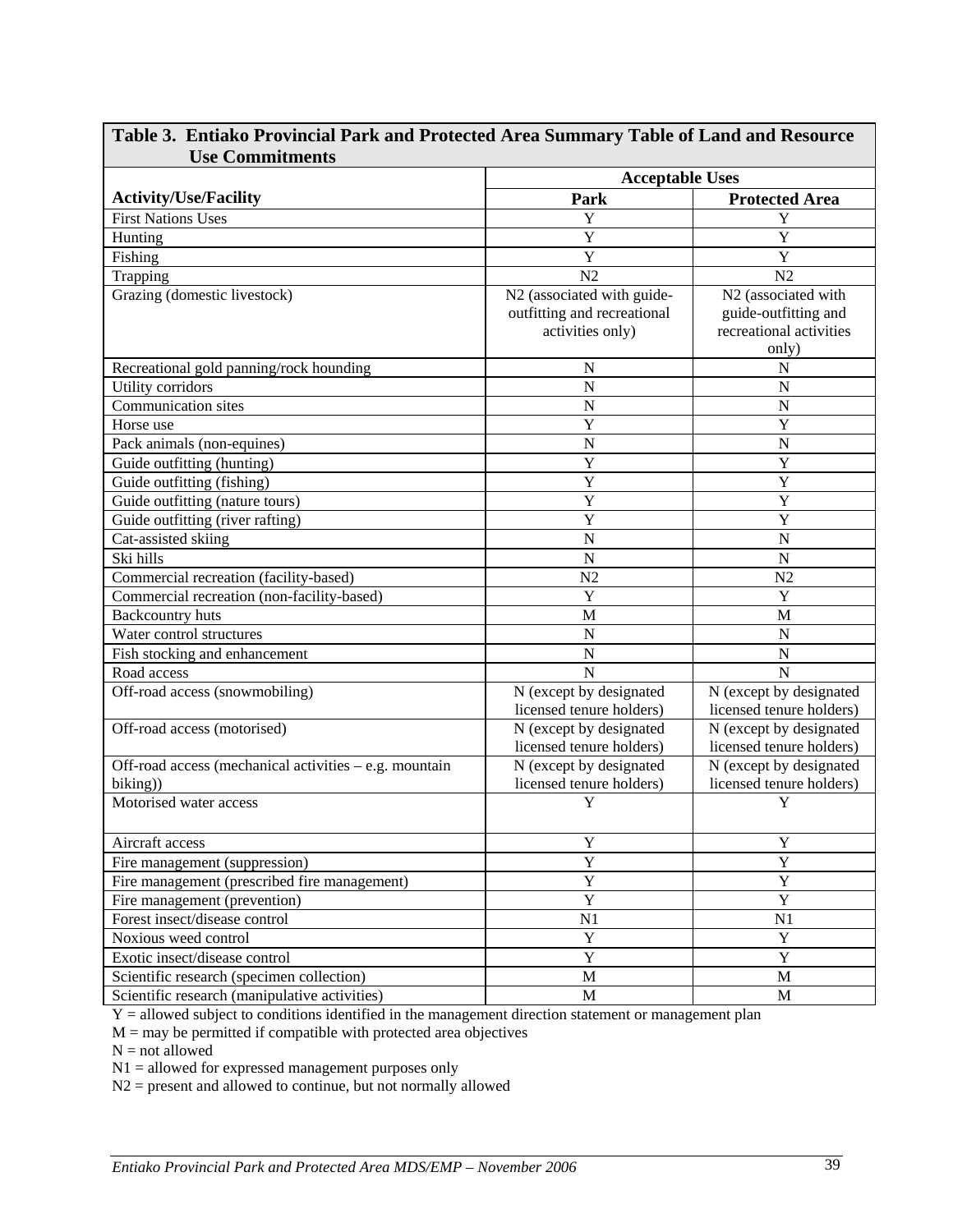| Park and Protected Area.                                                        |                  |                  |                  |                  |                  |
|---------------------------------------------------------------------------------|------------------|------------------|------------------|------------------|------------------|
|                                                                                 | EMA <sub>1</sub> | EMA <sub>2</sub> | EMA <sub>3</sub> | EMA <sub>4</sub> | EMA <sub>5</sub> |
| Caribou winter range                                                            |                  |                  |                  |                  |                  |
| Maintain caribou winter habitat                                                 | Moderate         | High             | High             | Moderate-High    | High             |
| Maintain terrestrial caribou forage lichens                                     | Moderate-High    | High             | High             | High             | High             |
| Maintain arboreal caribou forage lichens                                        | Moderate-High    | High             | High             | High             | High             |
| Other wildlife                                                                  |                  |                  |                  |                  |                  |
| Maintain trumpeter swan wintering habitat                                       | Moderate         |                  | High             | High             | Moderate         |
| Maintain possible sandhill crane nesting habitat                                | High             |                  | High             |                  |                  |
| Maintain possible American white pelican feeding habitat                        | High             |                  | High             |                  |                  |
| <b>Fish</b>                                                                     |                  |                  |                  |                  |                  |
| Maintain kokanee feeding and spawning habitat                                   |                  |                  | High             |                  | High             |
| <b>Vegetation</b>                                                               |                  |                  |                  |                  |                  |
| Maintain whitebark pine                                                         |                  |                  |                  |                  | High             |
| Protect two-coloured sedge                                                      |                  |                  |                  |                  | High             |
| Protect Lodgepole pine - Juniper - Ricegrass (SBSdk/02)                         |                  | High             |                  | High             |                  |
| Protect South facing grassy slopes (SBSdk/81 and SBSdk/82)                      |                  | High             |                  |                  |                  |
| Protect Black cottonwood - Red osier dogwood - Prickly rose                     |                  | High             |                  |                  |                  |
| (SBSdk/08)                                                                      |                  |                  |                  |                  |                  |
| Protect Bulrush marsh (SBPSmc/W15)                                              | High             | High             | High             |                  |                  |
| Protect Timber oatgrass - small flowered penstemon native grassland             |                  |                  | High             |                  |                  |
| from disturbance                                                                |                  |                  |                  |                  |                  |
| <b>Fire</b>                                                                     |                  |                  |                  |                  |                  |
| Re-establish natural fire pattern                                               | High             | High             | High             | High             | High             |
| <b>Mountain pine beetles</b>                                                    |                  |                  |                  |                  |                  |
| Document the current mountain pine beetle outbreak                              | High             | High             | High             | High             | High             |
| Minimize further mountain pine beetle impacts following the current<br>outbreak | High             | High             | High             | High             | High             |
| Re-establish natural forest age-class mosaic                                    | High             | High             | High             | High             | High             |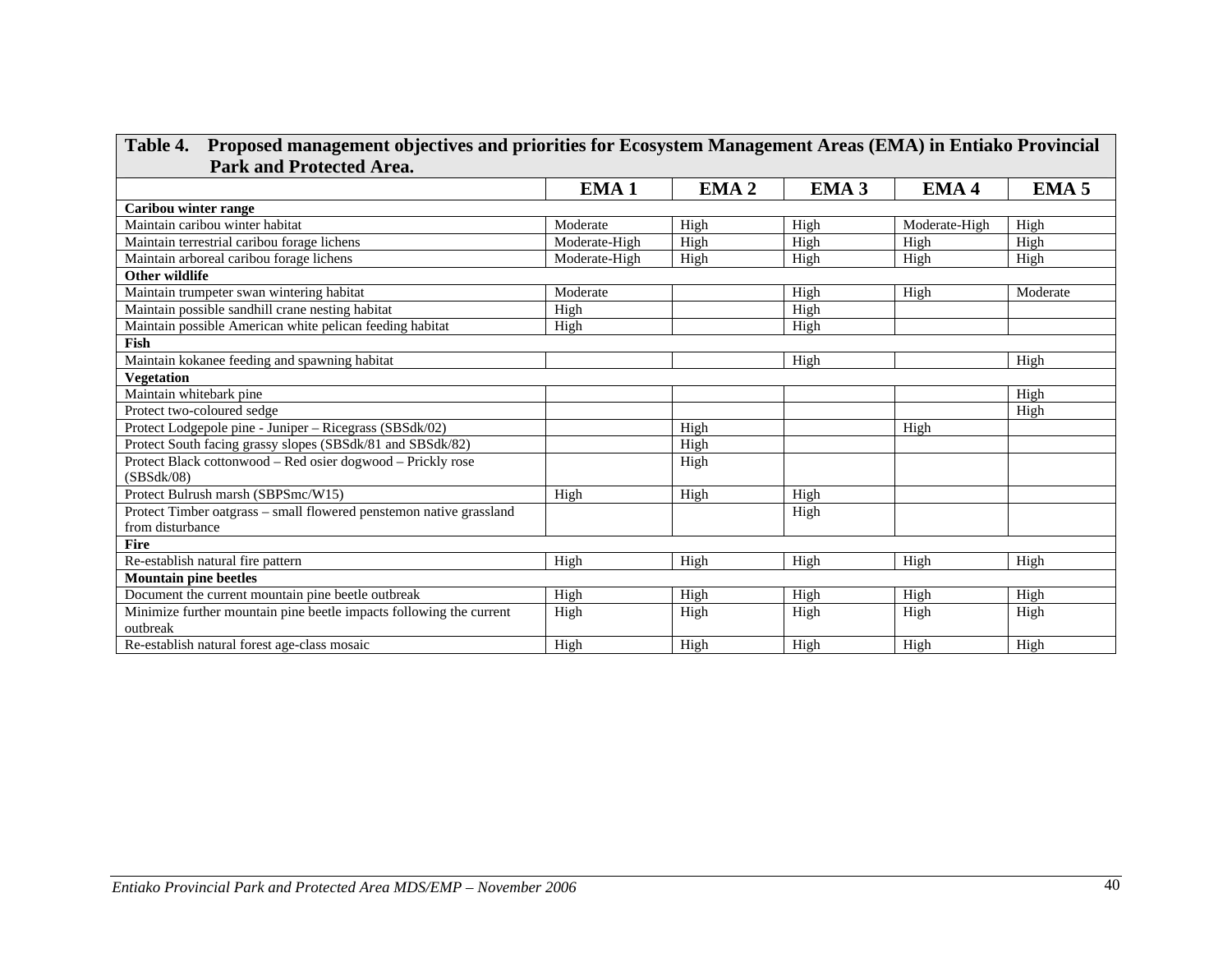



Figure 4. Entiako Park and Protected Area Zoning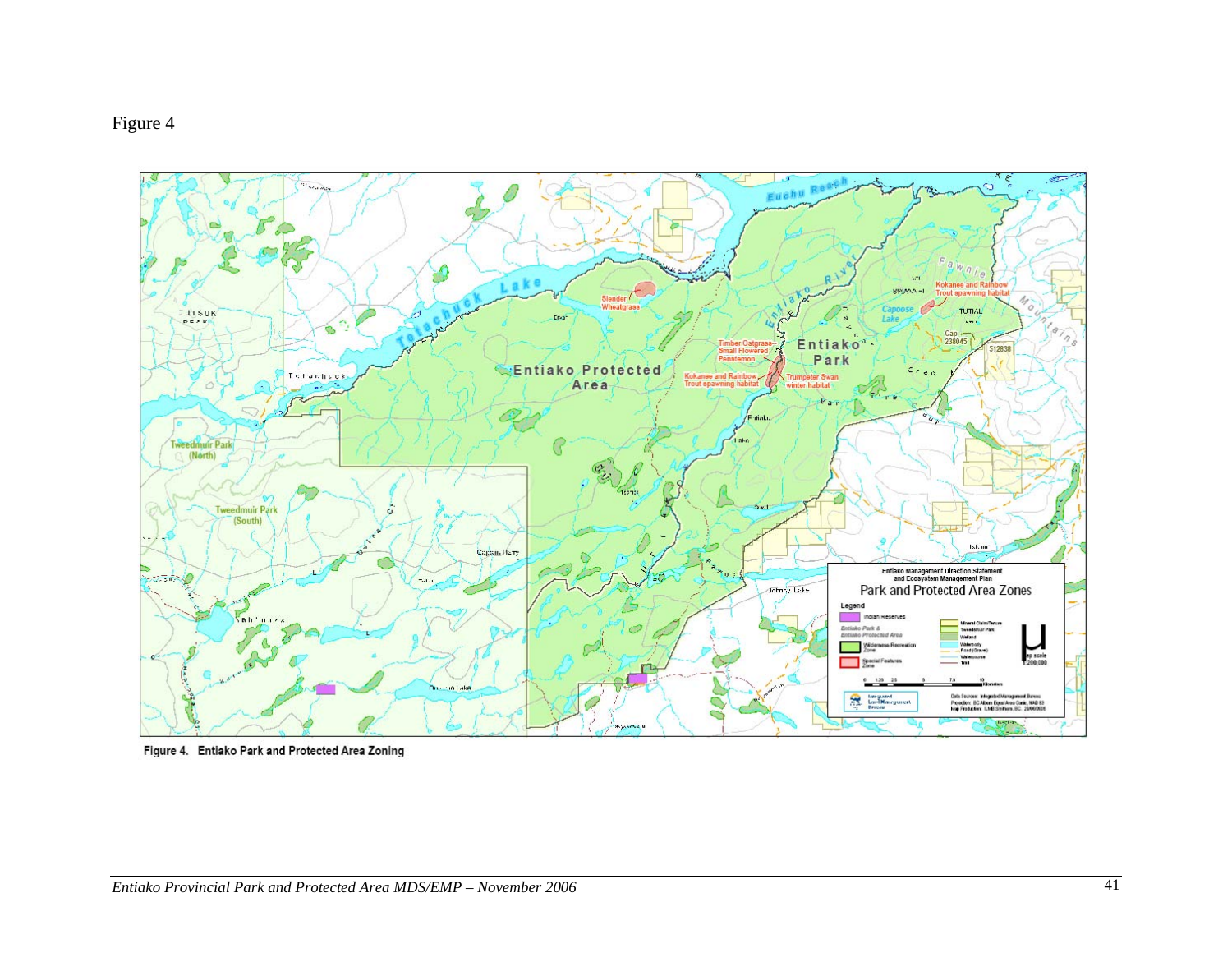# **Consultation and Future Planning**

BC Parks (Ministry of Environment, Environmental Stewardship Division, Park and Protected Areas Section) is responsible for planning, administering and managing protected areas (Class A parks, protected areas, recreation areas, ecological reserves) and will be responsible for implementing the strategies set out in the Entiako Provincial Park and Protected Area Management Direction Statement and Ecosystem Management Plan. The Entiako Provincial Park and Protected Area Management Direction Statement and Ecosystem Management Plan also fulfills the requirement of an ecosystem-based management plan, and guides management of ecosystem-based issues.

BC Parks will consult with appropriate First Nations, stakeholders and community groups as issues arise. The biggest challenge will be to manage park and protected area values in the aftermath of the mountain pine beetle outbreak. As such, ecosystem-based management will evolve as more information is collected on the response of ecological values to the outbreak over time.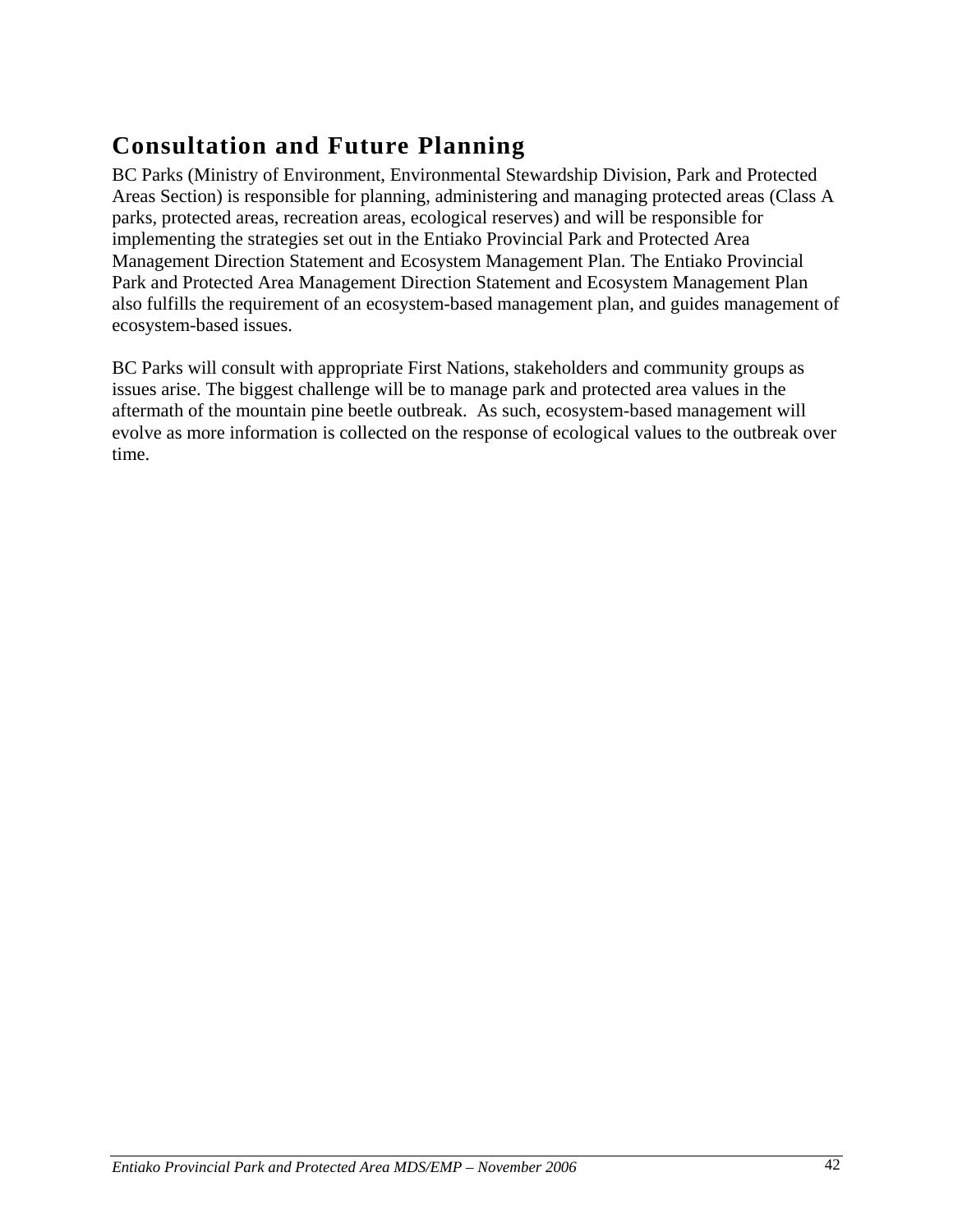## **References**

- Cichowski, D., B. Lawson, D. McLennan, P. Williston, J. Carlson, C. Schell, T. White, B. Armitage and N. Guy. 2001. Entiako Provincial Park and Protected Area – Ecosystem Management Study. BC Parks, Smithers, B.C. 148p.
- Forest Practices Code of British Columbia. 1995. Biodiversity Guidebook. Province of British Columbia, Victoria, B.C. 99p.
- Goward, T. 2000. Fire, terrestrial lichens, and the Itcha-Ilgachuz caribou. pp 665-669 *in* L.M. Darling, ed. Proc. Conf. Biology and Management of Species and Habitats at Risk, Kamloops, BC, 15-19 Feb. 1999. Vol. Two. B.C. Min. Env., Lands and Parks, Victoria, B.C., and Univ. College of the Cariboo, Kamloops BC. 520pp.
- Land Use Coordinating Office. 1997. Vanderhoof Land and Resource Management Plan. Land Use Coordinating Office, Victoria, B.C.
- Land Use Coordinating Office. 2000. Lakes Land and Resource Management Plan. Land Use Coordinating Office, Victoria, B.C.
- Northern Caribou Technical Advisory Committee. 2005. A Strategy for the Recovery of Northern Caribou in the Southern Mountains National Ecological Area in British Columbia. Version 1.0. Ministry of Water, Land and Air Protection, Victoria, B.C. 108p.
- Prince Rupert Regional Protected Areas Team. 1996. A protected areas strategy for British Columbia. The Prince Rupert Region PAS report. Province of BC.
- Williston, P. and D. Cichowski. 2004. The response of caribou terrestrial forage lichens to forest harvesting and mountain pine beetles in the East Ootsa and Entiako areas: Annual Report – 2003/04 – Year 3. A report to West Fraser Sawmills, Fraser Lake, BC, and the Ministry of Water, Land and Air Protection, Smithers, BC. 41 pp.
- Williston, P. and D. Cichowski. 2006. The Response of Caribou Terrestrial Forage Lichens to Forest Harvesting and Mountain Pine Beetles in the East Ootsa and Entiako Areas: Annual Report – 2005/06 – Year 5. A report to Morice-Lakes Forest Practices Agreement, Prince George, B.C., the Bulkley Valley Centre for Natural Resources Research and Management, Smithers, B.C., and BC Parks, Smithers, B.C. 48p.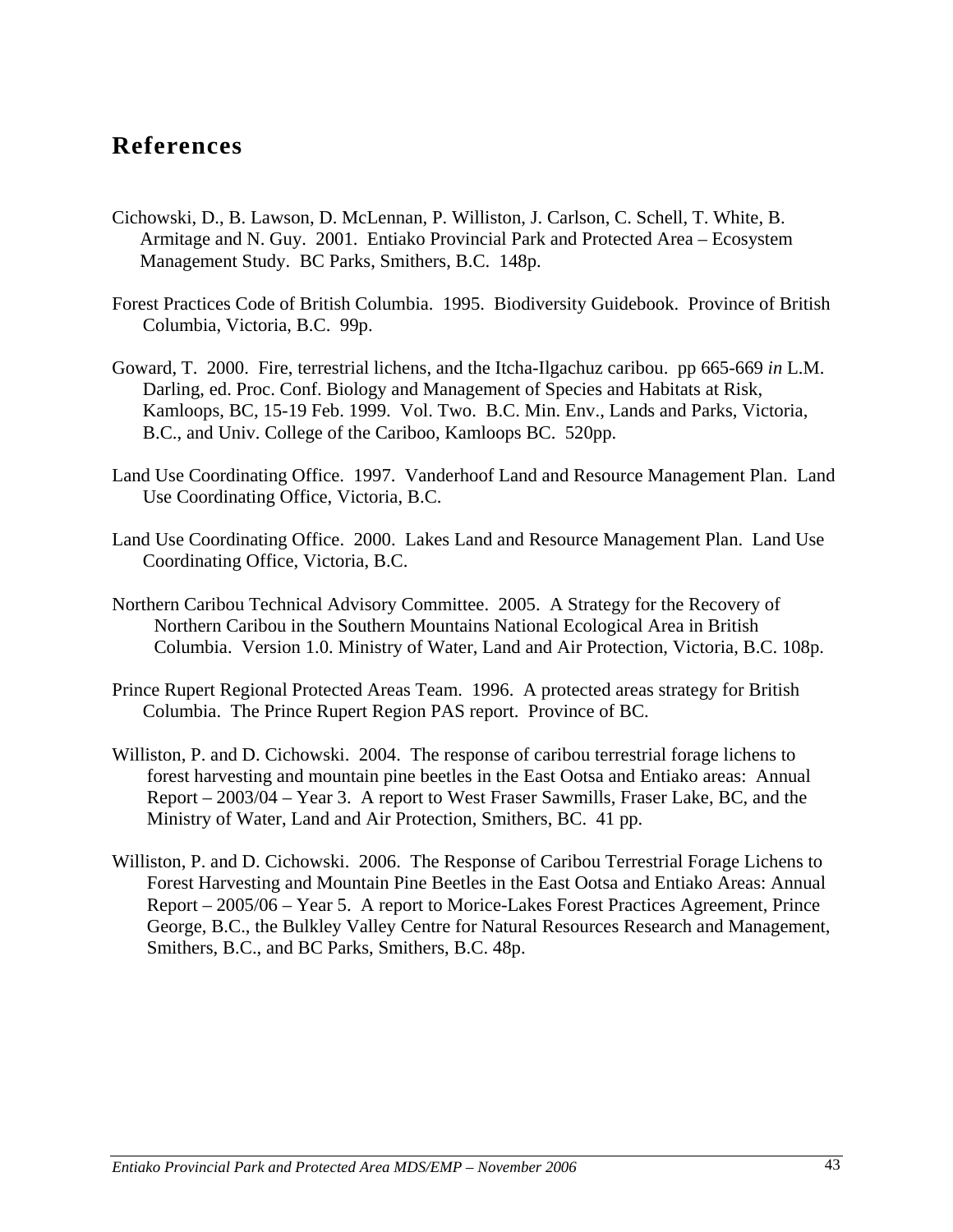# **APPENDIX A**

#### **Ecosystem Management Areas in Entiako Provincial Park and Protected Area**

#### **Ecosystem Management Area 1**

Ecosystem Management Area 1 (EMA1) encompasses the southwestern portion of Entiako Provincial Park and Protected Area and lies almost entirely within the moist cold subzone of the Sub-Boreal Pine Spruce (SBPSmc) biogeoclimatic zone. Forests in this EMA are mostly pole and young lodgepole pine stands, 60-250 years in age.

This EMA contains mostly moderate to low value caribou winter habitat; snow accumulation in this EMA is slightly higher than in the eastern part of the park and protected area, making it less attractive to caribou than other parts of the winter range.

Most of the lakes in EMA1 are shallow, which may have extremely low oxygen levels during the winter (winterkill) and may be unable to support permanent populations of rainbow trout. Peat shorelines, often associated with shallow lakes, provide important winter habitat for river otters. The shallow lakes may also provide feeding habitat for American white pelicans (red listed) and with associated marshes, nesting habitat for sandhill cranes (blue listed). All lakes and streams in EMA1 drain into the Entiako River.

Fires in this EMA are typically 50-500 hectares in size and occur every 125-175 years. Fire suppression has resulted in very few forests less than 40 years in age.

#### **Ecosystem Management Area 2**

Ecosystem Management Area 2 lies in the northwestern portion of Entiako Protected Area and includes all of the dry cool subzone of the Sub-Boreal Spruce (SBSdk) biogeoclimatic zone, as well as a portion of the moist cold subzone of the Sub-Boreal Pine-Spruce (SBPSmc) biogeoclimatic zone in Entiako Protected Area. Forests in this EMA consist of a mix of pole, young and mature pine stands, 60-250 years in age.

This EMA contains mostly high value caribou habitat. Caribou concentrate in the area in early winter following fall migration and in late winter prior to spring migration. They also use the northeastern portion (east of Aslin Creek) mostly during mid to late winter. Elk and deer that may inhabit Entiako Provincial Park and Protected Area are likely found mostly in this EMA.

All water features in EMA2 drain directly into Tetachuck or Natalkuz lakes; most of the streams and lakes that drain into those lakes are located in this zone. EMA2 contains no large lakes or fast flowing streams and fish are present only in some of the larger streams and lakes.

EMA2 contains most of the rare plant associations found or likely present in Entiako Provincial Park and Protected Area since most of these occur in the dry cool subzone of the Sub-Boreal Spruce (SBSdk) zone. The blue listed Lodgepole pine – Juniper – Ricegrass (SBSdk/02) plant association is equivalent to the Dry Lichen caribou habitat site unit and occurs primarily in the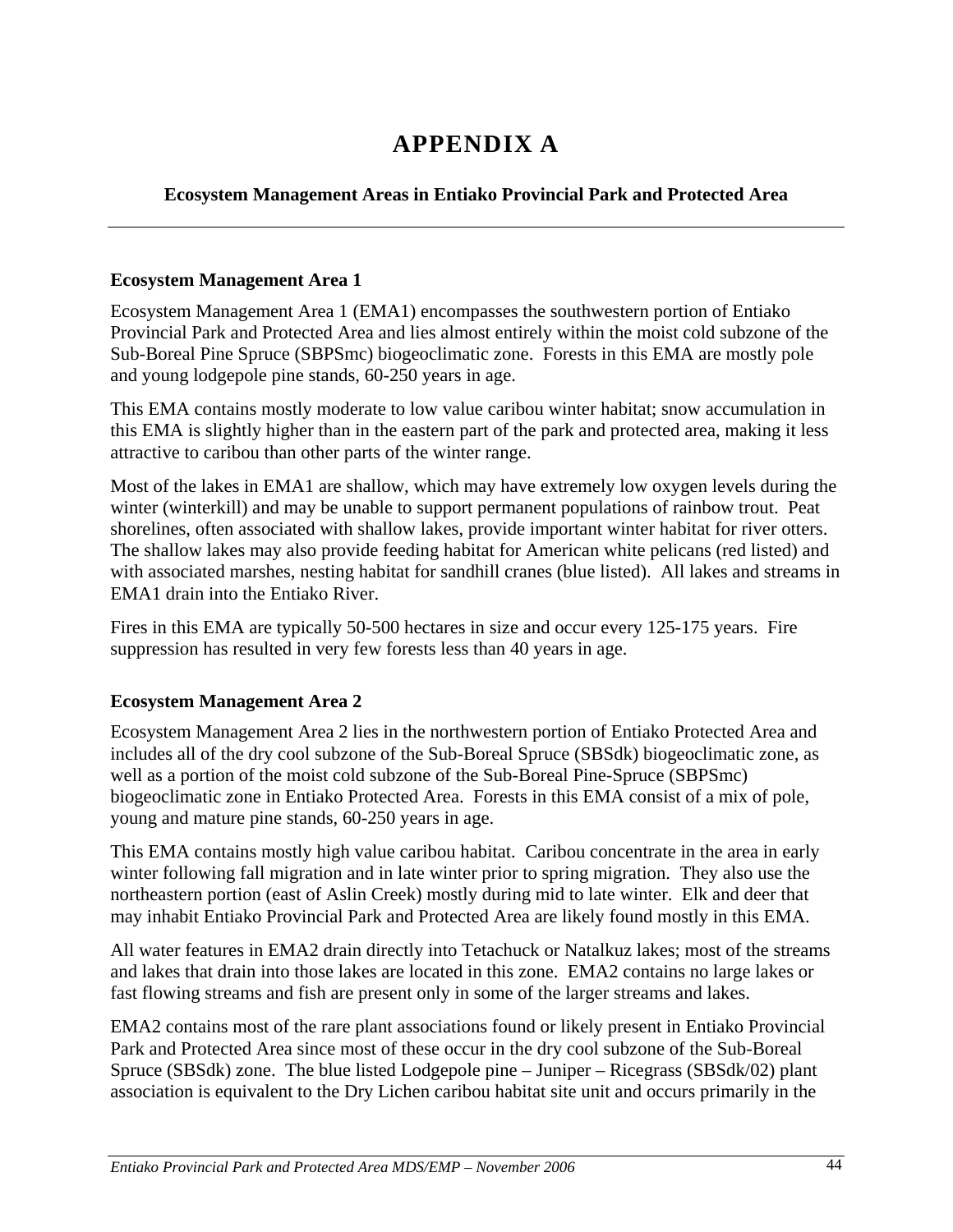Bryan Arm area. South facing grassy slopes (SBSdk/81 and SBSdk/82; both red listed) are found on McGibbon Hill. The red-listed Black cottonwood – Red osier dogwood – Prickly rose (SBSdk/08) plant association may also occur within EMA2 as well as the Bulrush marsh (SBPSmc/W15).

Also, because the dry cool subzone of the Sub-Boreal Spruce (SBSdk) biogeoclimatic zone is not well represented in other protected areas, EMA2 plays an important role in representing SBSdk ecosystems within the protected area system.

On average, fires in EMA2 occur every 100-150 years in the SBSdk and 125-175 years in the SBPSmc and are 50-500 hectares in size. Fire suppression in this EMA has resulted in few stands less than 40 years in age.

#### **Ecosystem Management Area 3**

Ecosystem Management Area 3 lies in the central and southern portions of Entiako Provincial Park and Protected Area, mostly within the moist cold subzone of the Sub-Boreal Pine-Spruce (SBPSmc) biogeoclimatic zone. The moist cold subzone of the Sub-Boreal Spruce (SBSmc) biogeoclimatic zone occurs to a lesser extent in the northwest portion of this EMA. Forests consist of mostly young and mature lodgepole pine stands, 60-250 years in age. EMA3 represents the core of the Tweedsmuir-Entiako caribou winter range and contains high value caribou habitat and migration corridors. This EMA includes most of the core winter range identified as Caribou Management Zone 4 by Cichowski and Banner (1993).

Trumpeter swans are known to winter along the Entiako River in EMA3. This EMA may also provide nesting habitat for sandhill cranes (blue listed) and feeding habitat for American white pelicans (red listed).

EMA3 contains significant riparian habitat along the Entiako River, Fawnie Creek and associated tributaries. The rare Timber oatgrass – Small flowered penstemon native grassland is found along the floodplain of the Entiako River, north of Entiako Lake. The blue listed Bulrush marsh ecosystem (SBPSmc/W15) may also occur in this EMA.

Most lakes and streams in this EMA empty into the Entiako River system; only a few small streams adjacent to the boundary of EMA2 empty directly into Tetachuck or Natalkuz lakes. EMA3 contains large lakes (Entiako Lake, Cow Lake) and fast flowing streams (Entiako River, Fawnie Creek) that provide important feeding and spawning habitat for kokanee and rainbow trout populations.

Fires in this EMA average 50-500 hectares in size and occur every 125-175 years. Fire suppression has had significant impacts on the forest mosaic in this EMA.

#### **Ecosystem Management Area 4**

Ecosystem Management Area 4 lies in the northeastern corner of Entiako Provincial Park and Protected Area and is the smallest of the 5 ecosystem management areas. It consists of both the dry cool subzone of the Sub-Boreal Spruce (SBSdk) zone, and the moist cold subzone of the Sub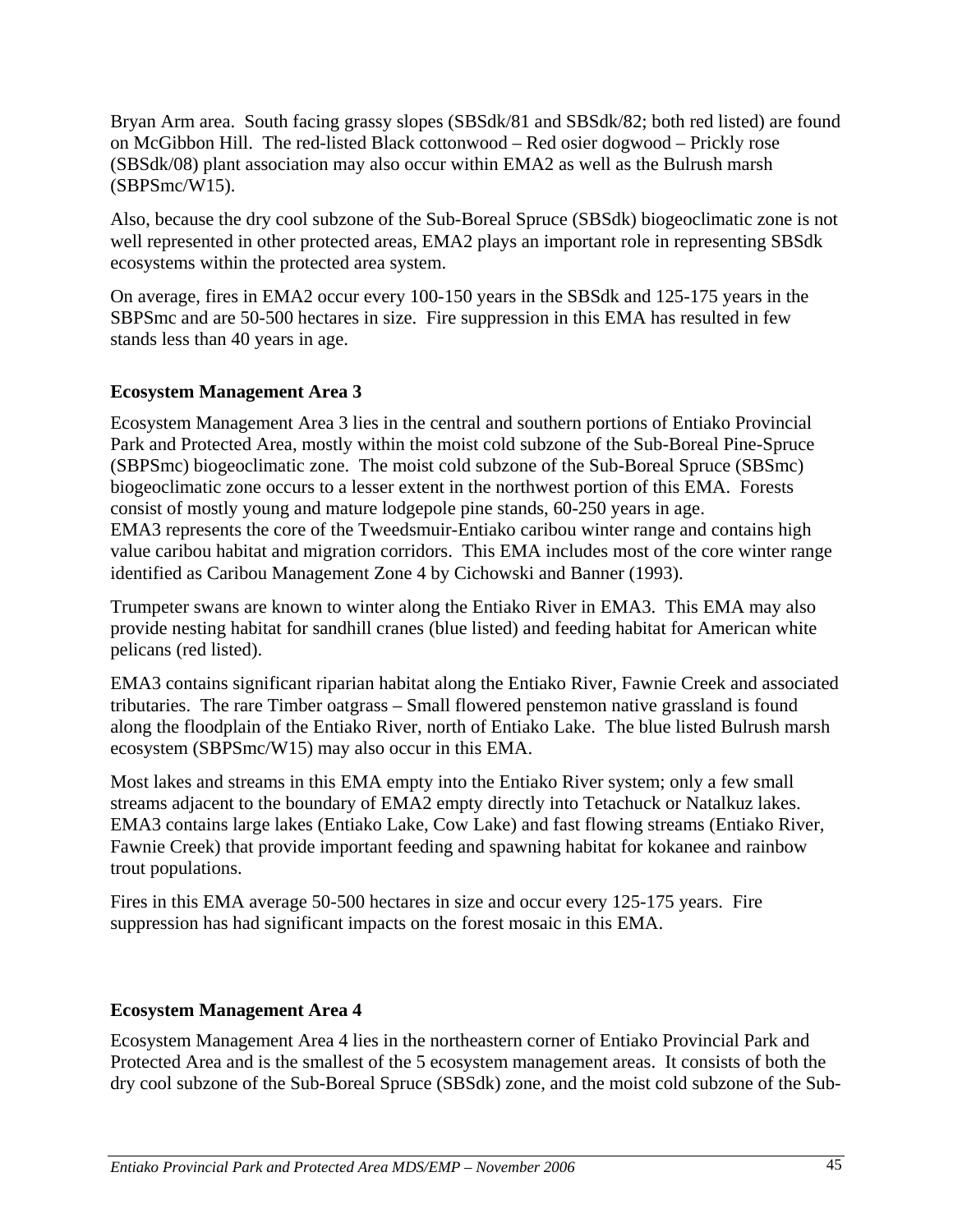Boreal Spruce (SBSmc) zone. Forests are a mix of pole, young and mature lodgepole pine stands, 60-250 years in age.

Caribou habitat in this EMA is moderate to high value and caribou use this EMA mostly during mid to late winter.

The Lodgepole pine – Juniper –Ricegrass (SBSdk/02) ecosystem is found in this EMA near the mouth of the Entiako River and along the northeastern boundary.

On average, fires in this EMA occur every 100-150 years and are 50-500 hectares in size. Fire suppression has contributed to the lack of younger stands in this EMA.

#### **Ecosystem Management Area 5**

Ecosystem Management Area 5 includes the Fawnie Mountains and surrounding area. The Fawnie Mountains are the only major topographic relief in all of Entiako Provincial Park and Protected Area.

EMA5 is made up primarily of the moist, very cold subzone of the Engelmann Spruce – Subalpine Fir (ESSFmv) biogeoclimatic zone and the moist cold subzone of the Sub-Boreal Spruce (SBSmc) zone. Forests in this EMA are mostly mature and young pine and are generally older (mostly >140 years) than forests in other areas.

Caribou use EMA5 primarily during mid to late winter when they forage for terrestrial lichens in alpine habitat and for arboreal lichens in subalpine habitat in the Fawnie Mountains. Caribou use of this area could increase if caribou are unable to access low elevation portions of their winter range or if terrestrial lichens at low elevations become less available.

The only recorded occurrence of a rare plant species (Two-coloured sedge – blue listed) in Entiako Provincial Park and Protected Area is located on Mt. Swannell in this area. Also, whitebark pine, which is currently imperiled due to white pine blister rust, likely occurs above 1200 meters in the Fawnie Mountains.

EMA5 contains Capoose Lake (large lake) and Capoose Creek (fast flowing stream), which support populations of rainbow trout and kokanee.

Fires in this area average 50-150 hectares in size in the Engelmann Spruce-Subalpine Fir (ESSF) zone and 50-500 hectares in the Sub-Boreal Spruce (SBS) zone. On average, fires occur every 200-300 years in the ESSF and 100-150 years in the SBS. Because of the slightly longer mean fire return interval in the ESSF and smaller fire sizes, fire suppression may have had less impact on forest structure in EMA5 than in other areas of Entiako Provincial Park and Protected Area.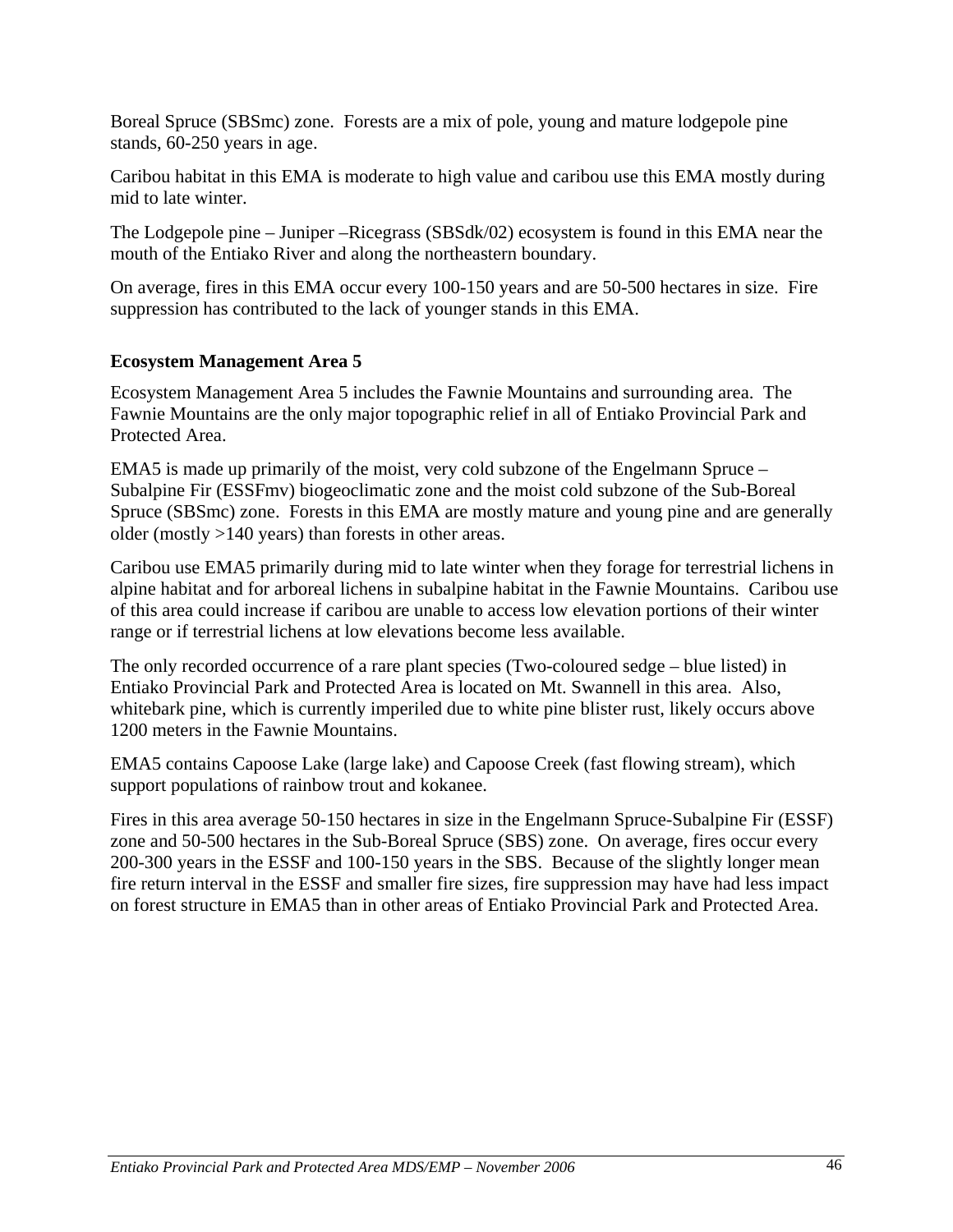# **APPENDIX B**

#### **Management recommendations from the Lakes LRMP and Vanderhoof LRMP**

#### **General Direction for Protected Areas**

#### **Lakes LRMP**

Land use within protected areas emphasizes resource conservation to the degree that resource extraction is excluded and other land uses may be limited or excluded. Land use and management within park areas is guided by park management plans, or interim management direction statements which provide temporary management guidance for new protected areas, pending development of comprehensive park management plans. The Province has developed guidelines regarding resource and recreation use in protected areas, and the Lakes District LRMP has developed interim measures for mountain pine beetle management pending park designation.

The establishment of new protected areas plays a key role in the realization of the Plan's environmental conservation objectives, particularly through contributions towards ecosystem representation, general biodiversity maintenance and the protection of key habitat areas for rare and threatened species. New protected areas contribute significantly to recreational and cultural heritage objectives, as well as to long-term economic objectives. Chapter 5 contains further evaluative information on the contribution that the new protected areas make towards environmental and socioeconomic objectives for the region. (Throughout this section, "Park" refers to "Protected Area.")

#### **Park Planning**

To develop comprehensive park management plans, over time, for each approved protected area in order to ensure the maintenance of the conservation, recreation and cultural heritage values within the new protected areas.

- Park management plans will be developed for each approved protected area in accordance with the availability of budget resources and the priority resource values identified in the summary of new protected areas in Table 5.
- Park management plans will be developed with the benefit of extensive public and inter-agency participation. Among other things, the plans will define park-specific management objectives, acceptable uses, acceptable levels of use, zoning, and other strategies that will minimize conflicts and help ensure the integrity of important park values.
- Where appropriate, resource planning objectives and strategies on lands adjacent to, and within, protected areas will be complimentary (e.g., mountain pine beetle management, visual quality from viewpoints within a park; access management adjacent to sensitive features within a park).
- Park management planning processes will include consultation with tourism industry representatives in order to examine potential commercial opportunities within provincial parks, subject to the prime goal to protect conservation, recreation and cultural heritage values within the parks.
- Commercial opportunities will be assessed with regard to their compatibility with park management plans. Generally, physical commercial infrastructure (e.g., roads, lodgings, staging areas, etc.). will be directed outside of park boundaries in order to minimize park impacts.
- Pending the development of comprehensive park management plans for each protected area, *Management Direction Statements* will be used to direct park management and operations.

#### **Existing Tenures and Inholdings**

To recognize the legal rights of existing tenure holders and landowners within newly established parks in the district, and to deal fairly with those interests.

• Existing mineral and timber tenures and other tenures/encumbrances associated with commodity extraction (e.g., gravel reserves) will be discontinued within new protected areas. The terms of discontinuance will be negotiated with owners of existing tenure interests, in accordance with provincial policy respecting resource rights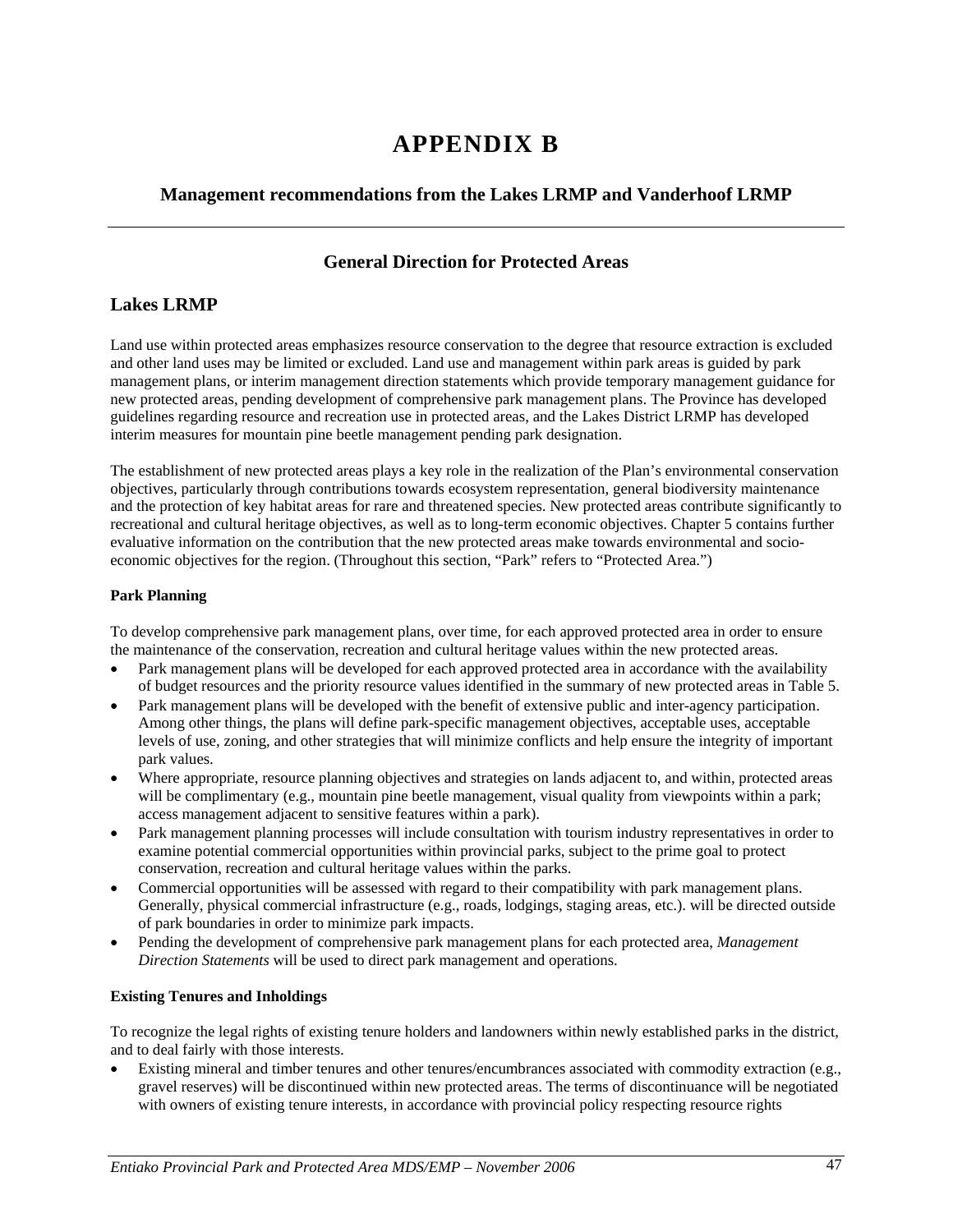compensation. Tenure discontinuance negotiations will also consider ongoing silviculture obligations (e.g., freeto-grow requirements), rehabilitation of harvested areas, and decommissioning and rehabilitation of roads in key locations.

- Existing tenures within new parks for utility rights-of-way, communication sites, grazing, commercial backcountry recreation, guide-outfitting, trapping, water works and use, and other tenures not based in commodity extraction, will be permitted to continue, in accordance with the existing management conditions attached to those tenures. In the future, the management conditions attached to those tenures may be amended to comply with the requirements of BC Parks policy and park management plans developed for individual protected areas.
- Consistent with tenure document provisions and current assignment/transfer procedures, holders of existing tenures of the type identified in strategy above may assign/transfer their tenures to different parties. However, where existing tenures lapse or are voluntarily surrendered by a tenure holder, the province is under no obligation to re-issue the tenure rights.
- Further to the above strategies, trapping will continue as an authorized, grandparented use in protected areas. Extinguishment of tenure will occur on a voluntary basis only, through purchase by BC Parks at fair market value.
- Alterations to conditions of tenure will be based on sound resource management principles with respect to the activity in question (e.g., sustainability of trapping, guiding, grazing activities) and/or avoidance of impacts to the resource values upon which the protected area was established (e.g., caribou, biodiversity, recreation etc.). Alterations will be made in consultation with the tenure holder. Where alterations to conditions of tenure act, in practical terms, to extinguish tenure, it is recommended that the tenure holder be fairly compensated.
- Private land is excluded from parks according to Parks policy. Existing owners of private land will therefore continue to exercise their rights. In addition, where private land is surrounded by new park and the only access is through park, existing rights to existing access to those properties will continue.

#### **Natural Occurrences**

To protect adjacent resource values and private property, as appropriate, from natural disturbances in protected areas.

- Natural occurrences (e.g., fires, insects, and forest disease) within park boundaries will be managed to respect resource values both within and adjacent to park areas. This will be achieved by a district Memorandum of Understanding (MOU) to be developed between Parks and Ministry of Forests. It should consider joint determination of the point at which natural occurrences within parks become a risk to adjacent values, and the appropriate action to be taken to reduce said risk (using available management options).
- In the interim prior to park designation, strategies for the management of mountain pine beetle within new protected areas will follow government direction for mountain pine beetle management in protected areas. The direction outlines specific management provisions for the Entiako. Specific mountain pine beetle management provisions shall be developed for other new protected areas on a case by case basis.
- Mountain pine beetle management strategies will be developed for each protected area, on a case by case basis, as a component of park management plans. Mountain pine beetle management within park areas will consider those recommendations outlined in the *Interim Mountain Pine Beetle Management Strategy for Proposed Protected Areas*, consistent with current legislation.
- Where land management includes prescribed burning, fire management plans will be developed for areas within new parks to protect public safety, facilities and resource values on adjacent lands.

#### **Park Management**

To maintain ecosystem representation and integrity, and ensure protection of key resource values and natural features.

- Park management emphasis will be placed on maintaining the ecosystems, resource values and natural features for which protected areas were established.
- Management interventions will not significantly alter natural ecological, hydrological and geomorphic processes except for express management purposes as defined by a protected area management plan.
- Where existing grazing tenures occur, sensitive plant communities (i.e., steep south facing slopes) will be maintained in conjunction with MOF through application of range management guidelines.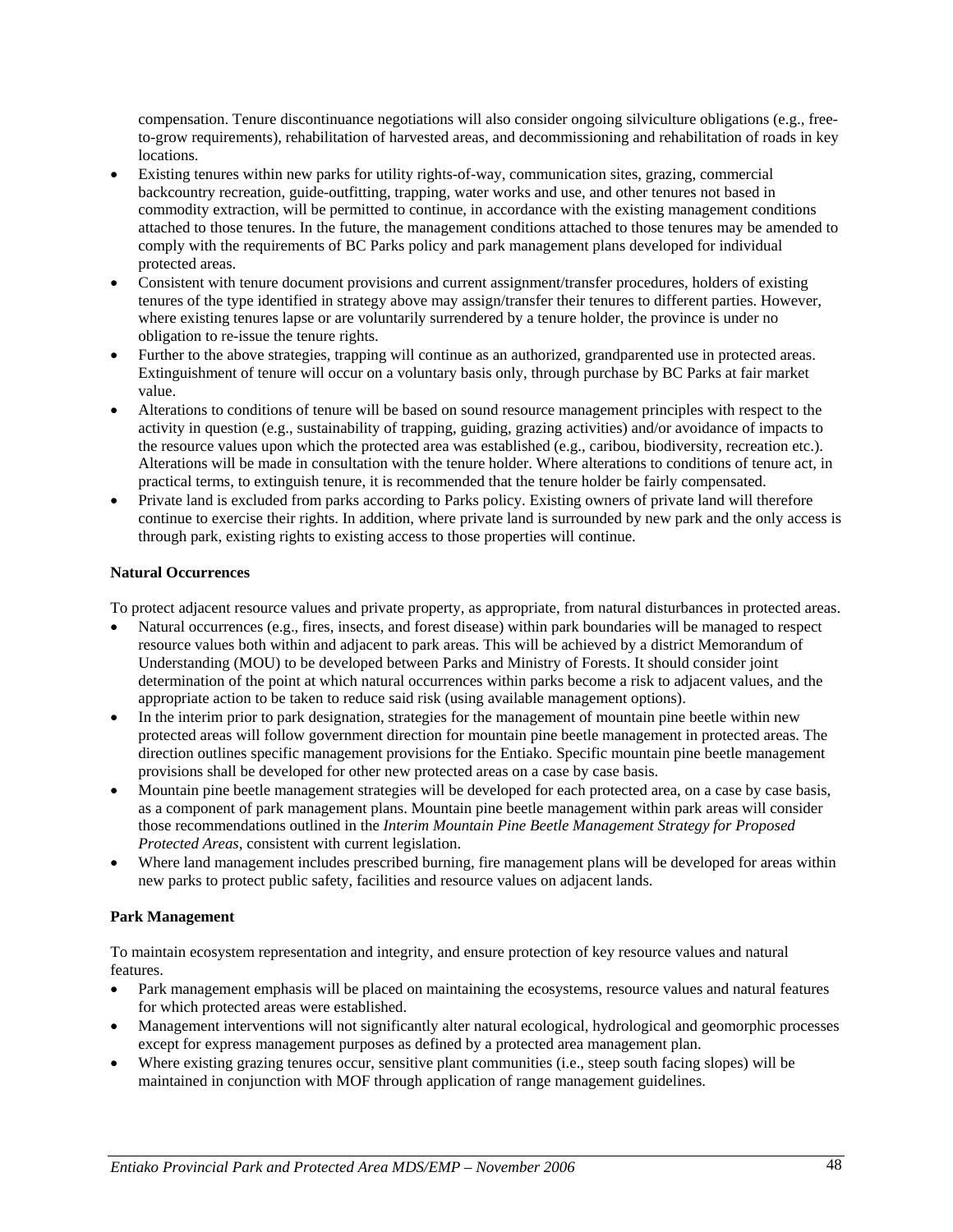- Sound park management relies on good information. BC Parks will work together with other agencies to collect resource inventory for new park areas.
- Vegetation management will be undertaken, where appropriate, where previously open forests and grasslands have become ingrown as a result of fire suppression. Fire will be the primary means of restoring natural grasslands for conservation purposes only.
- The contribution of new protected areas to Landscape Unit objectives will vary over time with both natural and management processes. The Old Growth within these areas will, over time, contribute to LU biodiversity objectives.

To ensure protection of key species and their habitats.

- BC Parks will work with other agencies to ensure connectivity of wildlife habitat between parks and surrounding areas.
- Opportunities to establish benchmarks for scientific study and management of rare, endangered and at risk species will be investigated.
- Rare, endangered and at risk species, and their habitats, will be protected.
- Habitat, cover and site specific features for non-key fish and wildlife species will be considered in management processes.

To provide/maintain primitive or backcountry recreation opportunities.

- While BC Parks will continue to manage parks to provide a wide range of recreational experiences, protected areas will provide the primary opportunities for primitive and backcountry recreation. Where appropriate, existing access and trails within protected areas may be closed or decommissioned to support primitive recreational experiences. Similarly recreational access to some areas may be limited to maintain the quality of the recreational experience.
- Levels of recreational use and associated impacts will be monitored and management applied, where necessary, to maintain the backcountry qualities of an area.
- Promote good visual design of logging and appropriate access management in areas adjacent to parks.

To plan and manage parks in a manner which reflects the cultural heritage of those areas.

- Local First Nations will be consulted to identify traditional use areas within parks.
- Options to work in cooperation with First Nations in the planning and management of parks will be pursued.
- Non-aboriginal history will be considered in park management plans.

#### **Vanderhoof LRMP**

General recommendations include;

- Endorse the general strategy to **preclude all commercial timber harvesting (including salvage operations) in Protected Areas**. In the event of a severe forest health situation, B.C. Parks should consult with the Ministry of Forests and B.C. Environment to develop management strategies considering all other values identified in this LRMP.
- Permit, where compatible with specific management strategies in the Protected Areas, or with the Parks Management Plans:
- Commercial Backcountry Recreation (CBR) activities (e.g. guiding, hiking, horseback riding) and temporary campsites associated with them.
- Snowmobile use in designated areas.
- Avoid new permanent CBR development (e.g. lodges).
- Endorse the continued monitoring of forest health (beetle populations) by the Ministry of Forests in cooperation with BC Parks, at least until BC Parks staffing and resources are able to accommodate the enhanced stewardship direction included in this Plan.
- Future Parks management planning processes are expected to provide further clarification to forest health management strategies during implementation of this Plan.

This LRMP recognizes that trapping, hunting and guiding are acceptable activities within a Protected Area. Where an activity is permitted, it is assumed to include transfer of tenure and use of all customary methods and tools.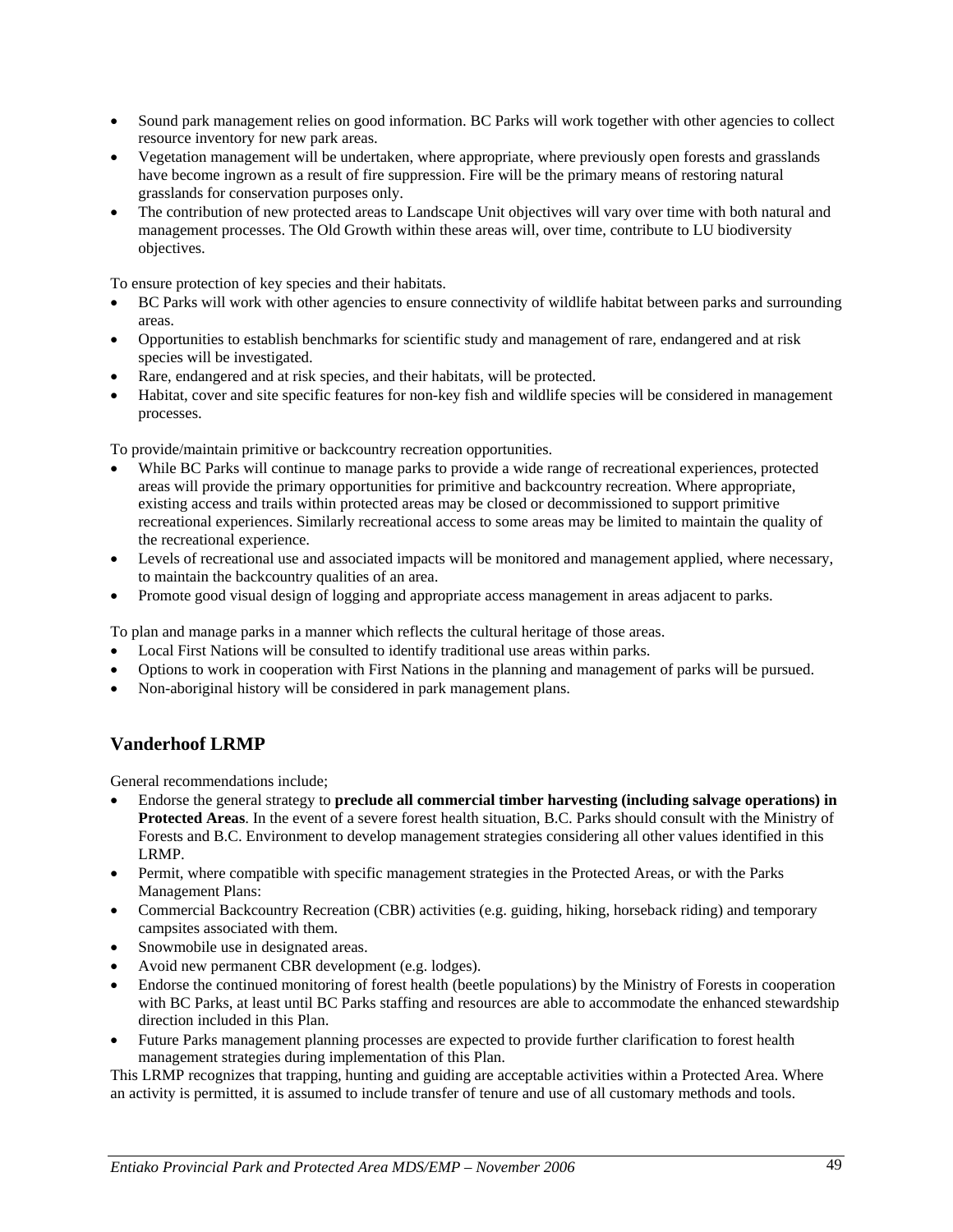Additionally, all Protected Areas have undergone statusing by individual agencies (Lands, Energy and Mineral Division, Forest Service, etc.).

#### **Grazing Policy for Protected Areas**

Domestic livestock grazing may be allowed within a newly created Protected Area where it is compatible with the management plan for the area.

Generally, livestock grazing will be included in the Protected Area only if it is already in place at the time of designation. The only Protected Area in this LRMP area currently supporting grazing tenures is the Stuart River RMZ. Within Protected Areas it is also noted that the limited amount of grazing associated with recreational uses (guiding, hunting, trail riding, etc.) is generally acceptable. This direction is further clarified through individual Resource. Management Zone Direction -Section 2.2.

Where grazing is permitted, "benchmarks" will be left un-grazed to represent local ecosystems. These benchmarks, used as controls in evaluating management practices, must be large enough to allow researchers to detect long term biophysical changes. Benchmarks should include the full range of local ecosystems such as wetlands, riparian areas, grasslands, and deciduous and coniferous forests. If full representation cannot be captured in one large benchmark, the Protected Area -may contain several smaller sites connected through special management of surrounding lands. Livestock will be kept out of benchmarks by natural features, fencing or other management tools. The Ministry of Forest will provide B.C. Parks with administrative assistance on "benchmarks" and grazing management plans.

#### **Management Direction for Entiako**

#### **Lakes LRMP**

Ensure that subsequent land and resource management and planning activities reflect LRMP direction for the Entiako by identifying in sufficient detail, management concerns unique to the Entiako Protected Area.

- LRMP management intent for the Entiako Protected Area includes the dual objectives of preserving the longterm ecological viability of the area for caribou, while maintaining an acceptable level of mountain pine beetle (MPB) infestation risk to adjacent timber resource values. Preservation of caribou habitat remains the resource management priority, and acceptable strategies for pursuit of MPB objectives in this management may include pheromone baiting, large scale controlled burning, small scale controlled patch burns and single tree disposal.
- The Entiako is a protected area established under the Environment and Land Use Act, and is intended for designation as Class A Park once an ecosystem based management plan has been completed which meets the dual objective under 8.1 above.

#### **Vanderhoof LRMP**

The Entiako RMZ forms a corridor about 12 km wide on the east side of the Entiako River, extending from the Nechako Reservoir southwest to Tweedsmuir Park. Fawnie Creek, Van Tine Creek and Capoose Creek drain the area westerly into the Entiako River. Along with the Entiako River and Entiako Lake, Mount Swannell, Tutiai Mountain, Capoose Lake and Cow Lake are the dominant geographic features of the zone.

The zone is comprised primarily by the Nazko Uplands ecosection, with a smaller portion in the Bulkley Basin. The zone's wide range of biogeoclimatic subzones include: SBSmc, SBSmc2 (moist, cold sub-boreal spruce), ESSFmv and ESSFmv1 (very cold, moist Engelmann spruce-Subalpine fir). These subzones are characteristic of higher elevations containing pine and balsam. The Entiako RMZ lies within the rainshadow of the Coast Mountains and is characterized by a dry, continental climate. The summers are typically cool, short, and dry, and the winters are very cold, long, and dry.

The Tweedsmuir-Entiako caribou herd (provincial significance) consists of about 500 animals, which migrate to the low elevation forested habitat in the Entiako zone during the winter months. Before the early 1980's, little information was available on the winter habitat requirements of the Tweedsmuir-Entiako caribou, and in 1983, B.C.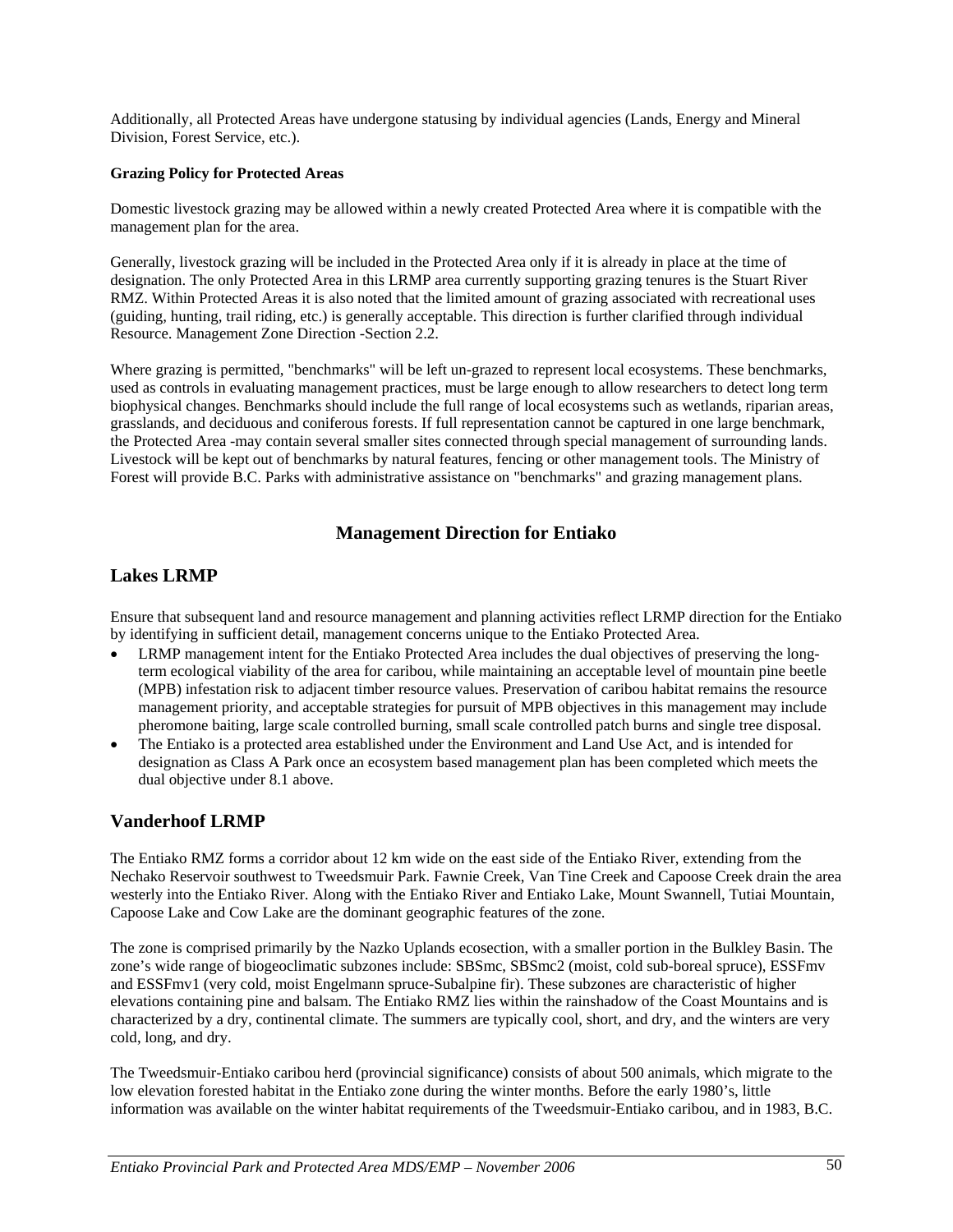Environment began monitoring radio-collared caribou to determine basic seasonal movements and habitat use. From 1985 to 1988, an intensive study was conducted on winter range selection to determine potential impact of timber harvesting on the caribou herd (The Management Strategy and Options for the Tweedsmuir-Entiako Caribou Winter Range: Cichowski 1989). This study showed that in the winter caribou selected mature forested habitats and foraged primarily by digging through the snow (cratering) to obtain terrestrial lichens. Arboreal lichens were also used to a lesser extent, but they became more important when snow depth or hardness impeded digging by caribou. Terrestrial lichens are slow growing, poor competitors with other plants, and are associated with very. mature forests on drier, less productive sites. The valuable habitat types were those dry types with the highest portions of dry lichen or lichen-moss. The identified critical core providing winter range habitat occurs along the Entiako River. Additional studies indicate that the caribou population appears to be declining and although limiting factors have not been determined completely, predators are suspected of having a strong influence.

The Entiako River often retains open water during the winter months and provides trumpeter swan habitat at the north end of Entiako Lake.

The zone is considered to have moderate to high metallic potential for gold, silver, molybdenum and copper deposits. There are a number of recorded occurrences of copper, molybdenum and gold near Capoose Lake, in addition, several claim blocks are located north of Capoose Lake and south of Tutiai Lake. The Wolf prospect, north of Cow Lake, is the most developed prospect to date, with extensive tenure covering the prospect area. Exploration work has thus far indicated a resource of 3.9 million tons grading 0.06 oz./ton gold for a total of approximately 234,000 oz. gold.

Several tourism operators use the lakes, streams, and pristine wilderness in this area. The unaccessed wilderness lakes support wild trout stocks adjacent to the large wilderness of Tweedsmuir Park. There is a hiking trail up to the summit of Mt. Swannel, from the mouth of the Entiako River. The peak of Mt. Swannel has historically been used by the forest service for a fire lookout. A lightly traveled wilderness canoe route runs from Fawnie Creek through to Entiako Lake, and down the Entiako River to Knewstubb Lake.

This zone lies within traditional territories used by the Ulkatchot'en (Ulkatcho) First Nation.

#### **Entiako RMZ**

#### **Resource Management Zone Intent**

To manage as a **Protected Area**, emphasizing caribou conservation goals and backcountry wilderness recreation.

#### **Water**

Maintain existing hydrological regimes, geomorphic processes and sediment loading levels.

• Prohibit water control structures (diversions or dams) for commercial hydroelectric generation

#### **Fisheries and Lakeshore**

Maintain natural wild fish stocks

- Consider lakes and streams that should be regulated for catch and release angling
- Maintain Fawnie Cr. high quality angling experience

#### **Heritage and Culture**

Recognize cultural and heritage values.

Inventory and designate cultural and heritage values.

Mitigate impacts on archaeological sites

Identify archaeological sites.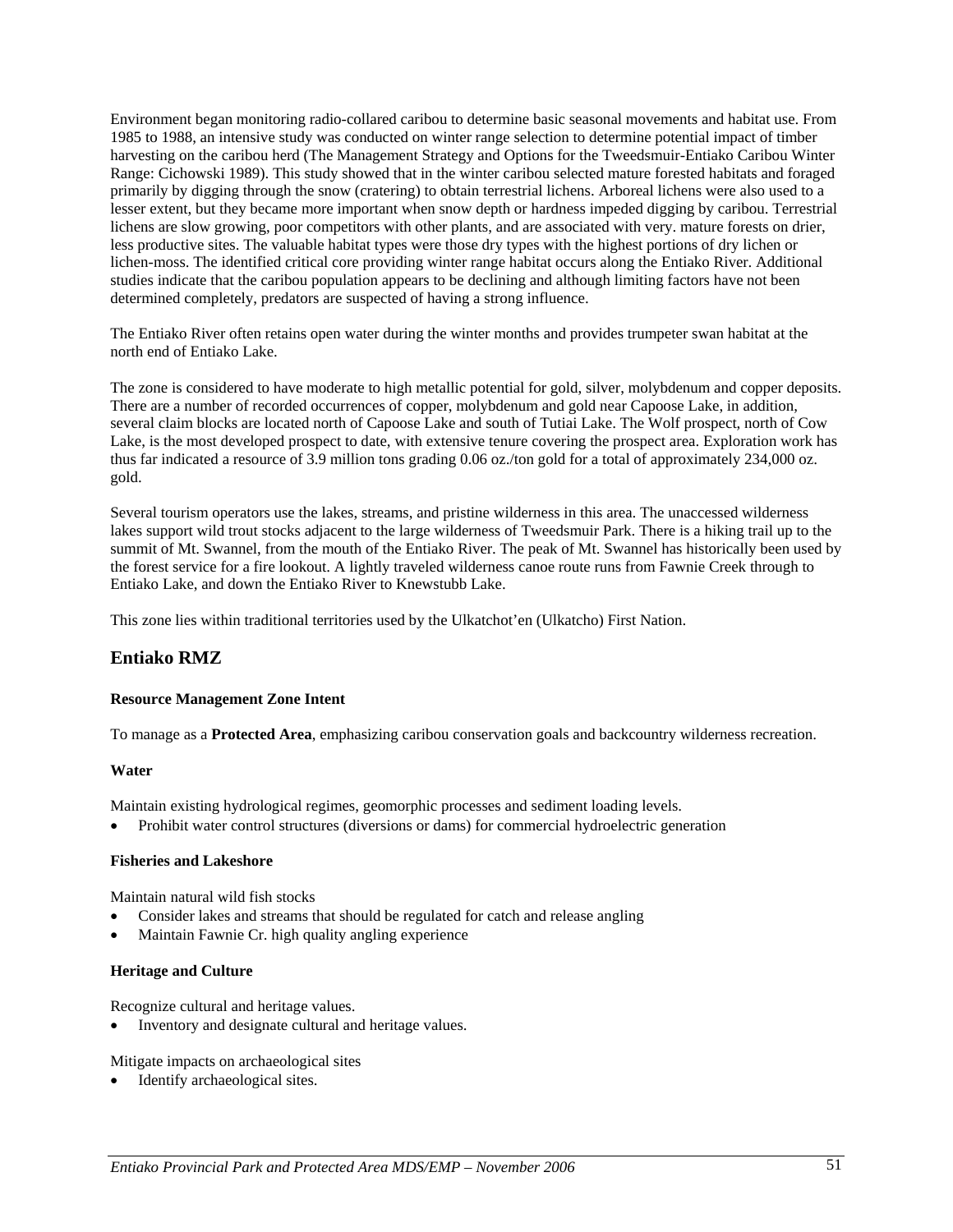#### **Recreation and Tourism, Trapping and Guiding**

Provide opportunities for backcountry recreation (angling, guiding and tourism) for the Ulkatchot'en and tourism operators, while minimizing impacts on other natural resource values

- Identify the hiking trail from the Entiako River to the summit of Mt. Swannel from the Entiako River in a forest district hiking trail
- Air access on designated sites minimizing wildlife disturbance
- Minimal permanent facility development, except for the rustic-style facilities at existing sites.
- Specific sites are functionally and visually compatible with natural setting.
- Small boat and motor use on lakes is acceptable.
- Maintain Visually Sensitivity within this RMZ.
- Maintain traditional levels of consumptive uses (e.g. trapping, hunting, firewood) within population constraints. (To be detailed in the Protected Areas management plans.)
- Maintain or establish opportunities for a diversity of wildlife use experiences (i.e. consumptive or nonconsumptive) to be managed by Ministry of Environment wildlife biologists.
- Establish maximum use levels for quality lakes (i.e. 5 anglers per season).
- Trapping is considered a compatible use.
- Maintain the high quality wilderness experience in a relatively undisturbed natural environment
- Maintain low densities of recreational use

#### **Wildlife**

Recognize the provincial significance of the Entiako-Tweedsmuir caribou herd

- Support scientific research opportunities in the RMZ
	- o investigate predator-prey relationships
	- o monitor and compare vegetation succession on controlled burn areas and wildfire areas
- establish 'control' plots for monitoring effects research supplies more information

Manage for a goal of maintaining current biodiversity levels.

- Periodically inventory wildlife populations
- Consider the option of developing a predator prey management plan as monitoring research supplies more information

Maintain caribou habitat and population requirements

- Short term : protect high quality caribou habitat from disturbance
- Long term : develop a winter habitat regeneration strategy to provide caribou habitat over the long term (controlled burning, fire management plan)

Recognize wolf/caribou/moose interactions

• Recognize the role of trapping and recreational hunting as a tool in managing these populations

#### **Forest Health**

Fire and epidemic pest management will consider other resource values, and maintenance of ecosystem values (natural processes) e.g. lichen / mature habitat

- Controlled burns may be considered for:
	- o habitat enhancement (e.g. ungulates and bear)
	- o biodiversity
	- pest management, where there is risk of epidemic infestation to adjacent RMZ's
	- Consider initial fire attack important to identified values in this RMZ
- Beyond initial attack, assess wildfires for risk to adjacent RMZ's and the values described for the Entiako RMZ.
- Give priority to health of forests critical to fish and wildlife habitat.
- Inventory timber stands and develop plan to address spruce and mountain pine bark beetle.
- Use low impact techniques such as fall and burn or trap trees to control beetle populations.